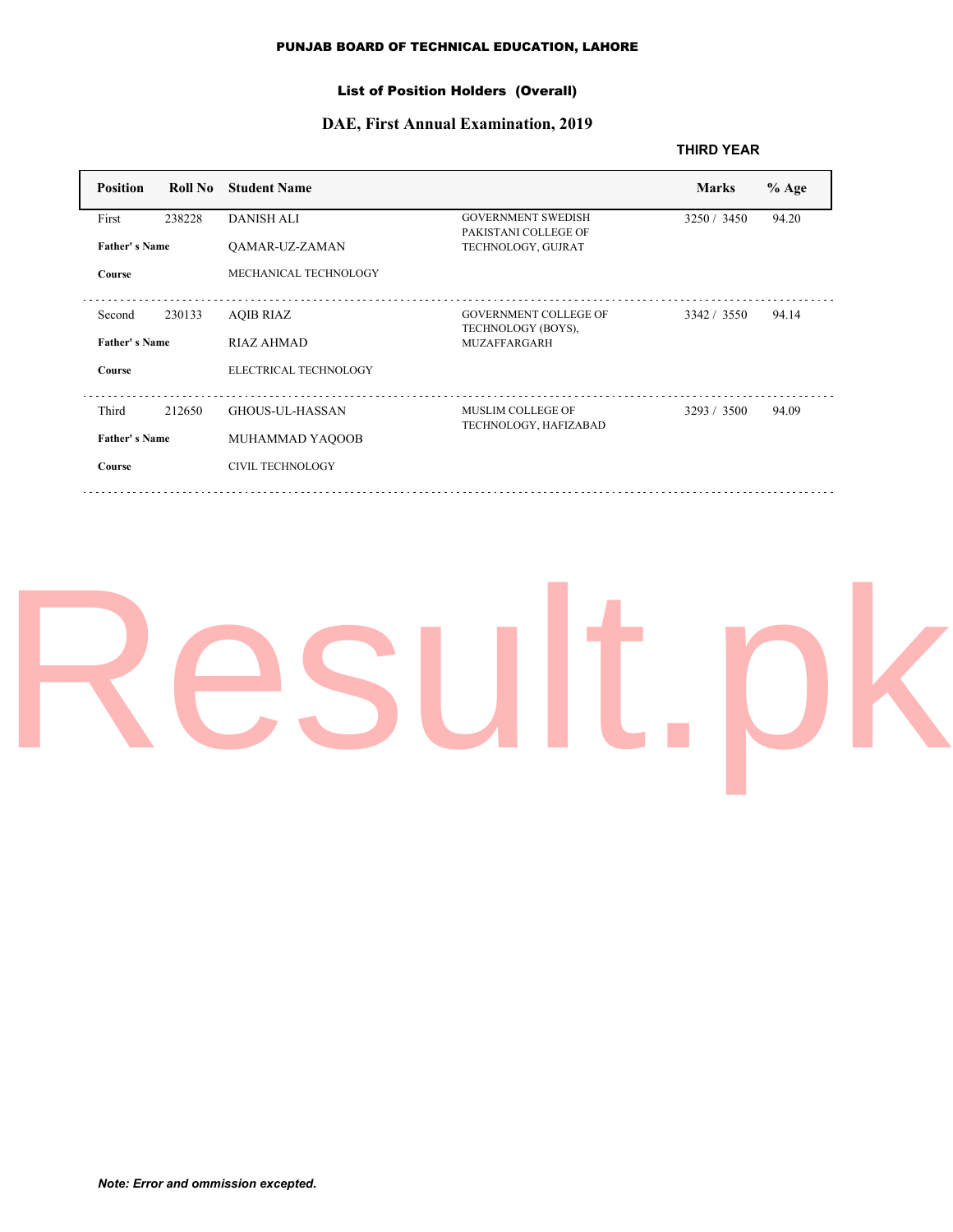### List of Position Holders

### **DAE, First Annual Examination, 2019**

### **THIRD YEAR**

### **ARCHITECTURE TECHNOLOGY**

| <b>Student Name</b>            |                                                       | <b>Marks</b>                                          | $%$ Age |
|--------------------------------|-------------------------------------------------------|-------------------------------------------------------|---------|
| <b>ANEELA SUMBAL</b>           | <b>GOVERNMENT COLLEGE OF</b><br>TECHNOLOGY FOR WOMEN, | 2867/3150                                             | 91.02   |
| SAFDAR ALI                     | <b>SARGODHA</b>                                       |                                                       |         |
| ARCHITECTURE TECHNOLOGY        |                                                       |                                                       |         |
| <b>MOMNA REHMAN</b>            | <b>GOVERNMENT COLLEGE OF</b>                          | 2798 / 3150                                           | 88.83   |
| <b>ABDUL REHMAN</b>            | <b>SARGODHA</b>                                       |                                                       |         |
| ARCHITECTURE TECHNOLOGY        |                                                       |                                                       |         |
| UMAR SHAHZADA                  | <b>JINNAH POLYTECHNIC</b>                             | 2755 / 3150                                           | 87.46   |
| MUHAMMAD YASIN                 |                                                       |                                                       |         |
| <b>ARCHITECTURE TECHNOLOGY</b> |                                                       |                                                       |         |
|                                |                                                       | TECHNOLOGY FOR WOMEN,<br><b>INSTITUTE, FAISALABAD</b> |         |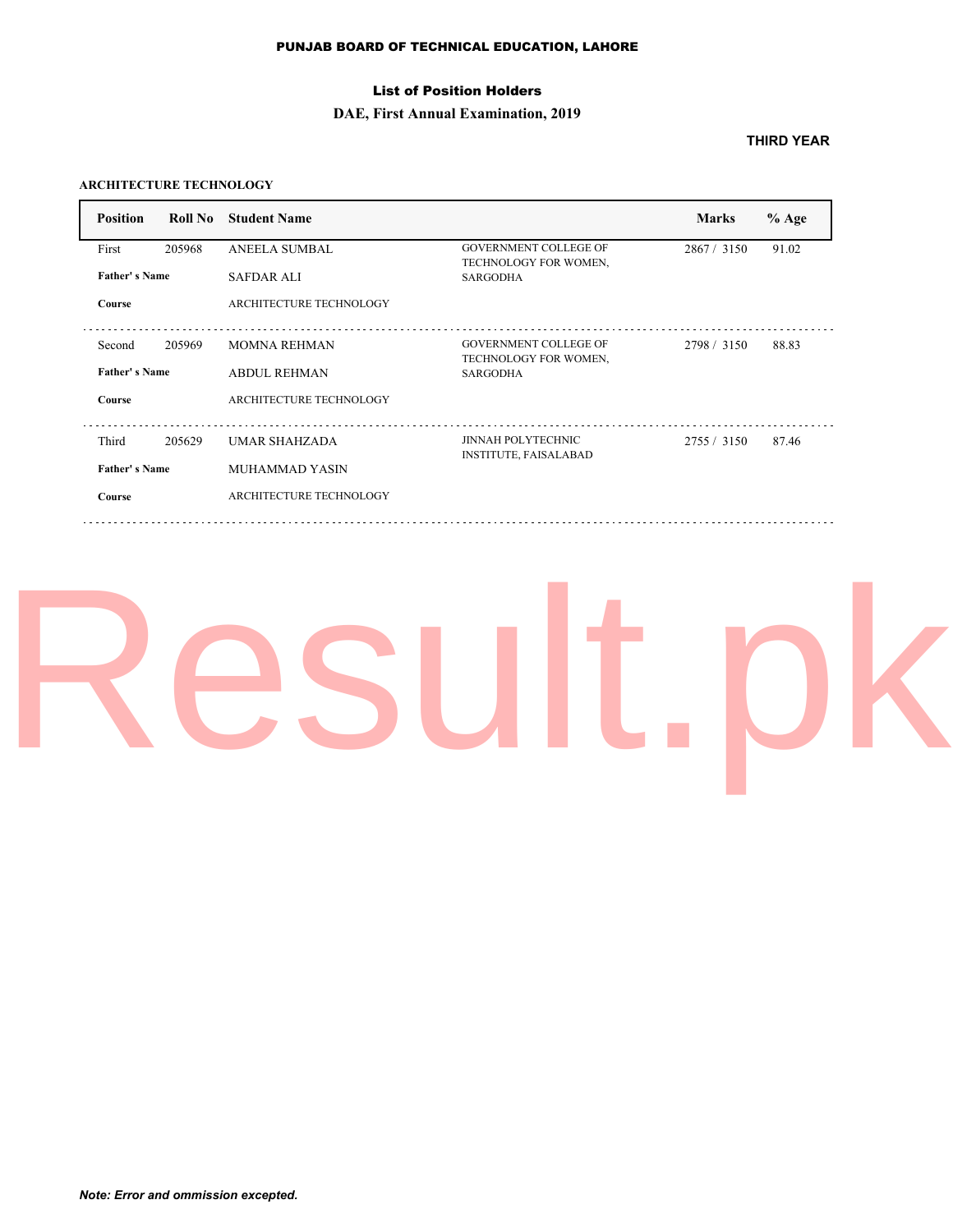### List of Position Holders

### **DAE, First Annual Examination, 2019**

### **THIRD YEAR**

### **AUTOMATION TECHNOLOGY**

| <b>Position</b>      | Roll No | <b>Student Name</b>          |                                                   | <b>Marks</b> | $%$ Age |
|----------------------|---------|------------------------------|---------------------------------------------------|--------------|---------|
| First                | 206009  | <b>HURERA JAVED</b>          | <b>GOVERNMENT SWEDISH</b><br>PAKISTANI COLLEGE OF | 3224 / 3600  | 89.56   |
| <b>Father's Name</b> |         | <b>JAVED IOBAL</b>           | TECHNOLOGY, GUJRAT                                |              |         |
| Course               |         | <b>AUTOMATION TECHNOLOGY</b> |                                                   |              |         |
| Second               | 206026  | <b>AQIB</b>                  | <b>GOVERNMENT SWEDISH</b>                         | 3155 / 3600  | 87.64   |
| <b>Father's Name</b> |         | <b>ABDUL WAHEED</b>          | PAKISTANI COLLEGE OF<br>TECHNOLOGY, GUJRAT        |              |         |
| Course               |         | <b>AUTOMATION TECHNOLOGY</b> |                                                   |              |         |
| Third                | 206002  | <b>SAQIB</b>                 | <b>GOVERNMENT SWEDISH</b>                         | 3116 / 3600  | 86.56   |
| <b>Father's Name</b> |         | MUHAMMAD LIAQAT              | PAKISTANI COLLEGE OF<br>TECHNOLOGY, GUJRAT        |              |         |
| Course               |         | <b>AUTOMATION TECHNOLOGY</b> |                                                   |              |         |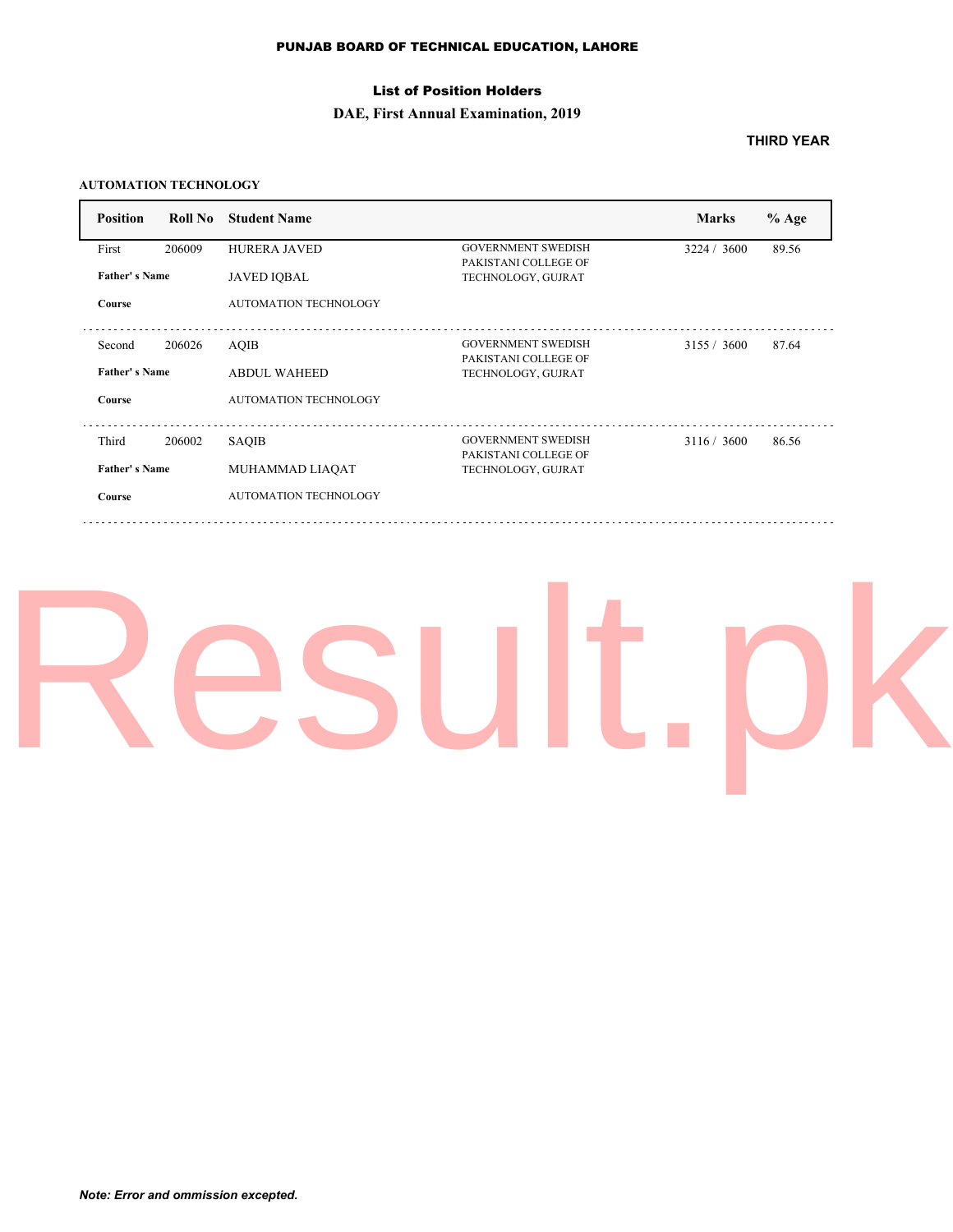### List of Position Holders

### **DAE, First Annual Examination, 2019**

### **THIRD YEAR**

### **BIO-MEDICAL TECHNOLOGY**

| <b>Position</b>      | Roll No | <b>Student Name</b>                 |                                                                | <b>Marks</b> | $%$ Age |
|----------------------|---------|-------------------------------------|----------------------------------------------------------------|--------------|---------|
| First                | 206098  | <b>MUHAMMAD HUZAIFA</b>             | <b>GOVERNMENT COLLEGE OF</b><br><b>TECHNOLOGY FOR PRINTING</b> | 2984 / 3500  | 85.26   |
| <b>Father's Name</b> |         | <b>HAFIZ ABDUL MANNAN</b>           | AND GRAPHIC ARTS, LAHORE                                       |              |         |
| Course               |         | BIO-MEDICAL TECHNOLOGY              |                                                                |              |         |
| Second               | 206091  | MOHSIN AMMAR AHMAD<br><b>SERWAR</b> | <b>GOVERNMENT COLLEGE OF</b><br><b>TECHNOLOGY FOR PRINTING</b> | 2955 / 3500  | 84.43   |
| <b>Father's Name</b> |         | <b>GHULAM SARWAR</b>                | AND GRAPHIC ARTS, LAHORE                                       |              |         |
| Course               |         | <b>BIO-MEDICAL TECHNOLOGY</b>       |                                                                |              |         |
| Third                | 206094  | <b>UZAIR ARIF</b>                   | <b>GOVERNMENT COLLEGE OF</b>                                   | 2874 / 3500  | 82.11   |
| <b>Father's Name</b> |         | <b>MUHAMMAD ARIF</b>                | <b>TECHNOLOGY FOR PRINTING</b><br>AND GRAPHIC ARTS, LAHORE     |              |         |
| Course               |         | <b>BIO-MEDICAL TECHNOLOGY</b>       |                                                                |              |         |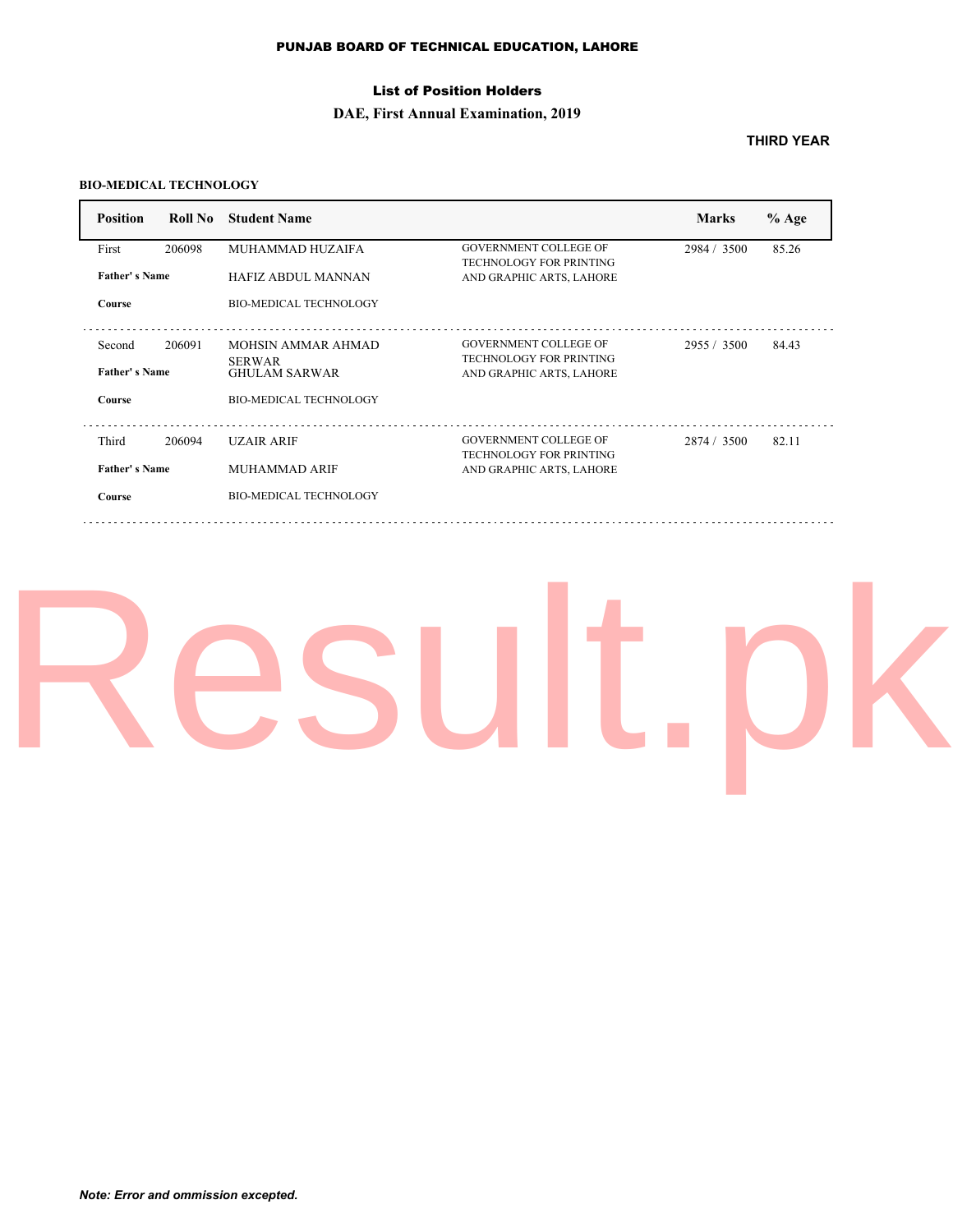### List of Position Holders

### **DAE, First Annual Examination, 2019**

### **THIRD YEAR**

### **CHEMICAL TECHNOLOGY**

| <b>Position</b>      | Roll No | <b>Student Name</b>        |                                                    | <b>Marks</b> | $%$ Age |
|----------------------|---------|----------------------------|----------------------------------------------------|--------------|---------|
| First                | 206522  | MUHAMMAD SHAHOOD JAMAL     | <b>GOVERNMENT COLLEGE OF</b><br>TECHNOLOGY, MULTAN | 3168 / 3400  | 93.18   |
| <b>Father's Name</b> |         | MUHAMMAD IQBAL             |                                                    |              |         |
| Course               |         | <b>CHEMICAL TECHNOLOGY</b> |                                                    |              |         |
| Second               | 207025  | <b>MUHAMMAD ANSER</b>      | PREMIER COLLEGE OF<br>TECHNOLOGY, SHUJABAD         | 3167 / 3400  | 93.15   |
| <b>Father's Name</b> |         | MUHAMMAD SHABAN            |                                                    |              |         |
| Course               |         | <b>CHEMICAL TECHNOLOGY</b> |                                                    |              |         |
| Third                | 206509  | MUHAMMAD HAMZA             | <b>GOVERNMENT COLLEGE OF</b><br>TECHNOLOGY, MULTAN | 3109/3400    | 91.44   |
| <b>Father's Name</b> |         | <b>GHULAM MUSTAFA</b>      |                                                    |              |         |
| Course               |         | <b>CHEMICAL TECHNOLOGY</b> |                                                    |              |         |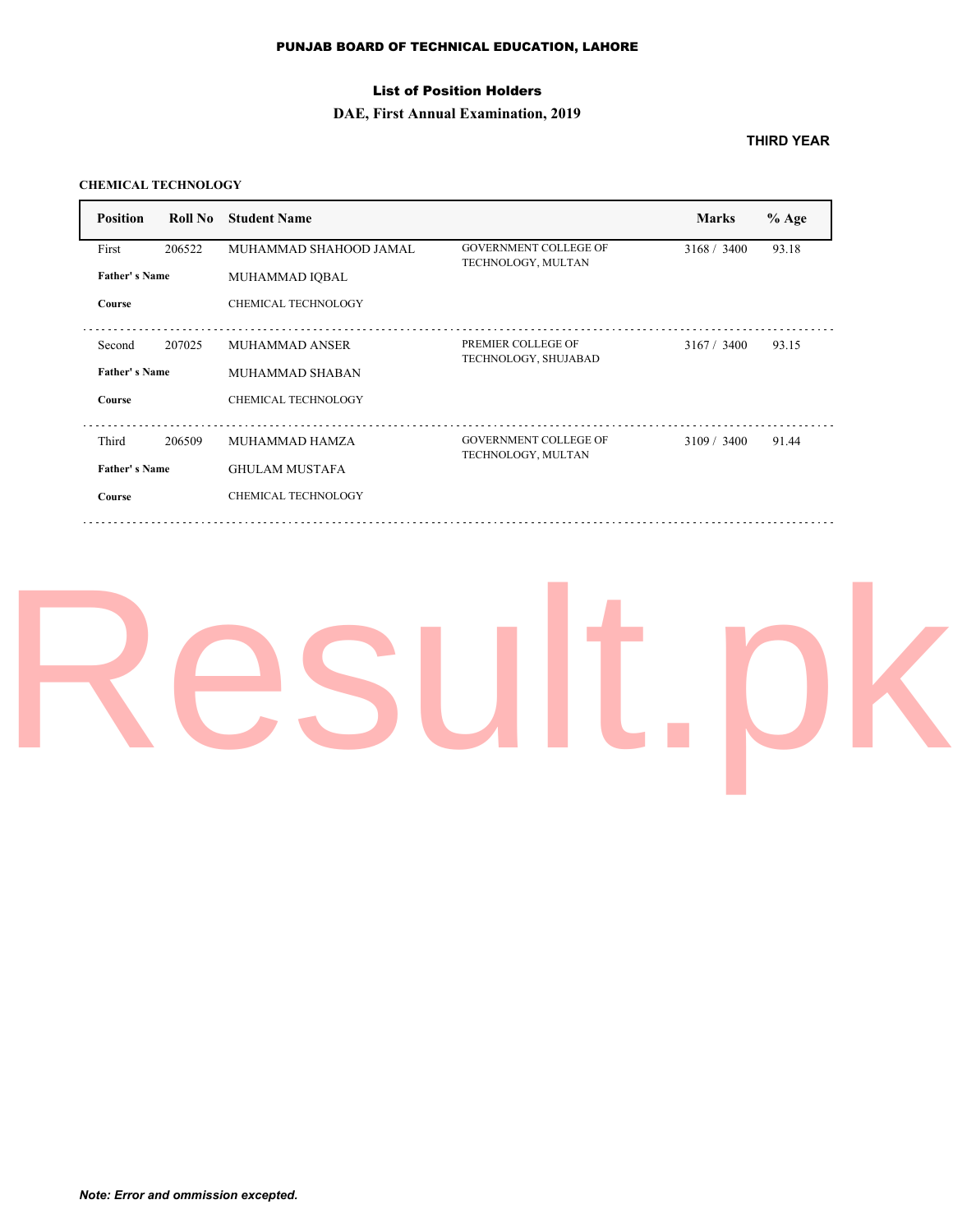### List of Position Holders

### **DAE, First Annual Examination, 2019**

### **THIRD YEAR**

### **CHEMICAL TECHNOLOGY WITH SPECIALIZATION IN SUGAR TECHNOLOGY**

| <b>Position</b>      | Roll No | <b>Student Name</b>                                                      |                                                     | <b>Marks</b> | $%$ Age |
|----------------------|---------|--------------------------------------------------------------------------|-----------------------------------------------------|--------------|---------|
| First                | 207319  | MUHAMMAD ABU BAKAR                                                       | <b>GOVERNMENT COLLEGE OF</b><br>TECHNOLOGY, KAMALIA | 3029 / 3450  | 87.80   |
| <b>Father's Name</b> |         | ALLAH DITTA                                                              |                                                     |              |         |
| Course               |         | <b>CHEMICAL TECHNOLOGY WITH</b>                                          |                                                     |              |         |
|                      |         | SPECIALIZATION IN SUGAR<br><b>TECHNOLOGY</b>                             |                                                     |              |         |
| Second               | 207317  | MUHAMMAD ALI                                                             | <b>GOVERNMENT COLLEGE OF</b><br>TECHNOLOGY, KAMALIA | 2998 / 3450  | 86.90   |
| <b>Father's Name</b> |         | <b>LIAQAT ALI</b>                                                        |                                                     |              |         |
| Course               |         | CHEMICAL TECHNOLOGY WITH<br>SPECIALIZATION IN SUGAR<br><b>TECHNOLOGY</b> |                                                     |              |         |
| Third                | 207309  | MUHAMMAD MUJAHID                                                         | <b>GOVERNMENT COLLEGE OF</b><br>TECHNOLOGY, KAMALIA | 2924 / 3450  | 84.75   |
| <b>Father's Name</b> |         | <b>LIAQAT ALI</b>                                                        |                                                     |              |         |
| Course               |         | CHEMICAL TECHNOLOGY WITH                                                 |                                                     |              |         |
|                      |         | SPECIALIZATION IN SUGAR                                                  |                                                     |              |         |
|                      |         | <b>TECHNOLOGY</b>                                                        |                                                     |              |         |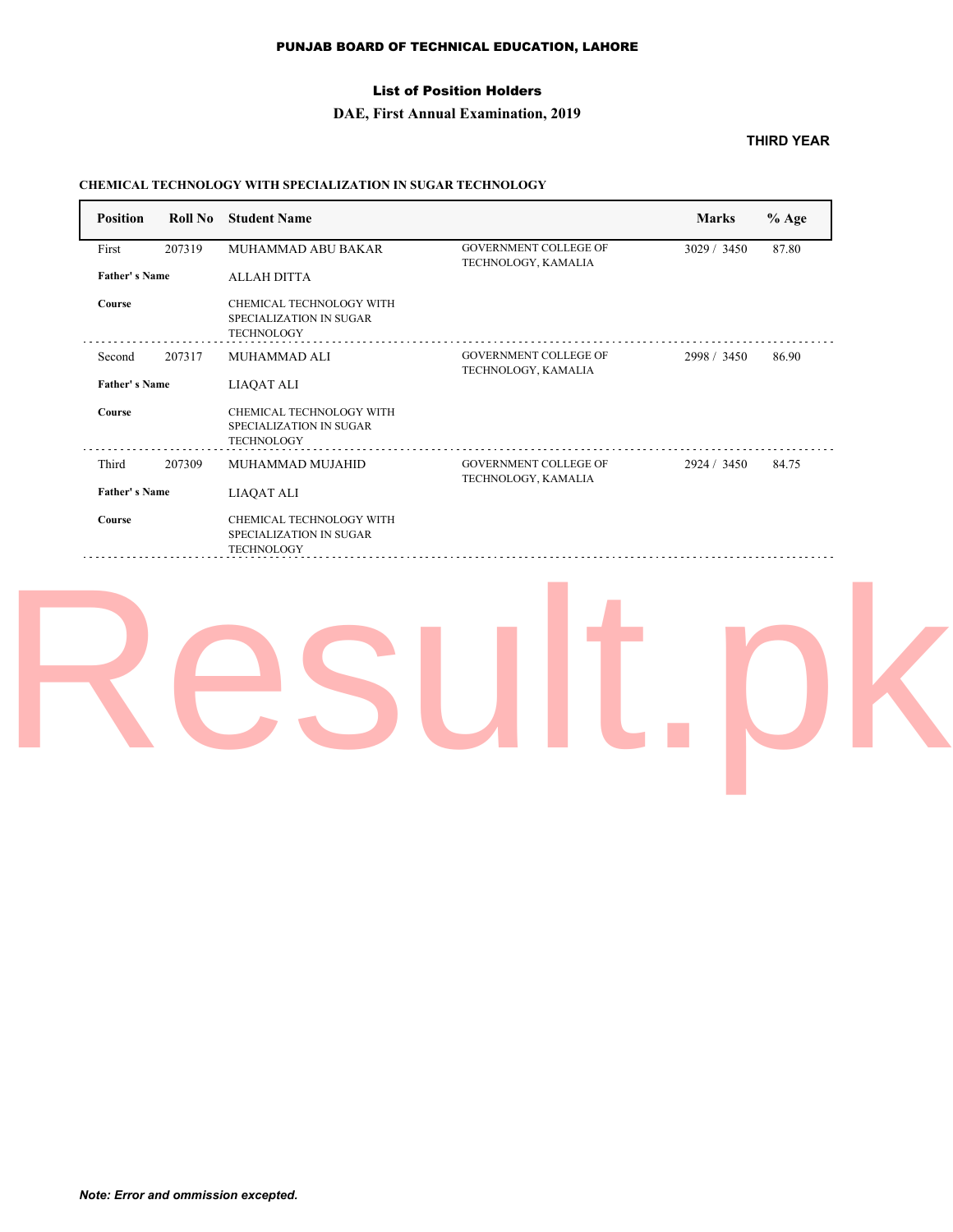### List of Position Holders

### **DAE, First Annual Examination, 2019**

### **THIRD YEAR**

### **CIVIL TECHNOLOGY**

| <b>Position</b>      | Roll No | <b>Student Name</b>            |                                                    | <b>Marks</b> | $%$ Age |
|----------------------|---------|--------------------------------|----------------------------------------------------|--------------|---------|
| First                | 212650  | <b>GHOUS-UL-HASSAN</b>         | MUSLIM COLLEGE OF<br>TECHNOLOGY, HAFIZABAD         | 3293 / 3500  | 94.09   |
| <b>Father's Name</b> |         | MUHAMMAD YAQOOB                |                                                    |              |         |
| Course               |         | <b>CIVIL TECHNOLOGY</b>        |                                                    |              |         |
| Second               | 216602  | MUHAMMAD SALMAN                | <b>GOVERNMENT COLLEGE OF</b><br>TECHNOLOGY (BOYS), | 3288 / 3500  | 93.94   |
| <b>Father's Name</b> |         | MUHAMMAD AKMAL                 | <b>MUZAFFARGARH</b>                                |              |         |
| Course               |         | <b>CIVIL TECHNOLOGY</b>        |                                                    |              |         |
| Third                | 216600  | HAFIZ MUHAMMAD ZEESHAN         | <b>GOVERNMENT COLLEGE OF</b><br>TECHNOLOGY (BOYS), | 3265 / 3500  | 93.29   |
| <b>Father's Name</b> |         | RAFIO<br><b>MUHAMMAD RAFIO</b> | <b>MUZAFFARGARH</b>                                |              |         |
| Course               |         | <b>CIVIL TECHNOLOGY</b>        |                                                    |              |         |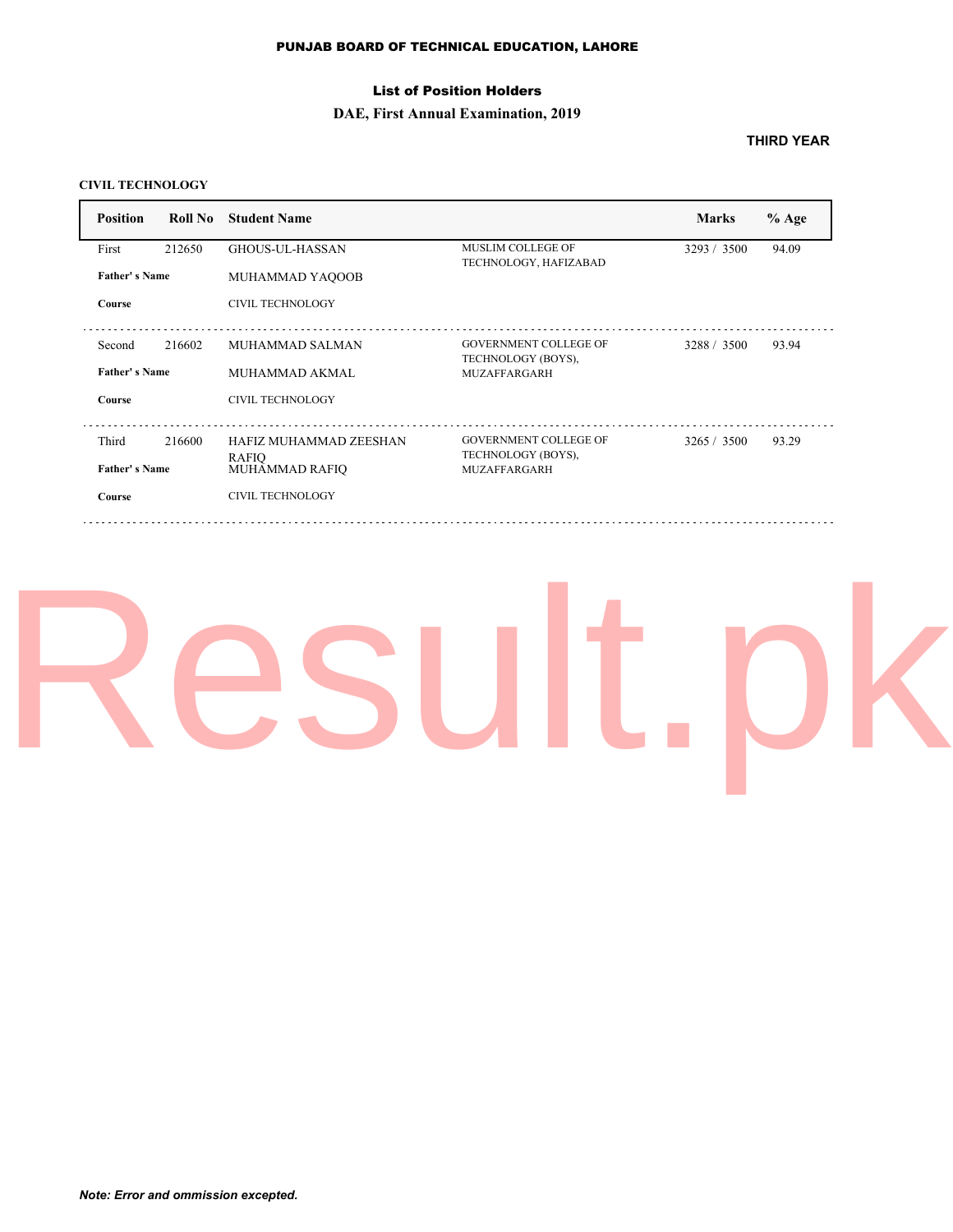### List of Position Holders

### **DAE, First Annual Examination, 2019**

### **THIRD YEAR**

### **CIVIL TECHNOLOGY (WITH SPECIALIZATION IN QUANTITY SURVEY)**

| <b>Position</b>      | Roll No | <b>Student Name</b>                                                    |                                                       | <b>Marks</b> | $%$ Age |
|----------------------|---------|------------------------------------------------------------------------|-------------------------------------------------------|--------------|---------|
| First                | 221400  | MUHAMMAD SAAD                                                          | CONSTRUCTION TECHNOLOGY<br>TRAINING INSTITUTE,        | 2732 / 3200  | 85.38   |
| <b>Father's Name</b> |         | MUHAMMAD ASHRAF BHATTI                                                 | <b>ISLAMABAD</b>                                      |              |         |
| <b>Course</b>        |         | CIVIL TECHNOLOGY (WITH<br>SPECIALIZATION IN OUANTITY<br>SURVEY)        |                                                       |              |         |
| Second               | 221517  | MIRZA ABDUL HADI                                                       | <b>ASKARI INSTITUTE OF</b><br>TECHNOLOGY, RAWALPINDI  | 2721 / 3200  | 85.03   |
| <b>Father's Name</b> |         | KHALID MEHMOOD MIRZA                                                   |                                                       |              |         |
| Course<br>.          |         | CIVIL TECHNOLOGY (WITH<br>SPECIALIZATION IN QUANTITY<br>SURVEY)        |                                                       |              |         |
| Third                | 221406  | <b>USAMA ALI MIRZA</b>                                                 | <b>CONSTRUCTION TECHNOLOGY</b><br>TRAINING INSTITUTE, | 2666 / 3200  | 83.31   |
| <b>Father's Name</b> |         | MUHAMMAD SALEEM MIRZA                                                  | <b>ISLAMABAD</b>                                      |              |         |
| <b>Course</b>        |         | CIVIL TECHNOLOGY (WITH<br>SPECIALIZATION IN QUANTITY<br><b>SURVEY)</b> |                                                       |              |         |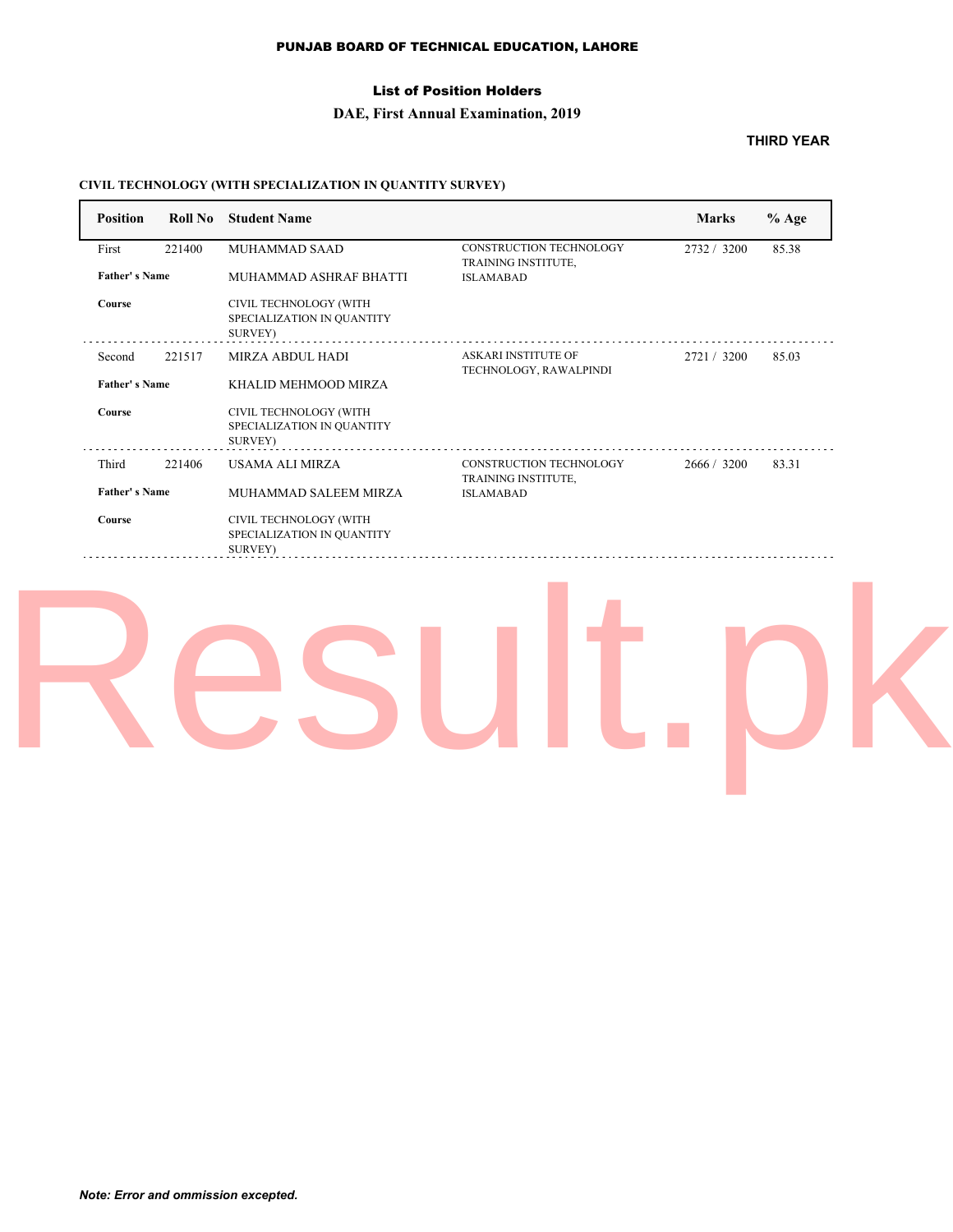### List of Position Holders

### **DAE, First Annual Examination, 2019**

### **THIRD YEAR**

### **COMPUTER INFORMATION TECHNOLOGY**

| <b>Position</b>      | Roll No | <b>Student Name</b>                              |                                                       | <b>Marks</b> | $%$ Age |
|----------------------|---------|--------------------------------------------------|-------------------------------------------------------|--------------|---------|
| First                | 222429  | <b>ALIA MUQADAS</b>                              | <b>GOVERNMENT COLLEGE OF</b><br>TECHNOLOGY FOR WOMEN, | 2808 / 3200  | 87.75   |
| <b>Father's Name</b> |         | MUHAMMAD NASHAN                                  | <b>SAHIWAL</b>                                        |              |         |
| Course               |         | <b>COMPUTER INFORMATION</b><br><b>TECHNOLOGY</b> |                                                       |              |         |
| Second               | 222423  | ASMA YAQOOB                                      | <b>GOVERNMENT COLLEGE OF</b><br>TECHNOLOGY FOR WOMEN, | 2759 / 3200  | 86.22   |
| <b>Father's Name</b> |         | MUHAMMAD YAQOOB                                  | <b>SAHIWAL</b>                                        |              |         |
| <b>Course</b>        |         | <b>COMPUTER INFORMATION</b><br><b>TECHNOLOGY</b> |                                                       |              |         |
| Third                | 222437  | <b>ANAM RIAZ</b>                                 | <b>GOVERNMENT COLLEGE OF</b><br>TECHNOLOGY FOR WOMEN, | 2743 / 3200  | 85.72   |
| <b>Father's Name</b> |         | <b>RIAZ HUSSAIN</b>                              | <b>SAHIWAL</b>                                        |              |         |
| <b>Course</b>        |         | <b>COMPUTER INFORMATION</b><br><b>TECHNOLOGY</b> |                                                       |              |         |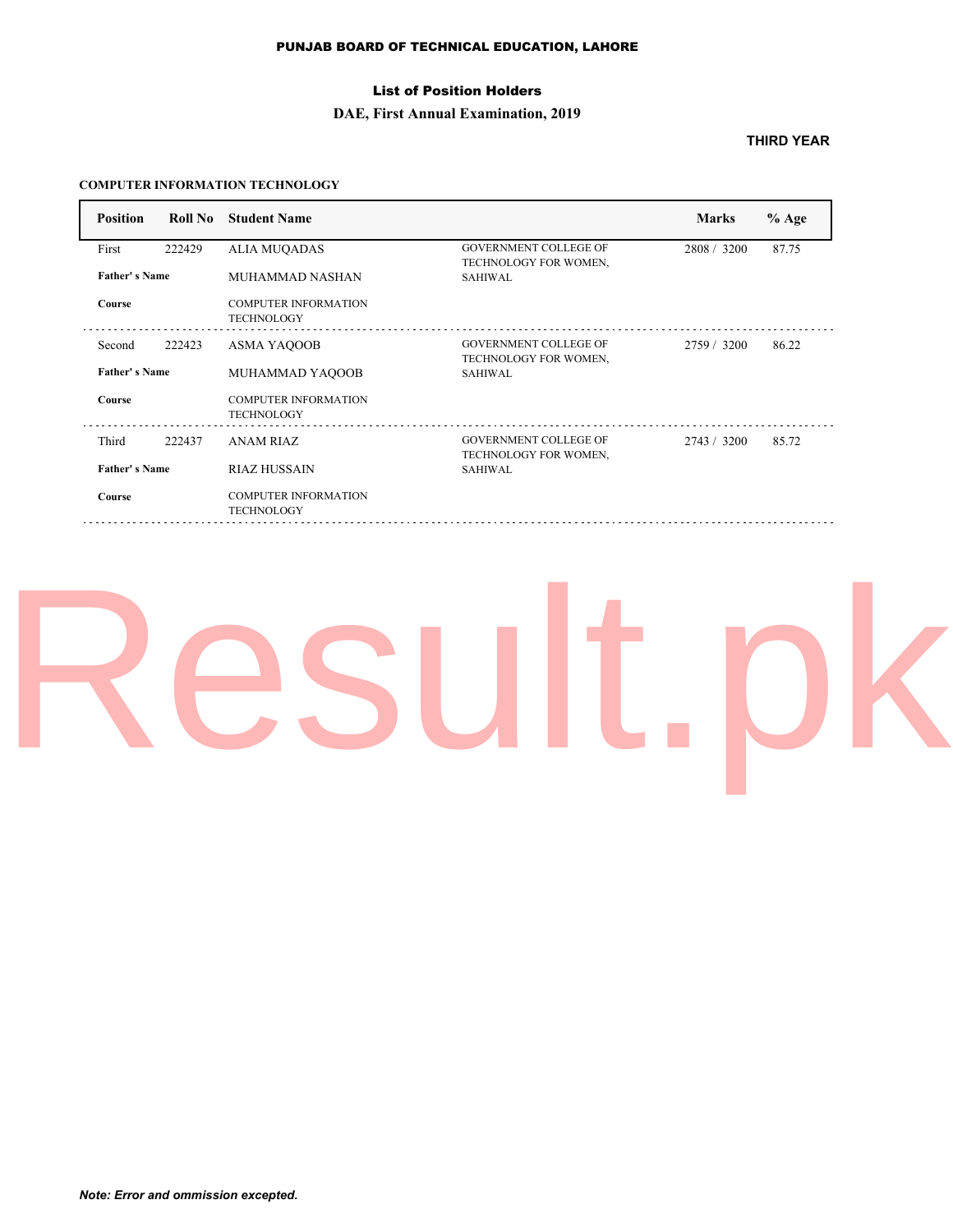### List of Position Holders

### **DAE, First Annual Examination, 2019**

### **THIRD YEAR**

### **COMPUTER TECHNOLOGY**

| <b>Position</b>      | Roll No | <b>Student Name</b>        |                              | <b>Marks</b> | $%$ Age |
|----------------------|---------|----------------------------|------------------------------|--------------|---------|
| First                | 222462  | <b>ALI SHAN</b>            | <b>FARAN INSTITUTE OF</b>    | 2498 / 3200  | 78.06   |
| <b>Father's Name</b> |         | <b>ABDUL MAJEED</b>        | TECHNOLOGY, GUJRAT           |              |         |
| Course               |         | <b>COMPUTER TECHNOLOGY</b> |                              |              |         |
| Second               | 222463  | <b>ZEESHAN ARIF</b>        | RAWALPINDI POLYTECHNIC       | 2407/3200    | 75.22   |
|                      |         |                            | <b>INSTITUTE, RAWALPINDI</b> |              |         |
| <b>Father's Name</b> |         | MUHAMMAD ARIF              |                              |              |         |
| <b>Course</b>        |         | <b>COMPUTER TECHNOLOGY</b> |                              |              |         |
|                      |         |                            |                              |              |         |

# Result.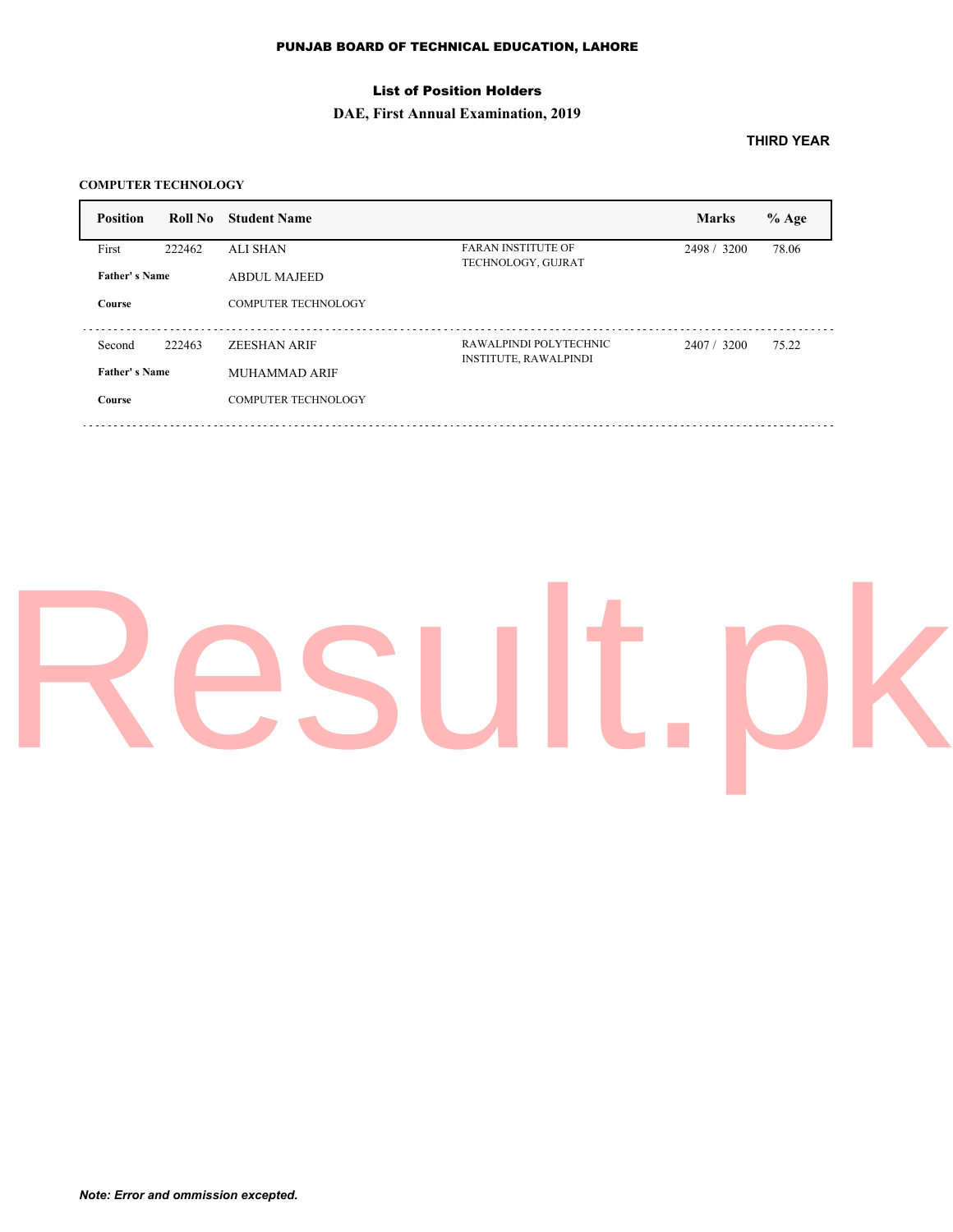### List of Position Holders

### **DAE, First Annual Examination, 2019**

### **THIRD YEAR**

### **ELECTRICAL TECHNOLOGY**

| <b>Position</b>      | Roll No | <b>Student Name</b>          |                                                     | <b>Marks</b> | $%$ Age |
|----------------------|---------|------------------------------|-----------------------------------------------------|--------------|---------|
| First                | 230133  | <b>AOIB RIAZ</b>             | <b>GOVERNMENT COLLEGE OF</b><br>TECHNOLOGY (BOYS),  | 3342 / 3550  | 94.14   |
| <b>Father's Name</b> |         | RIAZ AHMAD                   | <b>MUZAFFARGARH</b>                                 |              |         |
| <b>Course</b>        |         | ELECTRICAL TECHNOLOGY        |                                                     |              |         |
| Second               | 229919  | HUMZA AHMAD                  | THE CITY COLLEGE OF                                 | 3333 / 3550  | 93.89   |
| <b>Father's Name</b> |         | <b>WAHEED AHMAD</b>          | TECHNOLOGY, MULTAN                                  |              |         |
| Course               |         | ELECTRICAL TECHNOLOGY        |                                                     |              |         |
|                      |         |                              |                                                     |              |         |
| Third                | 227047  | <b>HAFIZ BILAL AKBAR ALI</b> | ALI COLLEGE OF ENGINEERING<br>& TECHNOLOGY, KHANPUR | 3293/3550    | 92.76   |
| <b>Father's Name</b> |         | AKBAR ALI                    |                                                     |              |         |
| Course               |         | ELECTRICAL TECHNOLOGY        |                                                     |              |         |
|                      |         |                              |                                                     |              |         |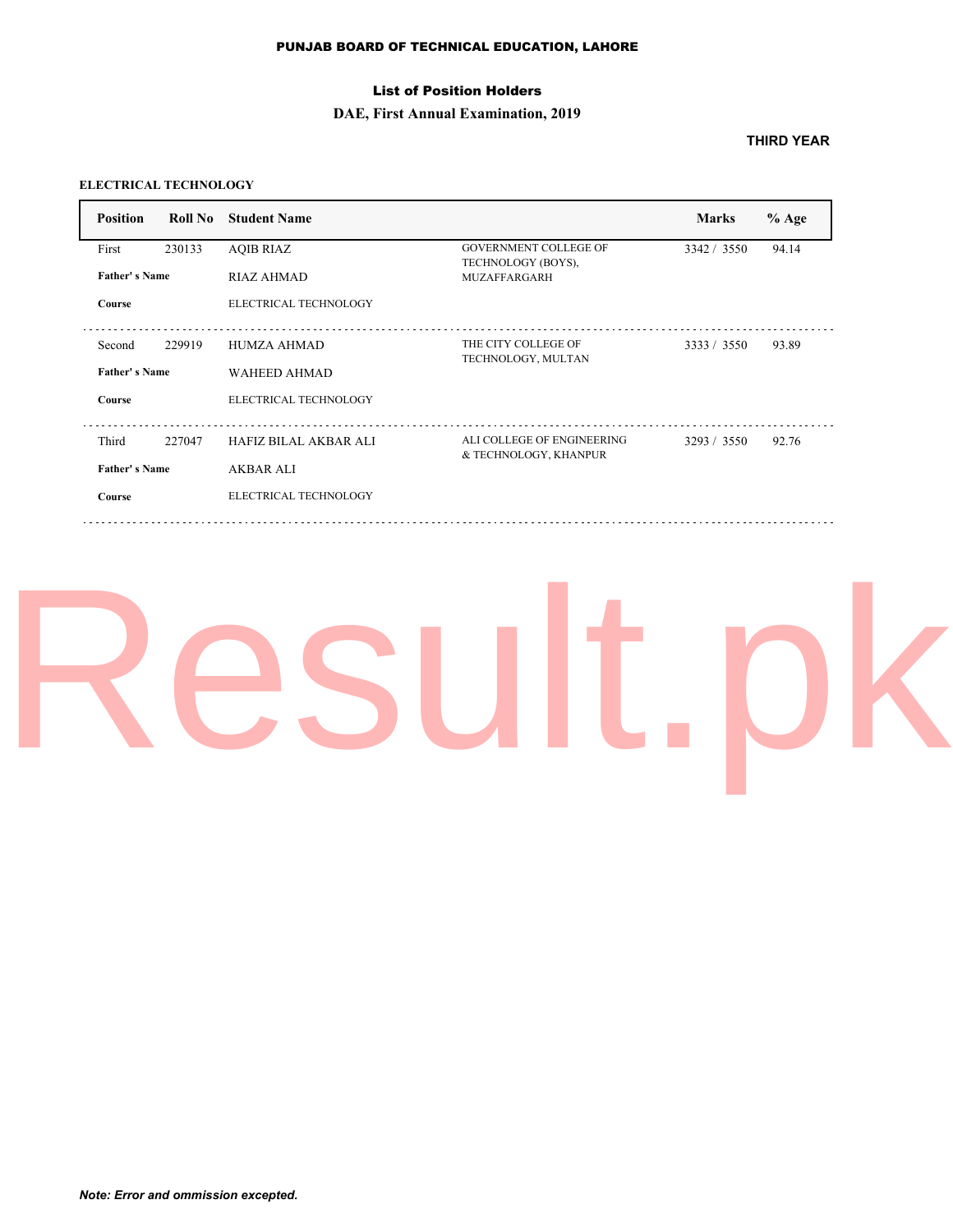### List of Position Holders

### **DAE, First Annual Examination, 2019**

### **THIRD YEAR**

### **ELECTRONICS TECHNOLOGY**

| <b>Position</b>      | Roll No | <b>Student Name</b>           |                                                        | <b>Marks</b> | $%$ Age |
|----------------------|---------|-------------------------------|--------------------------------------------------------|--------------|---------|
| First                | 234574  | MUHAMMAD ZAID MUMTAZ          | <b>GOVERNMENT COLLEGE OF</b><br>TECHNOLOGY, BUREWALA   | 3014 / 3450  | 87.36   |
| <b>Father's Name</b> |         | <b>MUMTAZ TARIO</b>           |                                                        |              |         |
| Course               |         | ELECTRONICS TECHNOLOGY        |                                                        |              |         |
| Second               | 234477  | <b>MUZAMMAL HUSSAIN</b>       | <b>GOVERNMENT COLLEGE OF</b><br>TECHNOLOGY, BAHAWALPUR | 3003 / 3450  | 87.04   |
| <b>Father's Name</b> |         | <b>MUHAMMAD SHABBIR</b>       |                                                        |              |         |
| Course               |         | ELECTRONICS TECHNOLOGY        |                                                        |              |         |
| Third                | 235880  | <b>AOSA ZULFIOAR</b>          | WAH BRITISH INSTITUTE OF<br>TECHNOLOGY, TAXILA         | 3001 / 3450  | 86.99   |
| <b>Father's Name</b> |         | MUHAMMAD ZULFIQAR             |                                                        |              |         |
| <b>Course</b>        |         | <b>ELECTRONICS TECHNOLOGY</b> |                                                        |              |         |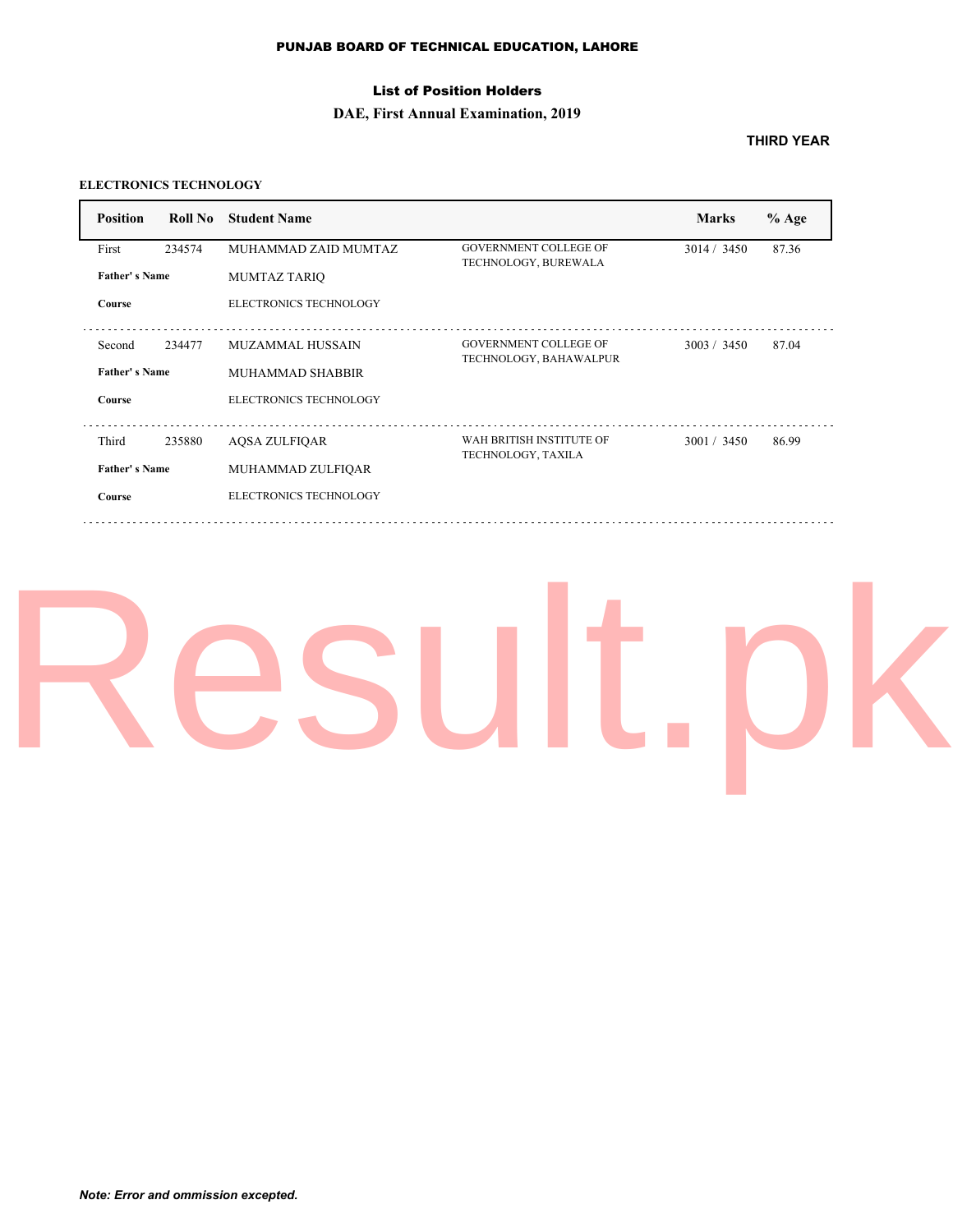### List of Position Holders

### **DAE, First Annual Examination, 2019**

### **THIRD YEAR**

### **FOOD PROCESSING AND PRESERVATION TECHNOLOGY**

| <b>Position</b>      | Roll No | <b>Student Name</b>                                   |                                                     | <b>Marks</b> | $%$ Age |
|----------------------|---------|-------------------------------------------------------|-----------------------------------------------------|--------------|---------|
| First                | 236040  | <b>GHULAM OADIR</b>                                   | <b>GOVERNMENT COLLEGE OF</b><br>TECHNOLOGY, SAHIWAL | 3182/3450    | 92.23   |
| <b>Father's Name</b> |         | MUHAMMAD IOBAL                                        |                                                     |              |         |
| Course               |         | <b>FOOD PROCESSING AND</b><br>PRESERVATION TECHNOLOGY |                                                     |              |         |
| Second               | 236039  | <b>MUHAMMAD AFZAL</b>                                 | <b>GOVERNMENT COLLEGE OF</b>                        | 3155 / 3450  | 91.45   |
| <b>Father's Name</b> |         | <b>ABDUL HAO</b>                                      | TECHNOLOGY, SAHIWAL                                 |              |         |
| Course               |         | <b>FOOD PROCESSING AND</b><br>PRESERVATION TECHNOLOGY |                                                     |              |         |
| Third                | 236043  | MUHAMMAD ZOHAIB                                       | <b>GOVERNMENT COLLEGE OF</b>                        | 3053 / 3450  | 88.49   |
| <b>Father's Name</b> |         | <b>MUZAMMAL HUSSAIN</b>                               | TECHNOLOGY, SAHIWAL                                 |              |         |
| Course               |         | <b>FOOD PROCESSING AND</b><br>PRESERVATION TECHNOLOGY |                                                     |              |         |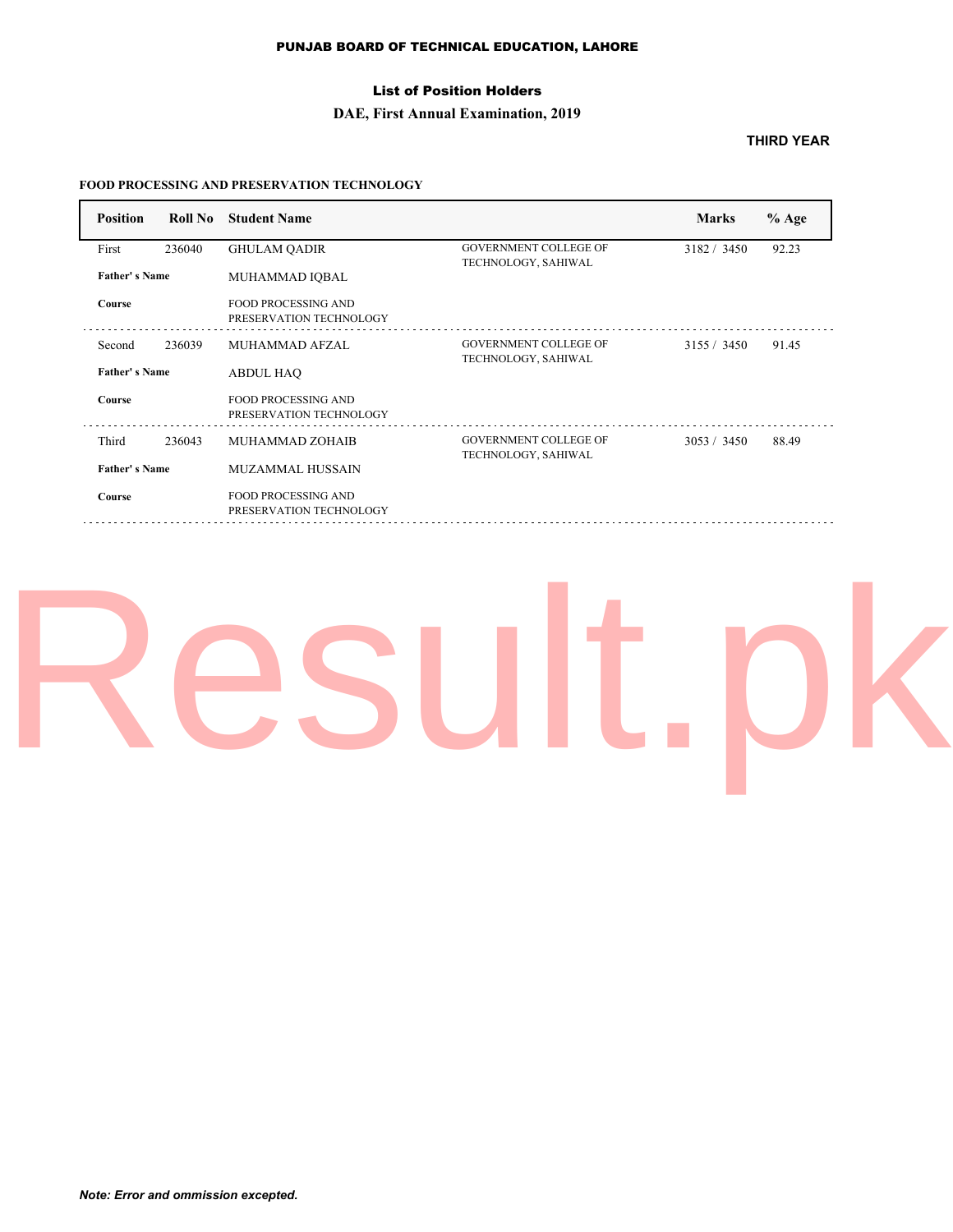### List of Position Holders

### **DAE, First Annual Examination, 2019**

### **THIRD YEAR**

### **FOOD TECHNOLOGY**

| <b>Position</b>      | Roll No | <b>Student Name</b>    |                                                        | <b>Marks</b> | $%$ Age |
|----------------------|---------|------------------------|--------------------------------------------------------|--------------|---------|
| First                | 236144  | <b>ADEEL RIAZ</b>      | <b>GOVERNMENT COLLEGE OF</b><br>TECHNOLOGY, FAISALABAD | 2971 / 3400  | 87.38   |
| <b>Father's Name</b> |         | MUHAMMAD RIAZ          |                                                        |              |         |
| Course               |         | <b>FOOD TECHNOLOGY</b> |                                                        |              |         |
| Second               | 236140  | <b>UMER NAVEED</b>     | <b>GOVERNMENT COLLEGE OF</b>                           | 2879 / 3400  | 84.68   |
| <b>Father's Name</b> |         | <b>AMEER AHMAD</b>     | TECHNOLOGY, FAISALABAD                                 |              |         |
| Course               |         | <b>FOOD TECHNOLOGY</b> |                                                        |              |         |
| Third                | 236159  | <b>HAMID RAZA</b>      | <b>GOVERNMENT COLLEGE OF</b>                           | 2865 / 3400  | 84.26   |
| <b>Father's Name</b> |         | <b>ARSHAD ALI</b>      | TECHNOLOGY, FAISALABAD                                 |              |         |
| Course               |         | <b>FOOD TECHNOLOGY</b> |                                                        |              |         |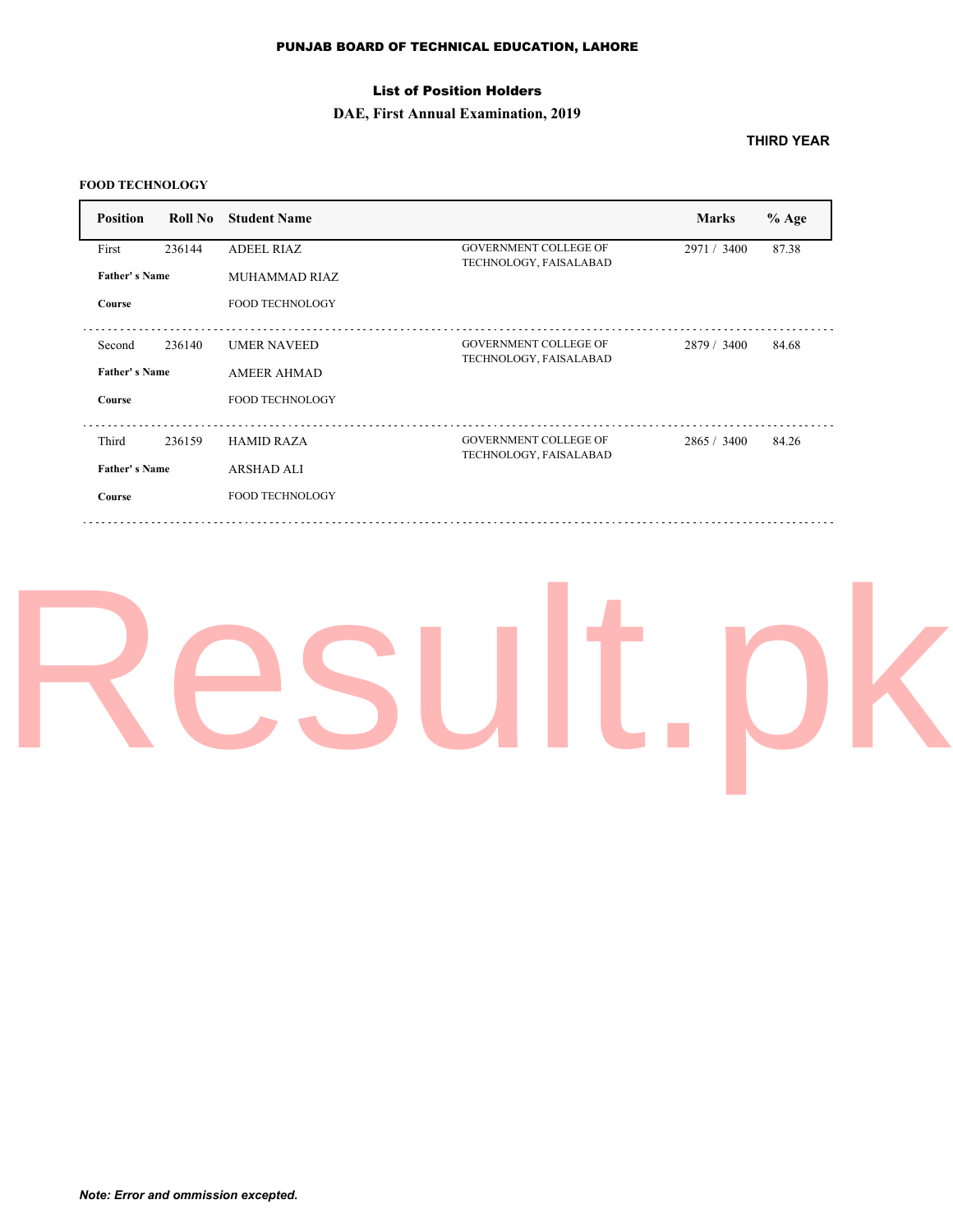### List of Position Holders

### **DAE, First Annual Examination, 2019**

### **THIRD YEAR**

### **FOOTWEAR TECHNOLOGY**

| <b>Position</b>      | Roll No | <b>Student Name</b>        |                                                       | <b>Marks</b> | $%$ Age |
|----------------------|---------|----------------------------|-------------------------------------------------------|--------------|---------|
| First                | 236254  | <b>AWAIS</b>               | <b>INSTITUTE OF LEATHER</b><br>TECHNOLOGY, GUJRANWALA | 2835 / 3500  | 81.00   |
| <b>Father's Name</b> |         | ZULFIQAR ALI               |                                                       |              |         |
| Course               |         | <b>FOOTWEAR TECHNOLOGY</b> |                                                       |              |         |
| Second               | 236249  | <b>HASSAN ABBAS</b>        | <b>INSTITUTE OF LEATHER</b>                           | 2822/3500    | 80.63   |
| <b>Father's Name</b> |         | MUHAMMAD YOUNAS            | TECHNOLOGY, GUJRANWALA                                |              |         |
| Course               |         | <b>FOOTWEAR TECHNOLOGY</b> |                                                       |              |         |
| Third                | 236245  | <b>SHAFAAN</b>             | <b>INSTITUTE OF LEATHER</b>                           | 2679 / 3500  | 76.54   |
| <b>Father's Name</b> |         | <b>TARIQ MASIH</b>         | TECHNOLOGY, GUJRANWALA                                |              |         |
| Course               |         | <b>FOOTWEAR TECHNOLOGY</b> |                                                       |              |         |
|                      |         |                            |                                                       |              |         |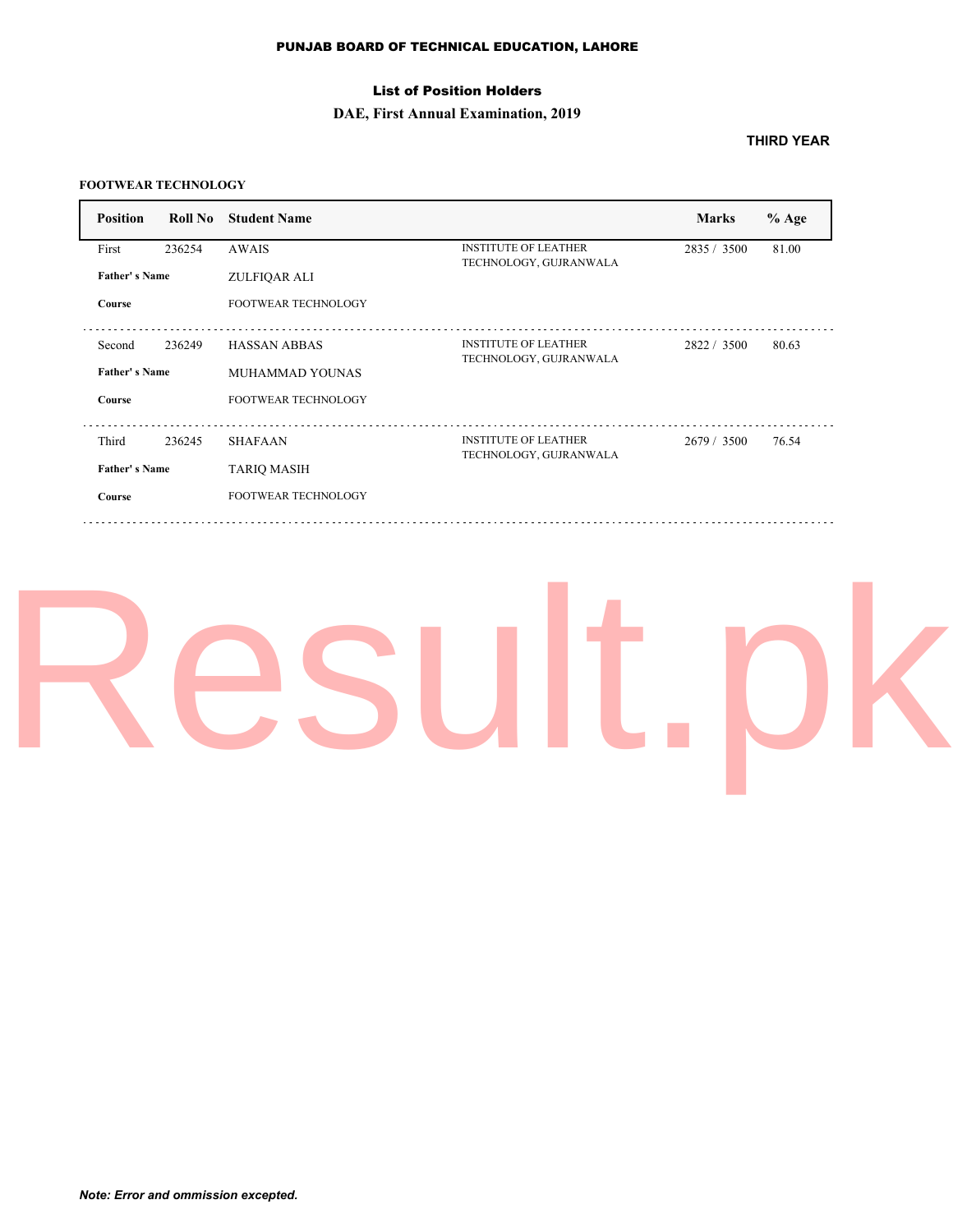### List of Position Holders

### **DAE, First Annual Examination, 2019**

### **THIRD YEAR**

### **GLASS CERAMICS AND POTTERY DEVELOPMENT TECHNOLOGY**

| <b>Position</b>      | Roll No | <b>Student Name</b>                                         |                                                                                     | <b>Marks</b> | $%$ Age |
|----------------------|---------|-------------------------------------------------------------|-------------------------------------------------------------------------------------|--------------|---------|
| First                | 236277  | <b>SHAH NAWAZ MUMTAZ</b>                                    | <b>GOVERNMENT COLLEGE OF</b>                                                        | 2576 / 2850  | 90.39   |
| <b>Father's Name</b> |         | MUMTAZ AHMAD                                                | <b>TECHNOLOGY FOR GLASS</b><br><b>CERAMICS &amp; POTTERY</b><br>DEVELOPMENT, LAHORE |              |         |
| Course               |         | <b>GLASS CERAMICS AND POTTERY</b><br>DEVELOPMENT TECHNOLOGY |                                                                                     |              |         |
| Second               | 236296  | MUHAMMAD TOFIQUE                                            | <b>GOVERNMENT COLLEGE OF</b><br><b>TECHNOLOGY FOR GLASS</b>                         | 2478 / 2850  | 86.95   |
| <b>Father's Name</b> |         | <b>MUHAMMAD SHAFIQUE</b>                                    | <b>CERAMICS &amp; POTTERY</b><br>DEVELOPMENT, LAHORE                                |              |         |
| Course               |         | <b>GLASS CERAMICS AND POTTERY</b><br>DEVELOPMENT TECHNOLOGY |                                                                                     |              |         |
| Third                | 236280  | <b>FARHAN SIDDIOUE</b>                                      | <b>GOVERNMENT COLLEGE OF</b><br><b>TECHNOLOGY FOR GLASS</b>                         | 2423 / 2850  | 85.02   |
| <b>Father's Name</b> |         | MUHAMMAD SIDDIQUE                                           | <b>CERAMICS &amp; POTTERY</b>                                                       |              |         |
| Course               |         | <b>GLASS CERAMICS AND POTTERY</b><br>DEVELOPMENT TECHNOLOGY | DEVELOPMENT, LAHORE                                                                 |              |         |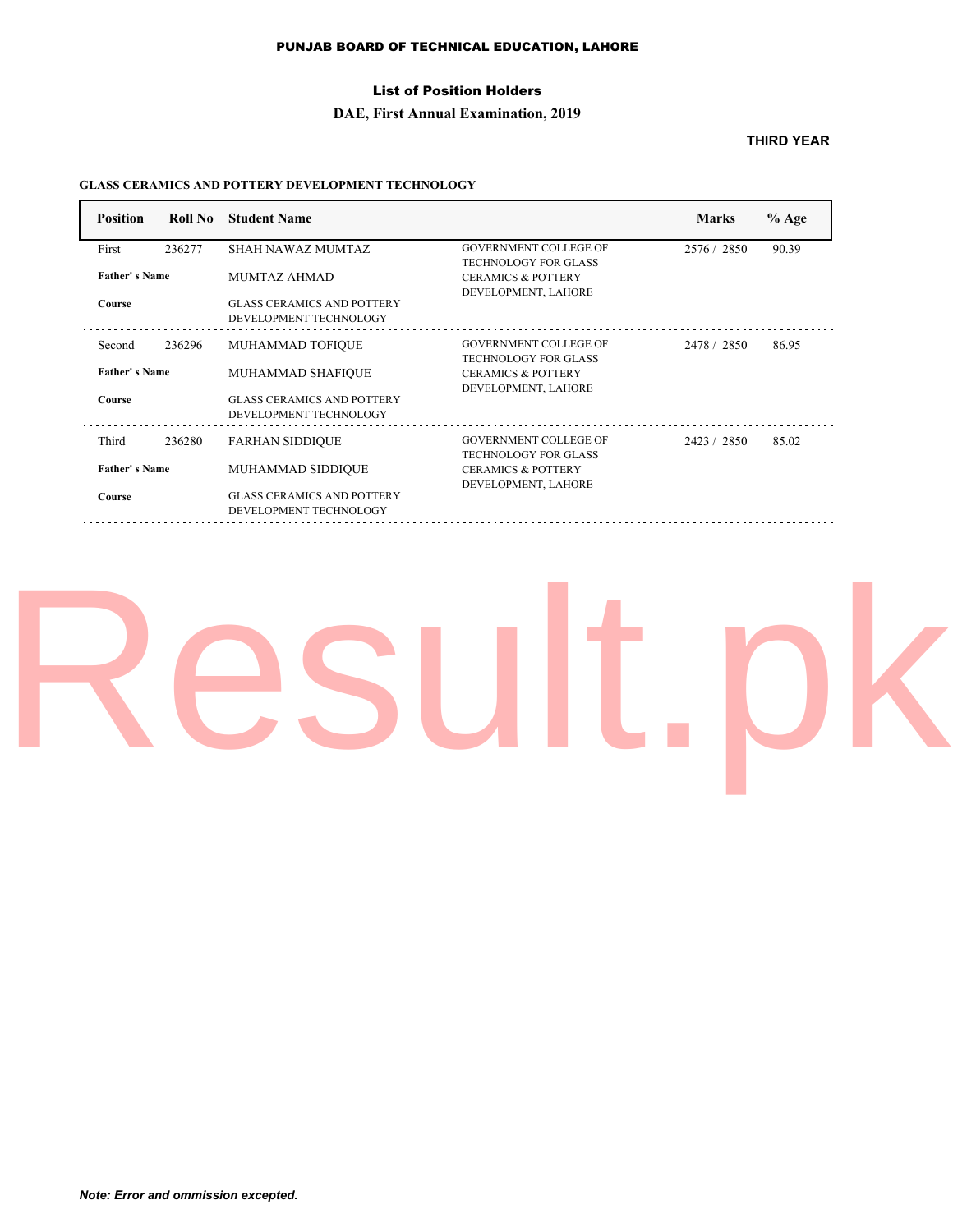### List of Position Holders

### **DAE, First Annual Examination, 2019**

### **THIRD YEAR**

### **INFORMATION AND COMMUNICATION TECHNOLOGY (2014)**

| <b>Position</b>      |        | <b>Roll No</b> Student Name     |                              | <b>Marks</b> | $%$ Age |
|----------------------|--------|---------------------------------|------------------------------|--------------|---------|
| First                | 236316 | <b>OASIM HANIF</b>              | <b>GOVERNMENT COLLEGE OF</b> | 2657 / 3550  | 74.85   |
|                      |        |                                 | TECHNOLOGY,                  |              |         |
| <b>Father's Name</b> |        | MUHAMMAD HANIF KHAN             | RAWALAKOT(AJK)               |              |         |
| Course               |        | <b>INFORMATION AND</b>          |                              |              |         |
|                      |        | <b>COMMUNICATION TECHNOLOGY</b> |                              |              |         |
|                      |        | (2014)                          |                              |              |         |
|                      |        |                                 |                              |              |         |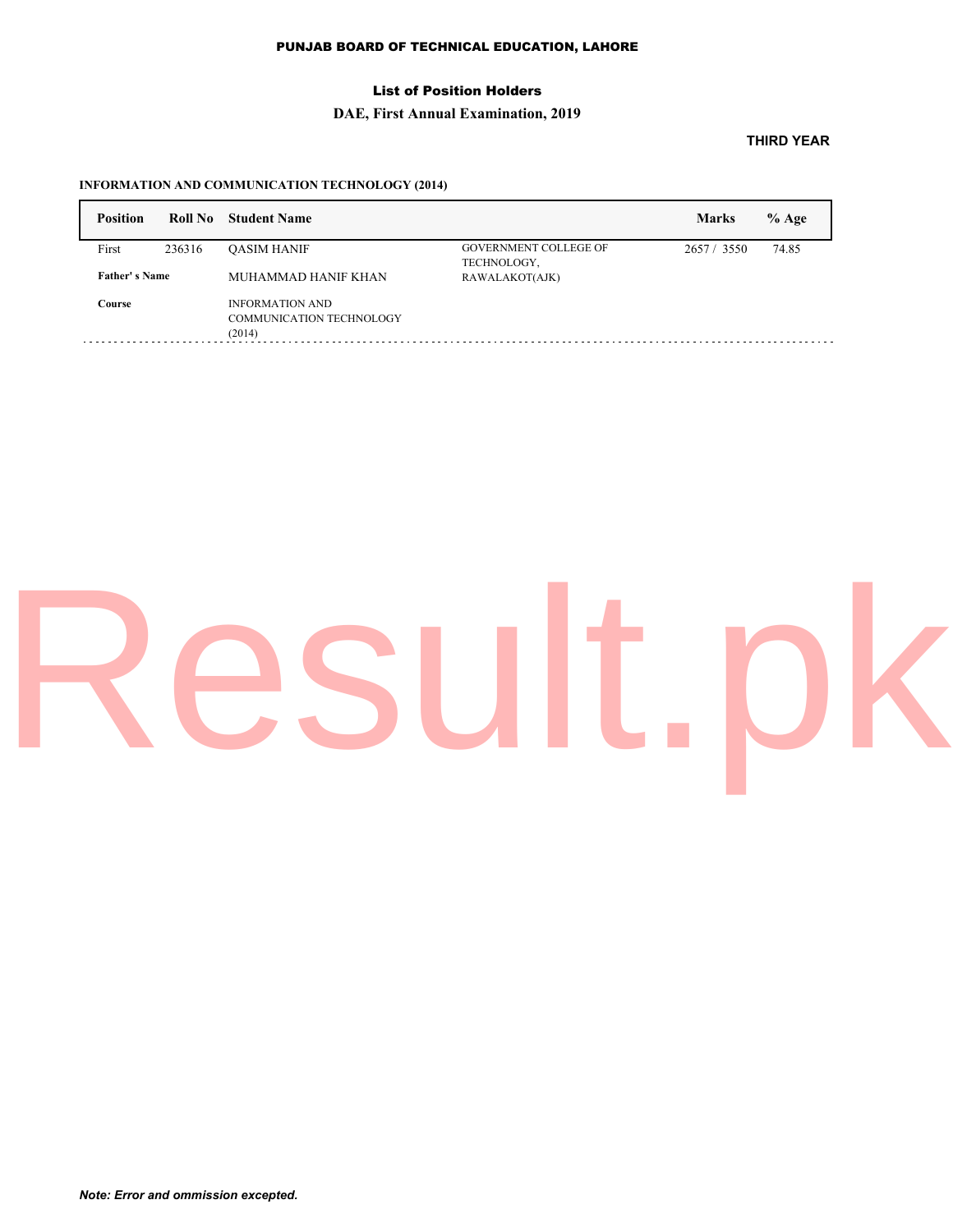### List of Position Holders

### **DAE, First Annual Examination, 2019**

### **THIRD YEAR**

### **INSTRUMENTATION TECHNOLOGY**

| <b>Position</b>      | Roll No | <b>Student Name</b>               |                                                | <b>Marks</b> | $%$ Age |
|----------------------|---------|-----------------------------------|------------------------------------------------|--------------|---------|
| First                | 236605  | MUHAMMAD AWAIS AKRAM              | HIRA POLYTECHNIC INSTITUTE,<br><b>SARGODHA</b> | 2946 / 3350  | 87.94   |
| <b>Father's Name</b> |         | MUHAMMAD AKRAM                    |                                                |              |         |
| Course               |         | <b>INSTRUMENTATION TECHNOLOGY</b> |                                                |              |         |
| Second               | 236345  | <b>SAMRAN ALI</b>                 | <b>GOVERNMENT COLLEGE OF</b>                   | 2939 / 3350  | 87.73   |
| <b>Father's Name</b> |         | <b>MUHAMMAD BASHIR</b>            | TECHNOLOGY, FAISALABAD                         |              |         |
| Course               |         | <b>INSTRUMENTATION TECHNOLOGY</b> |                                                |              |         |
| Third                | 236493  | MUHAMMAD HASSAN JUNAID            | <b>GOVERNMENT SWEDISH</b>                      | 2880 / 3350  | 85.97   |
| <b>Father's Name</b> |         | CHUDARY MUHAMMAD IQBAL            | PAKISTANI COLLEGE OF<br>TECHNOLOGY, GUJRAT     |              |         |
| Course               |         | <b>INSTRUMENTATION TECHNOLOGY</b> |                                                |              |         |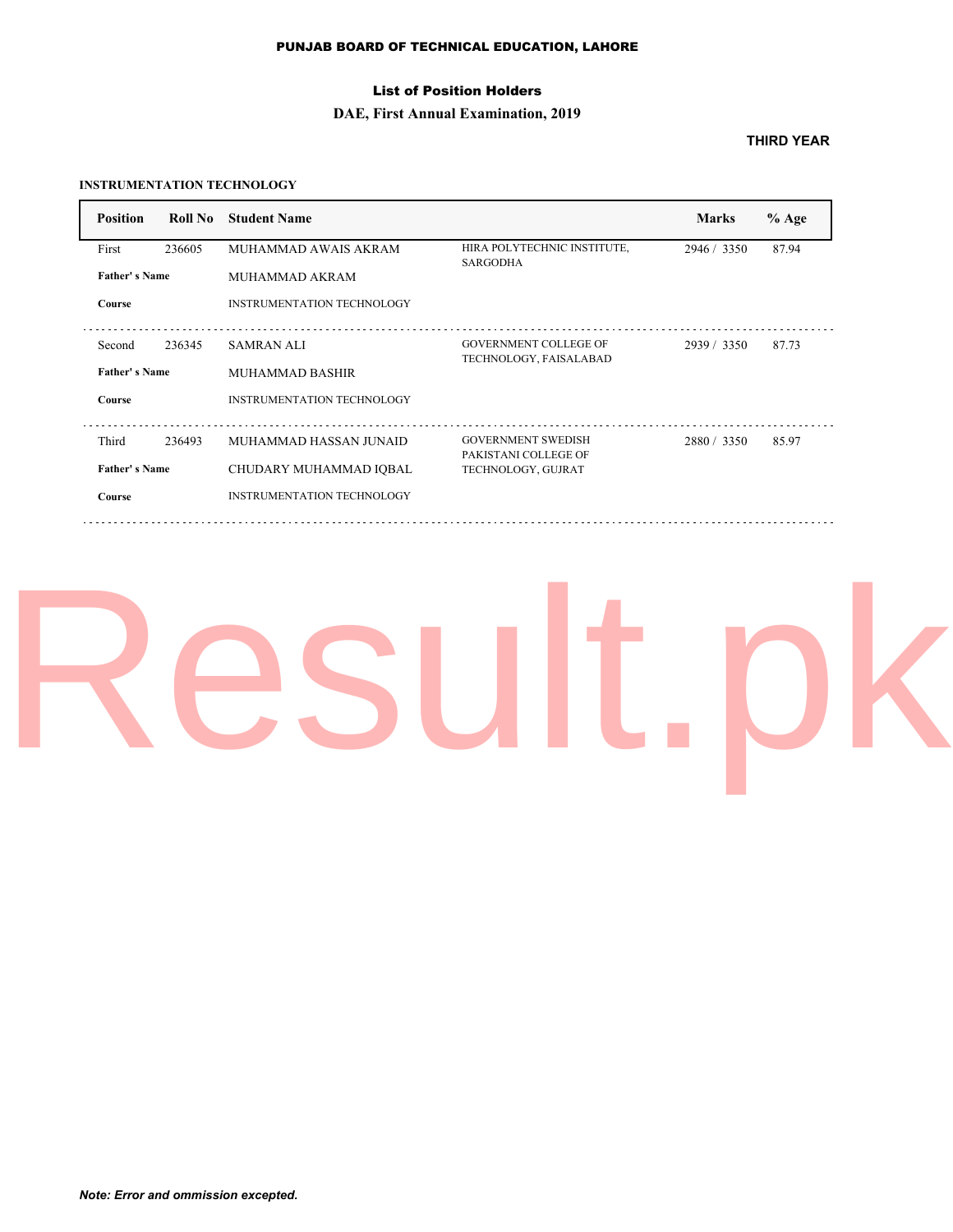### List of Position Holders

### **DAE, First Annual Examination, 2019**

### **THIRD YEAR**

### **LEATHER TECHNOLOGY**

| <b>Position</b>      | Roll No | <b>Student Name</b>            |                                                       | <b>Marks</b> | $%$ Age |
|----------------------|---------|--------------------------------|-------------------------------------------------------|--------------|---------|
| First                | 236648  | <b>HAROON ISAAC</b>            | <b>INSTITUTE OF LEATHER</b><br>TECHNOLOGY, GUJRANWALA | 2913 / 3350  | 86.96   |
| <b>Father's Name</b> |         | <b>NAVEED AHSON</b>            |                                                       |              |         |
| Course               |         | <b>LEATHER TECHNOLOGY</b>      |                                                       |              |         |
| Second               | 236649  | <b>HAMZA</b>                   | <b>INSTITUTE OF LEATHER</b><br>TECHNOLOGY, GUJRANWALA | 2657/3350    | 79.31   |
| <b>Father's Name</b> |         | MUHAMMAD YOUNAS                |                                                       |              |         |
| Course               |         | <b>LEATHER TECHNOLOGY</b>      |                                                       |              |         |
| Third                | 236647  | KAMRAN MUSTAFA CHADDHAR        | <b>INSTITUTE OF LEATHER</b>                           | 2608 / 3350  | 77.85   |
| <b>Father's Name</b> |         | <b>GHULAM MUSTAFA CHADDHAR</b> | TECHNOLOGY, GUJRANWALA                                |              |         |
| Course               |         | <b>LEATHER TECHNOLOGY</b>      |                                                       |              |         |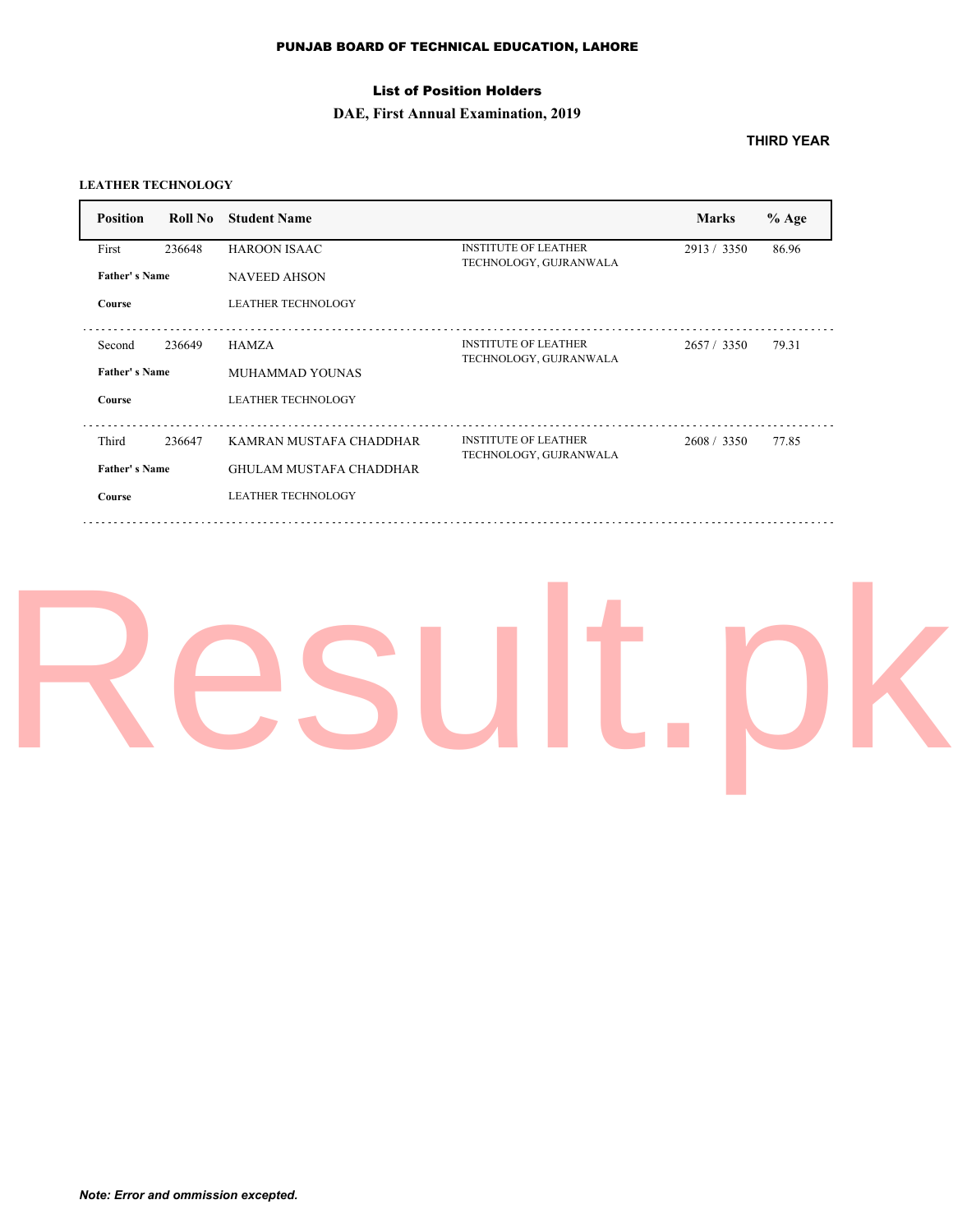### List of Position Holders

### **DAE, First Annual Examination, 2019**

### **THIRD YEAR**

### **MECHANICAL TECHNOLOGY**

| <b>Position</b>                         | Roll No | <b>Student Name</b>                                                    |                                                   | <b>Marks</b> | $%$ Age |
|-----------------------------------------|---------|------------------------------------------------------------------------|---------------------------------------------------|--------------|---------|
| First                                   | 238228  | <b>DANISH ALI</b>                                                      | <b>GOVERNMENT SWEDISH</b><br>PAKISTANI COLLEGE OF | 3250 / 3450  | 94.20   |
| <b>Father's Name</b>                    |         | <b>OAMAR-UZ-ZAMAN</b>                                                  | TECHNOLOGY, GUJRAT                                |              |         |
| Course                                  |         | MECHANICAL TECHNOLOGY                                                  |                                                   |              |         |
| Second                                  | 244730  | <b>ZOHAIB BASHIR</b>                                                   | WAH BRITISH INSTITUTE OF<br>TECHNOLOGY, TAXILA    | 3216 / 3450  | 93.22   |
| Father's Name                           |         | MUHAMMAD BASHIR                                                        |                                                   |              |         |
| Course                                  |         | MECHANICAL TECHNOLOGY                                                  |                                                   |              |         |
| Third<br><b>Father's Name</b><br>Course | 245151  | <b>MUHAMMAD AWAIS</b><br><b>TAHSEEN ULLAH</b><br>MECHANICAL TECHNOLOGY | WAH SWEDISH INSTITUTE OF<br>TECHNOLOGY, WAH CANTT | 3214 / 3450  | 93.16   |
|                                         |         |                                                                        |                                                   |              |         |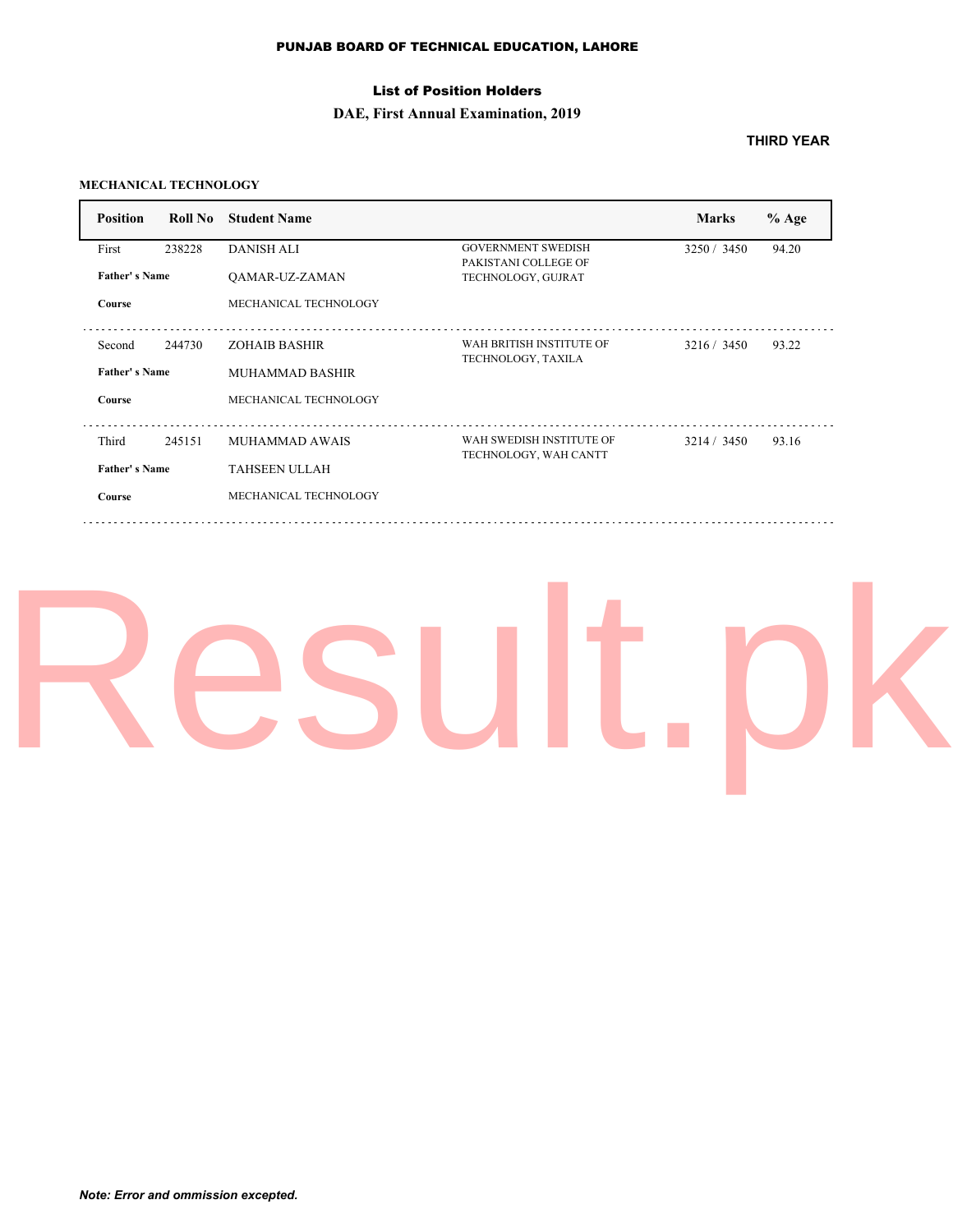### List of Position Holders

### **DAE, First Annual Examination, 2019**

### **THIRD YEAR**

### **MECHANICAL TECHNOLOGY (POWER) WITH SPECIALIZATION IN AUTO & FARM MACHINERY TECHNOLOGY**

| <b>Position</b><br>Roll No | <b>Student Name</b>                                                                                              |                                                     | <b>Marks</b> | $%$ Age |
|----------------------------|------------------------------------------------------------------------------------------------------------------|-----------------------------------------------------|--------------|---------|
| 245748<br>First            | MUHAMMAD AFZAL MEHMOOD                                                                                           | <b>GOVERNMENT COLLEGE OF</b><br>TECHNOLOGY, SAHIWAL | 3025 / 3550  | 85.21   |
| <b>Father's Name</b>       | KHALID MEHMOOD                                                                                                   |                                                     |              |         |
| Course                     | MECHANICAL TECHNOLOGY<br>(POWER) WITH SPECIALIZATION IN<br><b>AUTO &amp; FARM MACHINERY</b><br>TECHNOLOGY        |                                                     |              |         |
| 245679<br>Second           | <b>AWAIS ASLAM</b>                                                                                               | GOVERNMENT COLLEGE OF<br>TECHNOLOGY, SAHIWAL        | 2997 / 3550  | 84.42   |
| <b>Father's Name</b>       | MUHAMMAD ASLAM                                                                                                   |                                                     |              |         |
| Course                     | MECHANICAL TECHNOLOGY<br>(POWER) WITH SPECIALIZATION IN<br><b>AUTO &amp; FARM MACHINERY</b><br><b>TECHNOLOGY</b> |                                                     |              |         |
| Third<br>245707            | <b>ASAD ALI</b>                                                                                                  | <b>GOVERNMENT COLLEGE OF</b><br>TECHNOLOGY, SAHIWAL | 2943 / 3550  | 82.90   |
| Father's Name              | MUHAMMAD ASLAM                                                                                                   |                                                     |              |         |
| Course                     | MECHANICAL TECHNOLOGY<br>(POWER) WITH SPECIALIZATION IN<br><b>AUTO &amp; FARM MACHINERY</b><br><b>TECHNOLOGY</b> |                                                     |              |         |
|                            |                                                                                                                  |                                                     |              |         |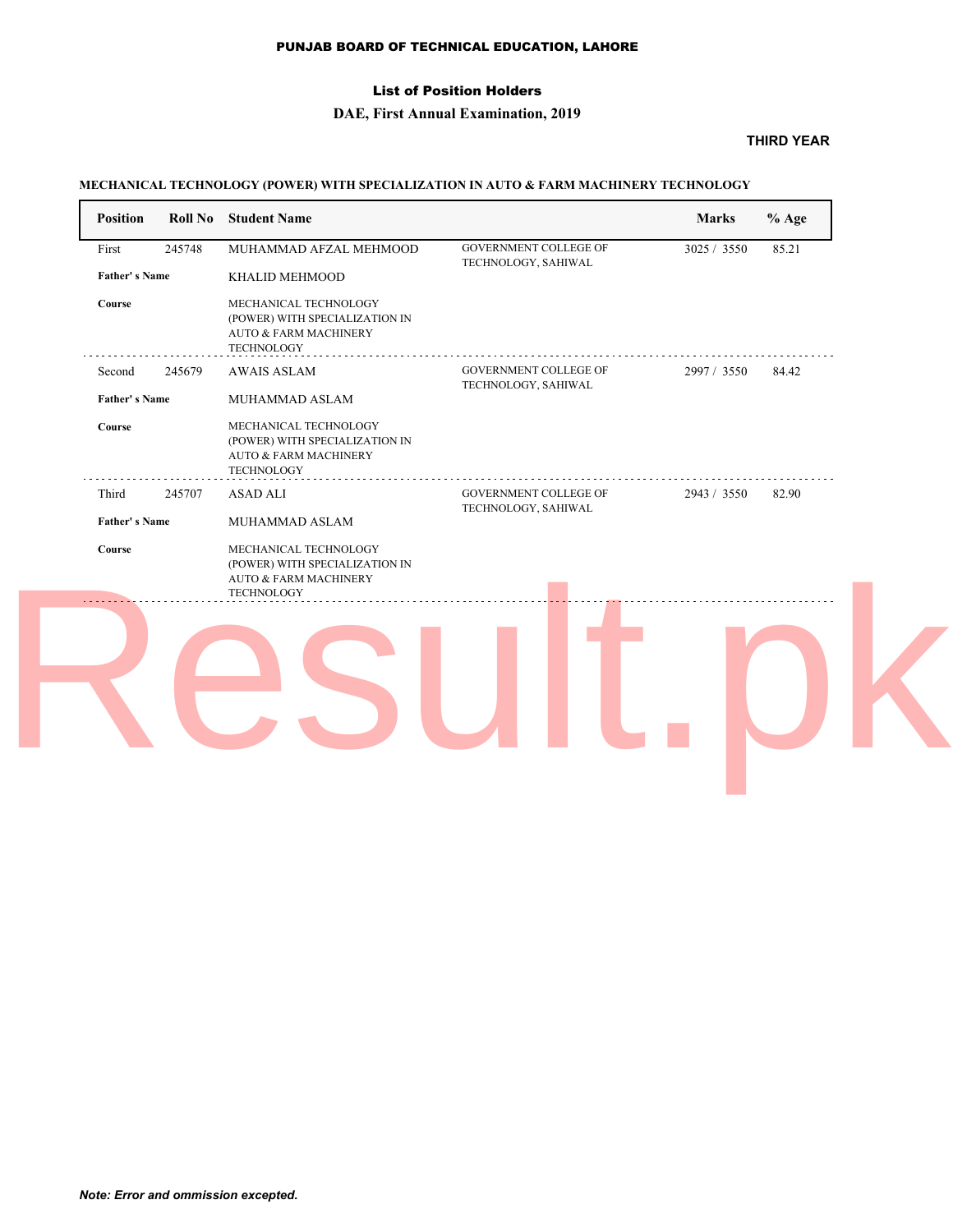### List of Position Holders

### **DAE, First Annual Examination, 2019**

### **THIRD YEAR**

### **MECHANICAL TECHNOLOGY (POWER) WITH SPECIALIZATION IN AUTO MOBILE & DIESEL TECHNOLOGY**

| <b>Roll No</b><br><b>Position</b> | <b>Student Name</b>                                                                                             |                                                | <b>Marks</b> | $%$ Age |
|-----------------------------------|-----------------------------------------------------------------------------------------------------------------|------------------------------------------------|--------------|---------|
| 246001<br>First                   | MUHAMMAD MOHSIN RAZA                                                                                            | CONSTRUCTION TECHNOLOGY                        | 3114 / 3550  | 87.72   |
| <b>Father's Name</b>              | <b>GHULAM RASOOL</b>                                                                                            | TRAINING INSTITUTE,<br><b>ISLAMABAD</b>        |              |         |
| Course                            | MECHANICAL TECHNOLOGY<br>(POWER) WITH SPECIALIZATION IN<br><b>AUTO MOBILE &amp; DIESEL</b><br><b>TECHNOLOGY</b> |                                                |              |         |
| 245978<br>Second                  | <b>SHAHZAIB AHMAD</b>                                                                                           | CONSTRUCTION TECHNOLOGY<br>TRAINING INSTITUTE, | 3039 / 3550  | 85.61   |
| <b>Father's Name</b>              | MIR AHMAD JAN                                                                                                   | <b>ISLAMABAD</b>                               |              |         |
| Course                            | MECHANICAL TECHNOLOGY<br>(POWER) WITH SPECIALIZATION IN<br><b>AUTO MOBILE &amp; DIESEL</b><br><b>TECHNOLOGY</b> |                                                |              |         |
| Third<br>246050                   | MUHAMMAD UBAIDULLAH                                                                                             | CONSTRUCTION TECHNOLOGY                        | 3031 / 3550  | 85.38   |
| <b>Father's Name</b>              | <b>MANZOOR</b><br><b>MANZOOR HUSSAIN</b>                                                                        | TRAINING INSTITUTE,<br><b>ISLAMABAD</b>        |              |         |
| Course                            | MECHANICAL TECHNOLOGY<br>(POWER) WITH SPECIALIZATION IN<br><b>AUTO MOBILE &amp; DIESEL</b><br><b>TECHNOLOGY</b> |                                                |              |         |
|                                   |                                                                                                                 |                                                |              |         |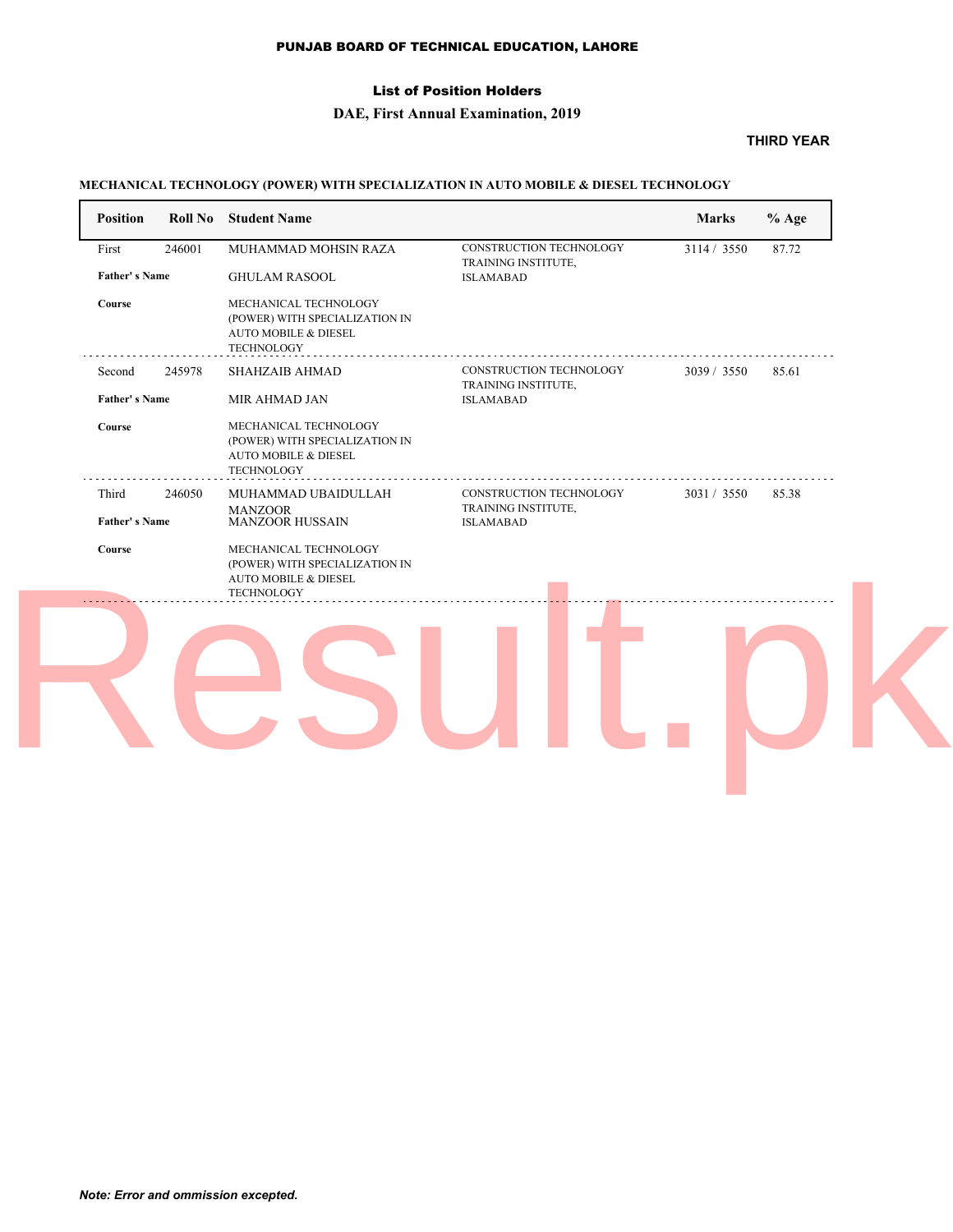### List of Position Holders

### **DAE, First Annual Examination, 2019**

### **THIRD YEAR**

### **MECHANICAL TECHNOLOGY (PRODUCTION) WITH SPECIALIZATION IN FOUNDRY AND PATTERN MAKING TECHNOLOGY**

| <b>Roll No</b><br><b>Position</b> | <b>Student Name</b>                                                                                      |                                                   | <b>Marks</b> | $%$ Age |
|-----------------------------------|----------------------------------------------------------------------------------------------------------|---------------------------------------------------|--------------|---------|
| 246497<br>First                   | <b>ZAIN UL ABDIN</b>                                                                                     | <b>GOVERNMENT SWEDISH</b>                         | 2680 / 3500  | 76.57   |
| <b>Father's Name</b>              | MUHAMMAD WALAIT                                                                                          | PAKISTANI COLLEGE OF<br>TECHNOLOGY, GUJRAT        |              |         |
| Course                            | MECHANICAL TECHNOLOGY<br>(PRODUCTION) WITH<br>SPECIALIZATION IN FOUNDRY AND<br>PATTERN MAKING TECHNOLOGY |                                                   |              |         |
| 246505<br>Second                  | ZOHAIB AFZAAL                                                                                            | <b>GOVERNMENT SWEDISH</b>                         | 2635 / 3500  | 75.29   |
| <b>Father's Name</b>              | MUHAMMAD AFZAAL                                                                                          | PAKISTANI COLLEGE OF<br>TECHNOLOGY, GUJRAT        |              |         |
| Course                            | MECHANICAL TECHNOLOGY<br>(PRODUCTION) WITH<br>SPECIALIZATION IN FOUNDRY AND<br>PATTERN MAKING TECHNOLOGY |                                                   |              |         |
| Third<br>246520                   | MUHAMMAD ALI YOUSAF                                                                                      | <b>GOVERNMENT SWEDISH</b><br>PAKISTANI COLLEGE OF | 2463 / 3500  | 70.37   |
| <b>Father's Name</b>              | MUHAMMAD YOUSAF                                                                                          | TECHNOLOGY, GUJRAT                                |              |         |
| Course                            | MECHANICAL TECHNOLOGY<br>(PRODUCTION) WITH<br>SPECIALIZATION IN FOUNDRY AND<br>PATTERN MAKING TECHNOLOGY |                                                   |              |         |
|                                   |                                                                                                          |                                                   |              |         |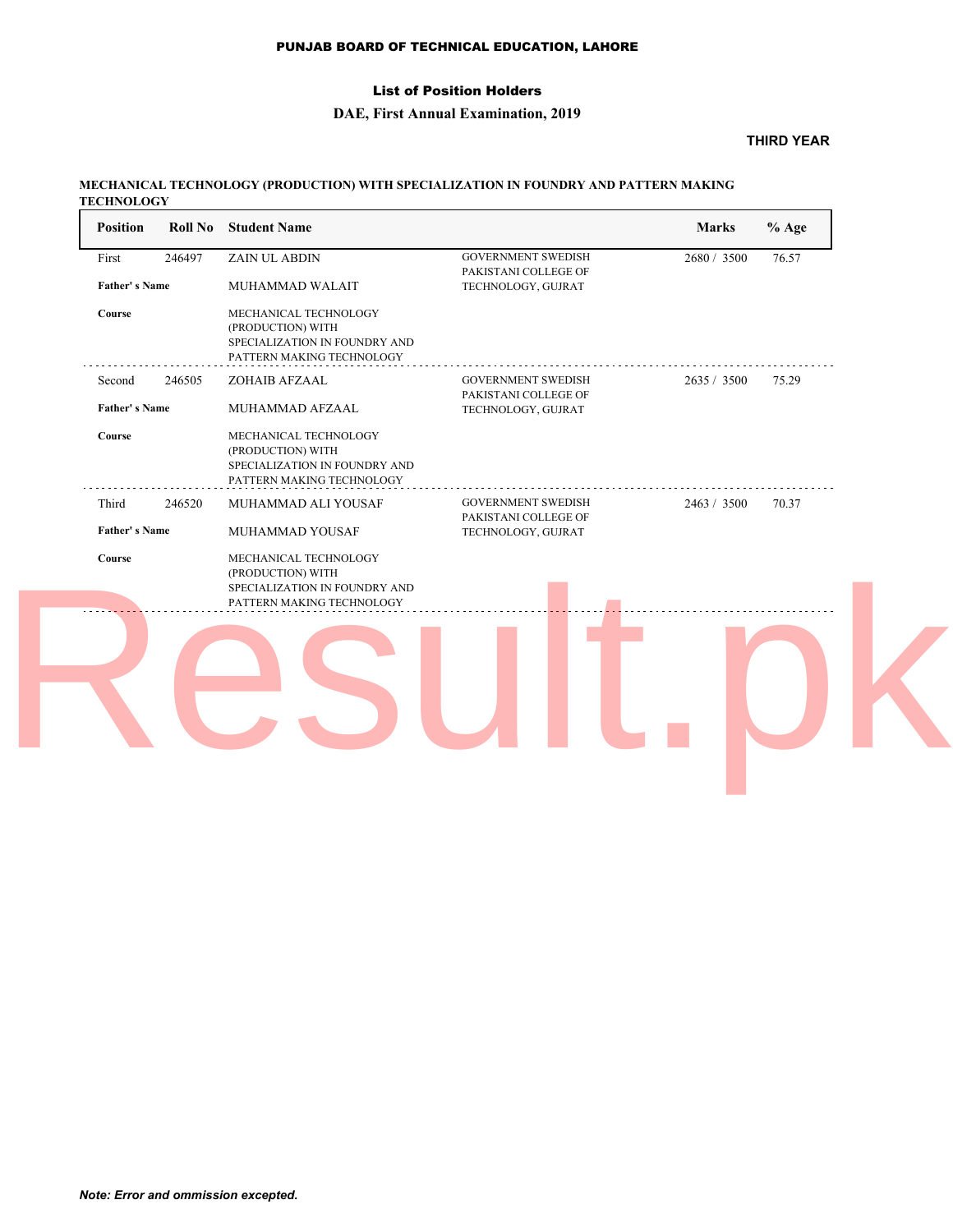### List of Position Holders

### **DAE, First Annual Examination, 2019**

### **THIRD YEAR**

### **MECHANICAL TECHNOLOGY (PRODUCTION) WITH SPECIALIZATION IN METALLURGY AND WELDING TECHNOLOGY**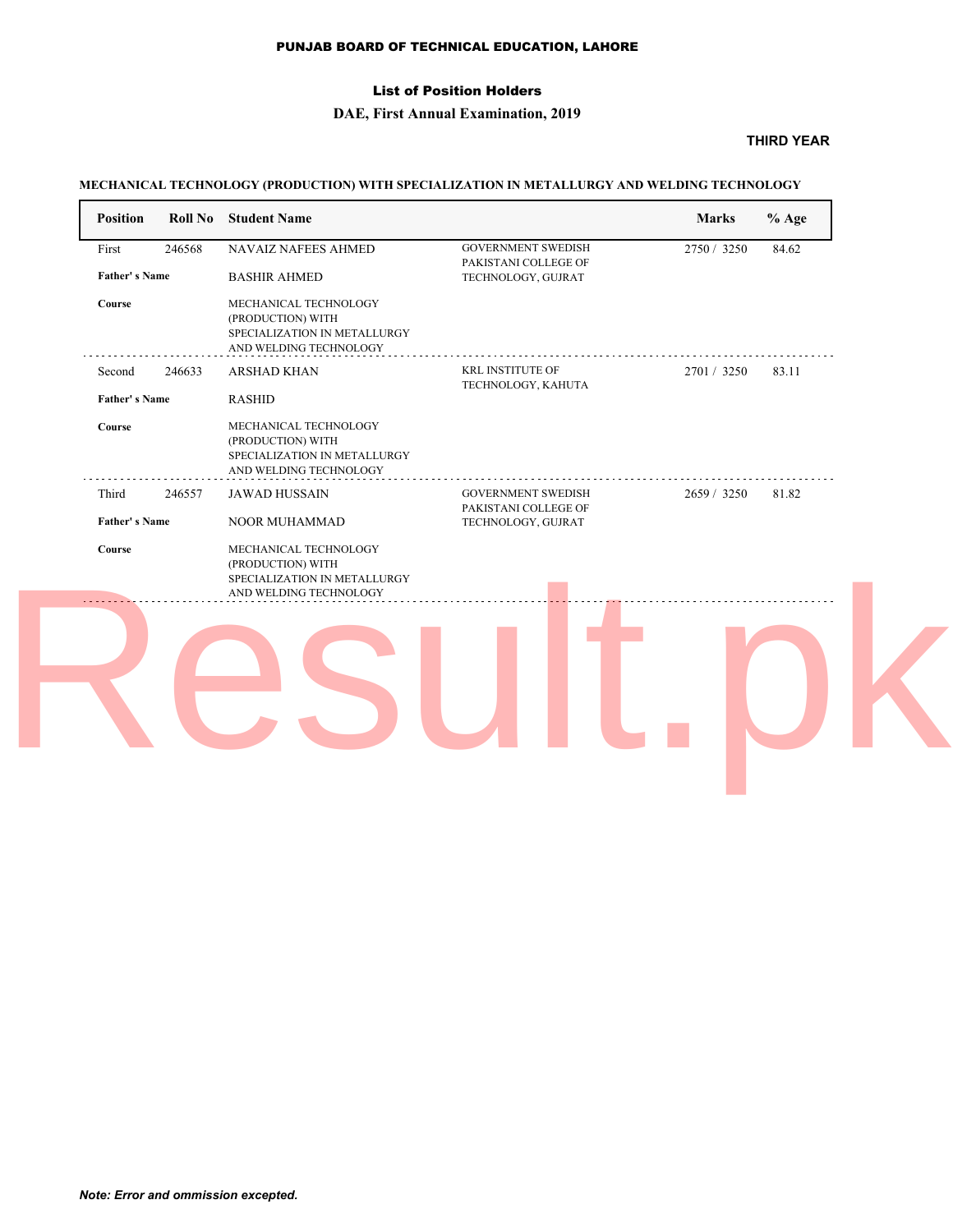### List of Position Holders

### **DAE, First Annual Examination, 2019**

### **THIRD YEAR**

### **MECHANICAL TECHNOLOGY (WITH SPECIALIZATION IN CONSTRUCTION MACHINERY TECHNOLOGY)**

| <b>Position</b>      | Roll No | <b>Student Name</b>                                                                    |                                                              | <b>Marks</b> | $%$ Age |
|----------------------|---------|----------------------------------------------------------------------------------------|--------------------------------------------------------------|--------------|---------|
| First                | 246683  | <b>BABAR ALI</b>                                                                       | <b>CONSTRUCTION TECHNOLOGY</b><br>TRAINING INSTITUTE,        | 3316 / 3600  | 92.11   |
| <b>Father's Name</b> |         | MUHAMMAD SADIQ                                                                         | <b>ISLAMABAD</b>                                             |              |         |
| Course               |         | MECHANICAL TECHNOLOGY (WITH<br>SPECIALIZATION IN CONSTRUCTION<br>MACHINERY TECHNOLOGY) |                                                              |              |         |
| Second               | 246663  | <b>ABDUL KHALIQ</b>                                                                    | <b>CONSTRUCTION TECHNOLOGY</b><br><b>TRAINING INSTITUTE,</b> | 3301 / 3600  | 91.69   |
| <b>Father's Name</b> |         | <b>GHULAM QASIM</b>                                                                    | <b>ISLAMABAD</b>                                             |              |         |
| Course               |         | MECHANICAL TECHNOLOGY (WITH<br>SPECIALIZATION IN CONSTRUCTION<br>MACHINERY TECHNOLOGY) |                                                              |              |         |
| Third                | 246668  | MUHAMMAD IMRAN                                                                         | <b>CONSTRUCTION TECHNOLOGY</b><br><b>TRAINING INSTITUTE,</b> | 3280 / 3600  | 91.11   |
| <b>Father's Name</b> |         | <b>AZIZ AHMAD</b>                                                                      | <b>ISLAMABAD</b>                                             |              |         |
| <b>Course</b>        |         | MECHANICAL TECHNOLOGY (WITH<br>SPECIALIZATION IN CONSTRUCTION<br>MACHINERY TECHNOLOGY) |                                                              |              |         |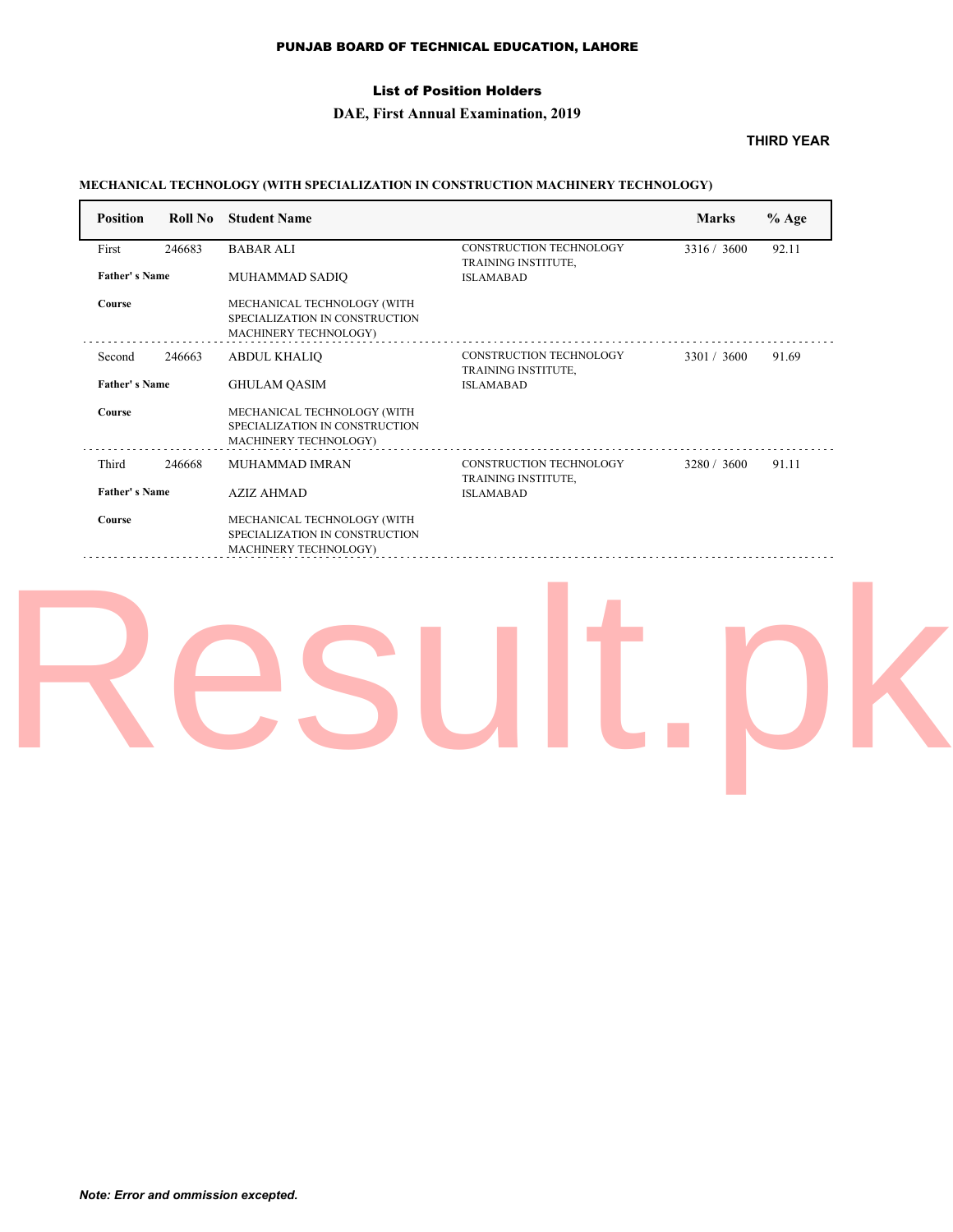### List of Position Holders

### **DAE, First Annual Examination, 2019**

### **THIRD YEAR**

### **MECHANICAL TECHNOLOGY WITH SPECIALIZATION IN CAST METALS AND FOUNDRY TECHNOLOGY**

| <b>Position</b>      | Roll No | <b>Student Name</b>                                                                   |                                                             | <b>Marks</b> | $%$ Age |
|----------------------|---------|---------------------------------------------------------------------------------------|-------------------------------------------------------------|--------------|---------|
| First                | 246779  | <b>ABDUL REHMAN</b>                                                                   | PCSIR CAST METALS &<br><b>FOUNDRY TECHNOLOGY</b>            | 2828 / 3600  | 78.56   |
| <b>Father's Name</b> |         | <b>NASIR IQBAL</b>                                                                    | CENTRE, DASKA                                               |              |         |
| Course               |         | MECHANICAL TECHNOLOGY WITH<br>SPECIALIZATION IN CAST METALS<br>AND FOUNDRY TECHNOLOGY |                                                             |              |         |
| Second               | 246780  | MUHAMMAD AQEEL                                                                        | <b>PCSIR CAST METALS &amp;</b><br><b>FOUNDRY TECHNOLOGY</b> | 2711 / 3600  | 75.31   |
| <b>Father's Name</b> |         | MUHAMMAD ASLAM                                                                        | CENTRE, DASKA                                               |              |         |
| Course               |         | MECHANICAL TECHNOLOGY WITH<br>SPECIALIZATION IN CAST METALS<br>AND FOUNDRY TECHNOLOGY |                                                             |              |         |
| Third                | 246786  | <b>HAIDER</b>                                                                         | <b>PCSIR CAST METALS &amp;</b><br><b>FOUNDRY TECHNOLOGY</b> | 2710 / 3600  | 75.28   |
| <b>Father's Name</b> |         | MUHAMMAD ASHFAQ                                                                       | CENTRE, DASKA                                               |              |         |
| Course               |         | MECHANICAL TECHNOLOGY WITH<br>SPECIALIZATION IN CAST METALS<br>AND FOUNDRY TECHNOLOGY |                                                             |              |         |

### Kesult.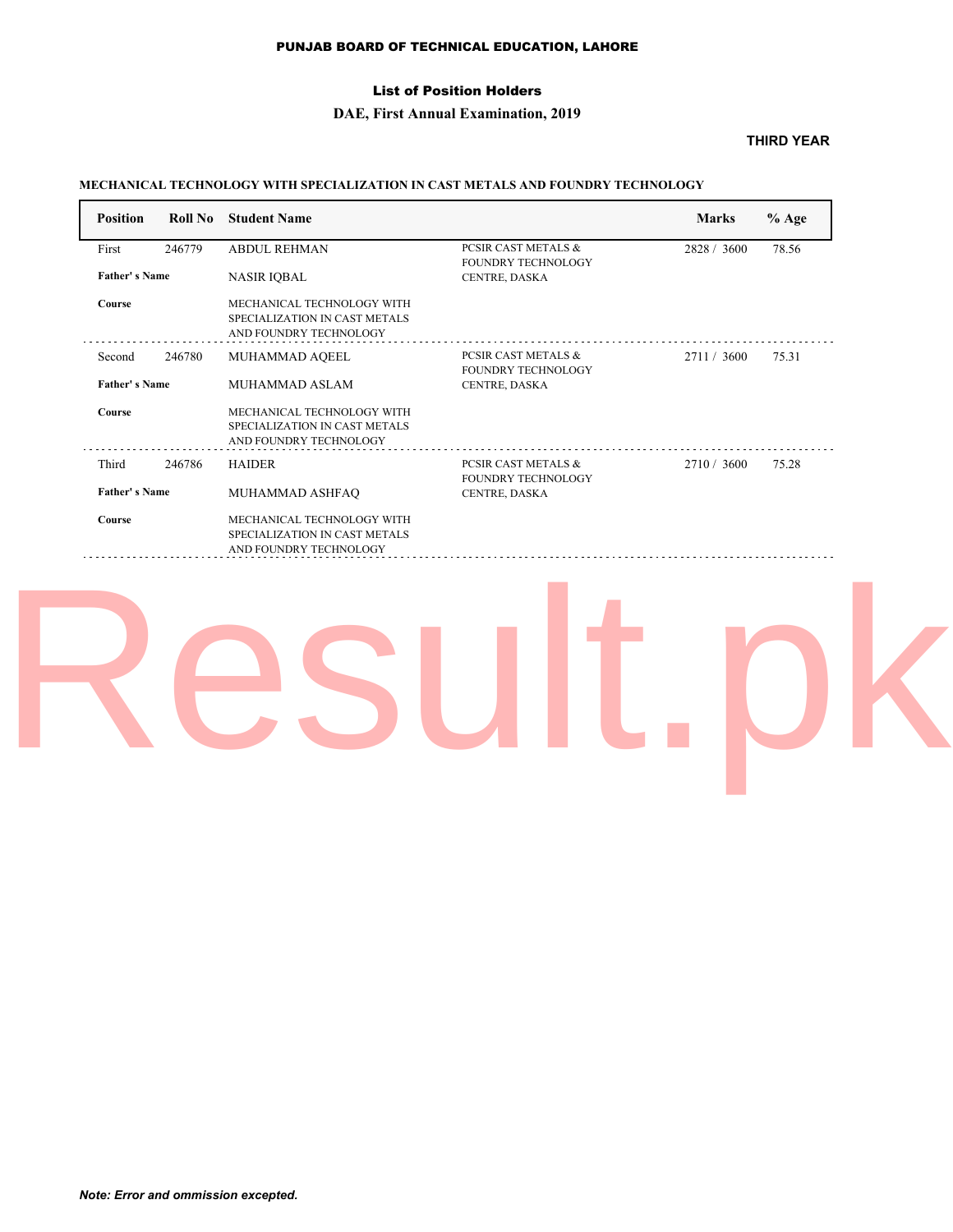### List of Position Holders

### **DAE, First Annual Examination, 2019**

### **THIRD YEAR**

### **MECHANICAL TECHNOLOGY WITH SPECIALIZATION IN DIES AND MOULD TECHNOLOGY**

| <b>Position</b>      | Roll No | <b>Student Name</b>                                                                 |                                              | <b>Marks</b> | $%$ Age |
|----------------------|---------|-------------------------------------------------------------------------------------|----------------------------------------------|--------------|---------|
| First                | 246819  | <b>ABU BAKAR</b>                                                                    | PRECISION SYSTEMS TRAINING<br>CENTRE, LAHORE | 2673 / 3300  | 81.00   |
| <b>Father's Name</b> |         | MUHAMMAD ARSHAD KALEEM                                                              |                                              |              |         |
| Course               |         | MECHANICAL TECHNOLOGY WITH<br>SPECIALIZATION IN DIES AND MOULD<br><b>TECHNOLOGY</b> |                                              |              |         |
| Second               | 246799  | <b>AHMAD NAWAZ</b>                                                                  | PRECISION SYSTEMS TRAINING<br>CENTRE, LAHORE | 2654 / 3300  | 80.42   |
| Father's Name        |         | MUSSAWAR AHMAD                                                                      |                                              |              |         |
| <b>Course</b>        |         | MECHANICAL TECHNOLOGY WITH<br>SPECIALIZATION IN DIES AND MOULD<br><b>TECHNOLOGY</b> |                                              |              |         |
| Third                | 246802  | MUHAMMAD ZAIN                                                                       | PRECISION SYSTEMS TRAINING<br>CENTRE, LAHORE | 2612 / 3300  | 79.15   |
| Father's Name        |         | MUHAMMAD BOOTA                                                                      |                                              |              |         |
| <b>Course</b>        |         | MECHANICAL TECHNOLOGY WITH<br>SPECIALIZATION IN DIES AND MOULD<br><b>TECHNOLOGY</b> |                                              |              |         |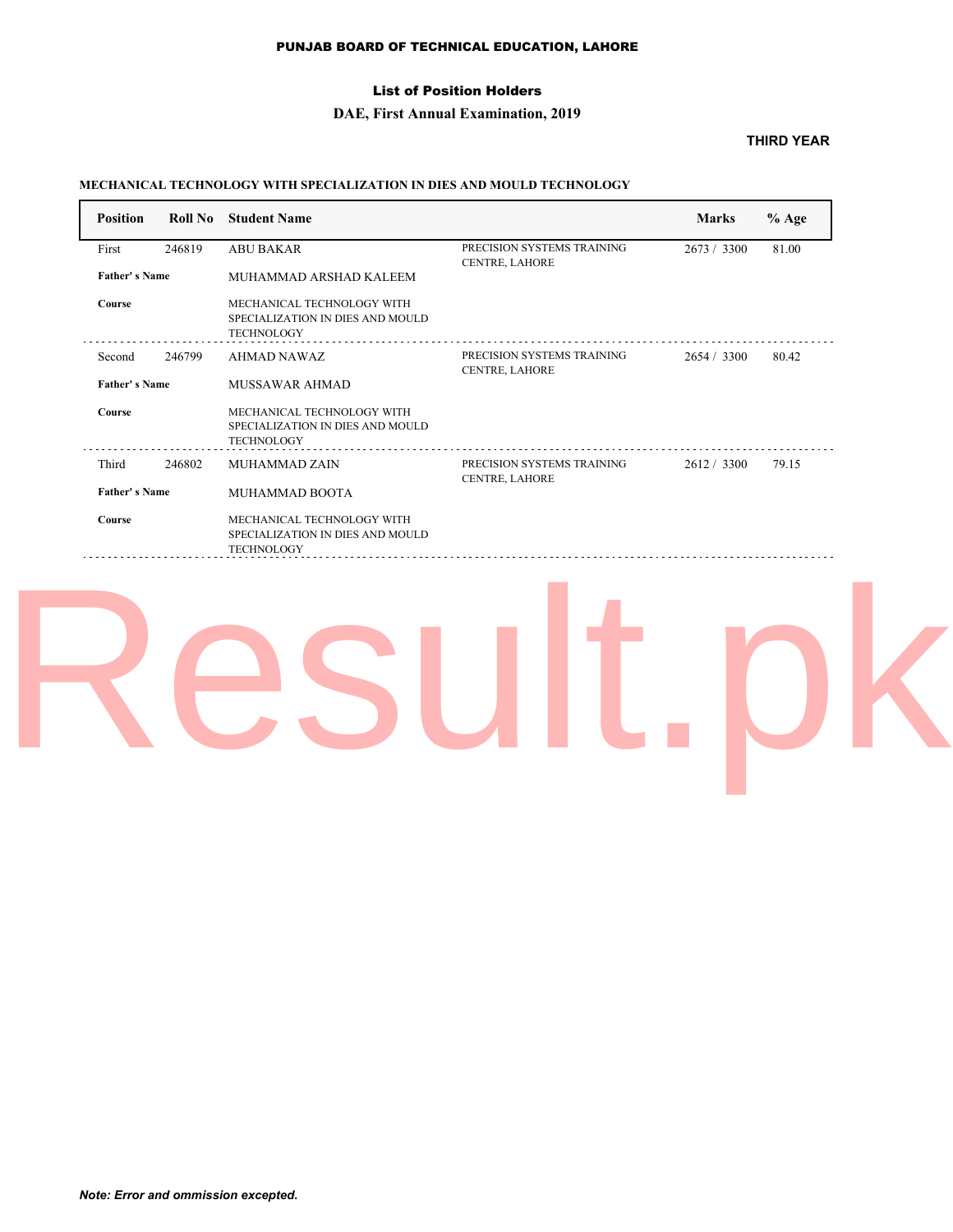### List of Position Holders

### **DAE, First Annual Examination, 2019**

### **THIRD YEAR**

### **MECHANICAL TECHNOLOGY WITH SPECIALIZATION IN HEAT VENTILATION, AIR CONDITIONING & REFRIGERATION TECHNOLOGY**

| <b>Roll No</b><br><b>Position</b> | <b>Student Name</b>                                                                                                    |                                                    | <b>Marks</b> | $%$ Age |
|-----------------------------------|------------------------------------------------------------------------------------------------------------------------|----------------------------------------------------|--------------|---------|
| 246907<br>First                   | MUHAMMAD AHMAD RAZA                                                                                                    | <b>GOVERNMENT COLLEGE OF</b><br>TECHNOLOGY, LAHORE | 3150 / 3500  | 90.00   |
| <b>Father's Name</b>              | <b>UMAR SHARIF BUTT</b>                                                                                                |                                                    |              |         |
| Course                            | MECHANICAL TECHNOLOGY WITH<br>SPECIALIZATION IN HEAT<br>VENTILATION, AIR CONDITIONING $\&$<br>REFRIGERATION TECHNOLOGY |                                                    |              |         |
| 246906<br>Second                  | <b>RIZWAN IMRAN</b>                                                                                                    | <b>GOVERNMENT COLLEGE OF</b>                       | 3088 / 3500  | 88.23   |
| <b>Father's Name</b>              | MUHAMMAD IMRAN                                                                                                         | TECHNOLOGY, LAHORE                                 |              |         |
| Course                            | MECHANICAL TECHNOLOGY WITH<br>SPECIALIZATION IN HEAT<br>VENTILATION, AIR CONDITIONING &<br>REFRIGERATION TECHNOLOGY    |                                                    |              |         |
| 246918<br>Third                   | <b>ALI RAZA</b>                                                                                                        | GOVERNMENT COLLEGE OF<br>TECHNOLOGY, LAHORE        | 3027 / 3500  | 86.49   |
| <b>Father's Name</b>              | <b>ABID ALI</b>                                                                                                        |                                                    |              |         |
| Course                            | MECHANICAL TECHNOLOGY WITH<br>SPECIALIZATION IN HEAT                                                                   |                                                    |              |         |
|                                   | VENTILATION, AIR CONDITIONING &<br>REFRIGERATION TECHNOLOGY                                                            |                                                    |              |         |
|                                   |                                                                                                                        |                                                    |              |         |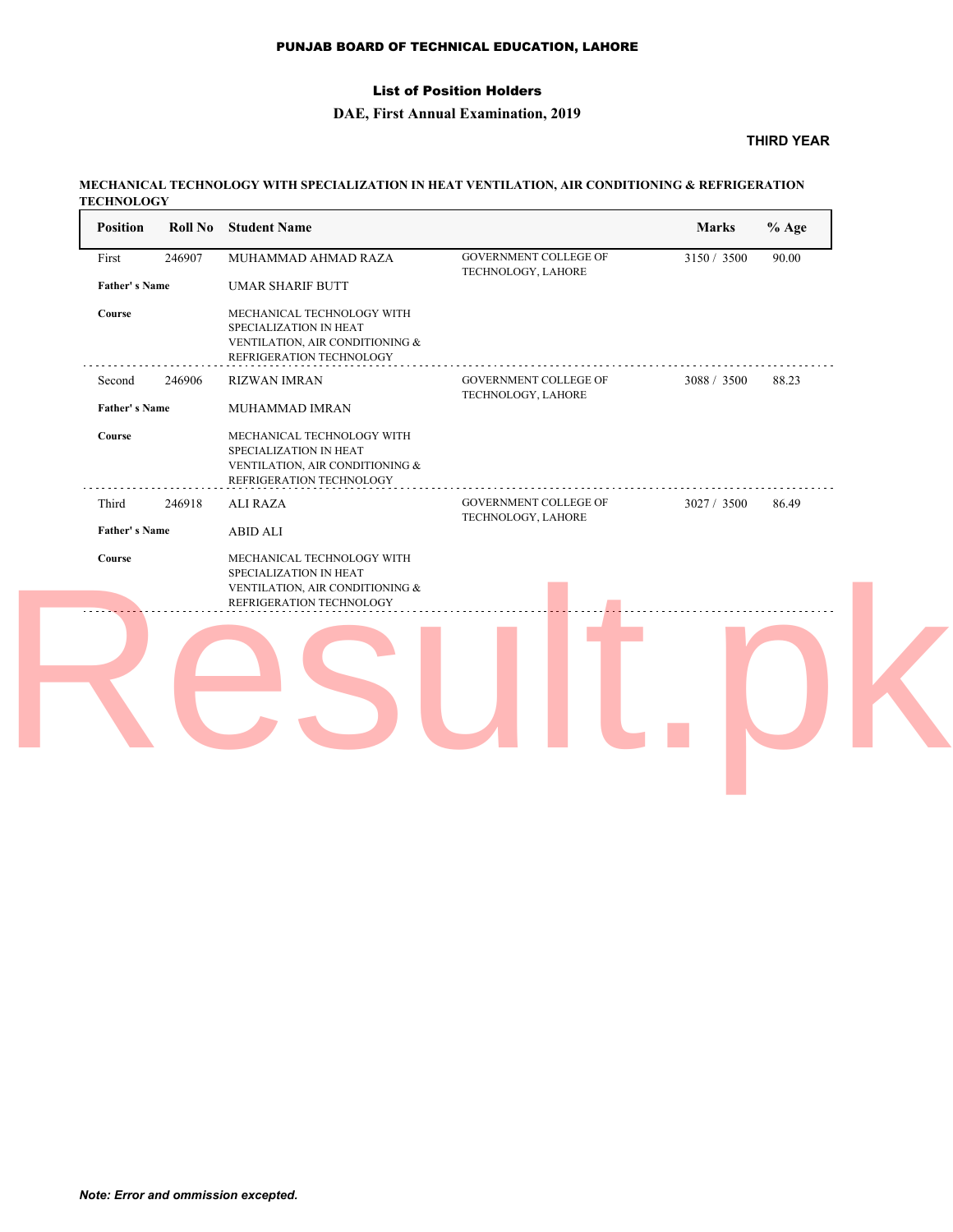### List of Position Holders

### **DAE, First Annual Examination, 2019**

### **THIRD YEAR**

### **MECHANICAL TECHNOLOGY WITH SPECIALIZATION IN PRECISION MECHANICAL AND INSTRUMENT TECHNOLOGY**

| <b>Position</b>      |        | <b>Roll No</b> Student Name                                                                                 |                                              | <b>Marks</b> | $%$ Age |
|----------------------|--------|-------------------------------------------------------------------------------------------------------------|----------------------------------------------|--------------|---------|
| First                | 247197 | <b>RASIKH SULTAN</b>                                                                                        | PRECISION SYSTEMS TRAINING<br>CENTRE, LAHORE | 2754 / 3300  | 83.45   |
| <b>Father's Name</b> |        | MUHAMMAD ASIM                                                                                               |                                              |              |         |
| Course               |        | MECHANICAL TECHNOLOGY WITH<br>SPECIALIZATION IN PRECISION<br>MECHANICAL AND INSTRUMENT<br><b>TECHNOLOGY</b> |                                              |              |         |
| Second               | 247191 | <b>HAMZA AKRAM</b>                                                                                          | PRECISION SYSTEMS TRAINING<br>CENTRE, LAHORE | 2722 / 3300  | 82.48   |
| <b>Father's Name</b> |        | MUHAMMAD AKRAM                                                                                              |                                              |              |         |
| Course               |        | MECHANICAL TECHNOLOGY WITH<br>SPECIALIZATION IN PRECISION<br>MECHANICAL AND INSTRUMENT<br><b>TECHNOLOGY</b> |                                              |              |         |
| Third                | 247196 | MUHAMMAD AYUB                                                                                               | PRECISION SYSTEMS TRAINING<br>CENTRE, LAHORE | 2605 / 3300  | 78.94   |
| <b>Father's Name</b> |        | MUHAMMAD MASOOD                                                                                             |                                              |              |         |
| Course               |        | MECHANICAL TECHNOLOGY WITH<br>SPECIALIZATION IN PRECISION<br>MECHANICAL AND INSTRUMENT<br><b>TECHNOLOGY</b> |                                              |              |         |
| Third                | 247180 | <b>SULTAN ZAHID HAMID</b>                                                                                   | PRECISION SYSTEMS TRAINING<br>CENTRE, LAHORE | 2605 / 3300  | 78.94   |
| <b>Father's Name</b> |        | <b>TAJ MUHAMMAD</b>                                                                                         |                                              |              |         |
| <b>Course</b>        |        | MECHANICAL TECHNOLOGY WITH<br>SPECIALIZATION IN PRECISION<br>MECHANICAL AND INSTRUMENT<br><b>TECHNOLOGY</b> |                                              |              |         |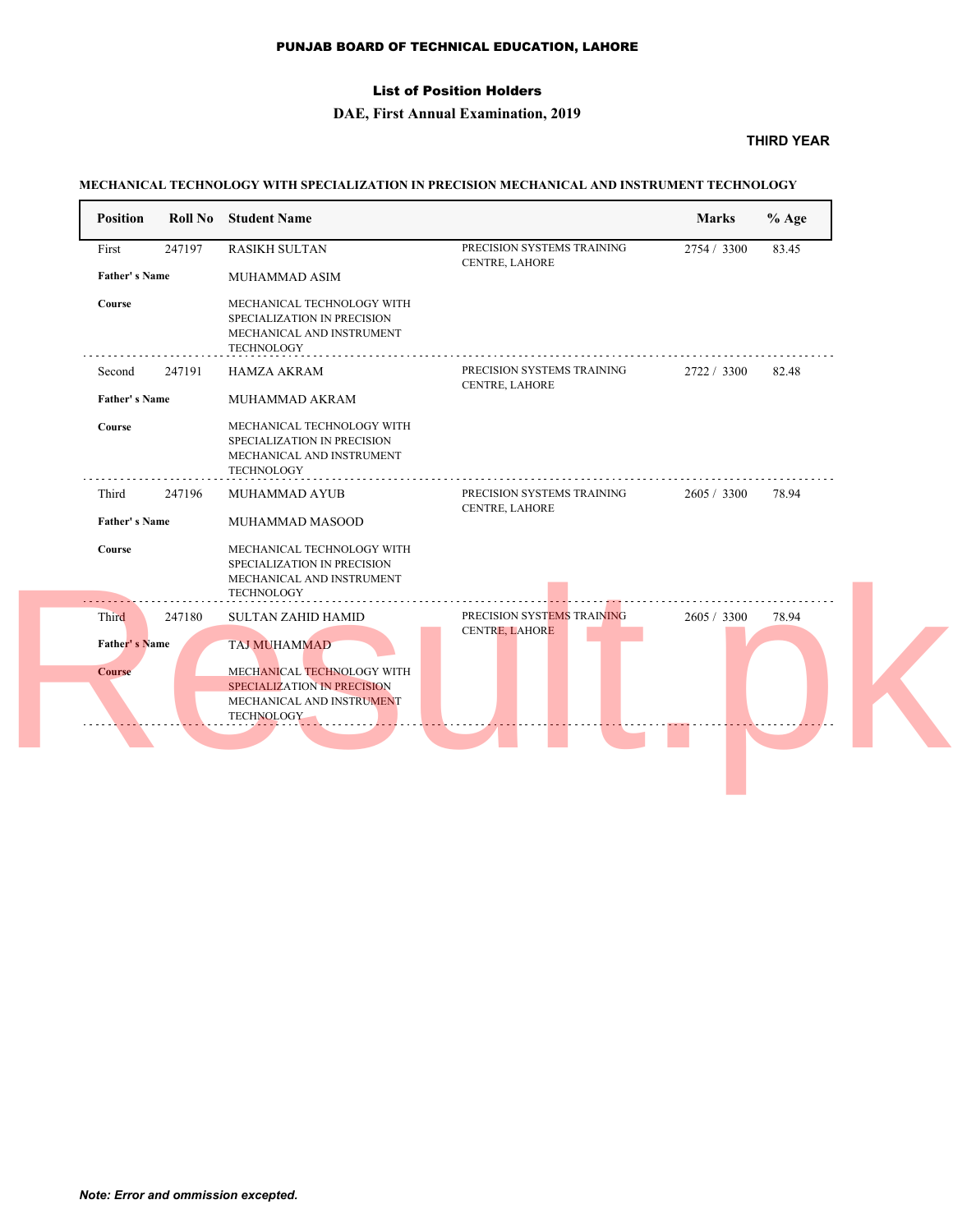### List of Position Holders

### **DAE, First Annual Examination, 2019**

### **THIRD YEAR**

### **MECHATRONICS TECHNOLOGY**

| <b>Position</b>      | Roll No | <b>Student Name</b>            |                                                     | <b>Marks</b> | $%$ Age |
|----------------------|---------|--------------------------------|-----------------------------------------------------|--------------|---------|
| First                | 247279  | MUHAMMAD EHTESHAM              | <b>GOVERNMENT COLLEGE OF</b><br>TECHNOLOGY, CHAKWAL | 3125 / 3450  | 90.58   |
| <b>Father's Name</b> |         | <b>SAGHEER AHMAD SADIO</b>     |                                                     |              |         |
| <b>Course</b>        |         | MECHATRONICS TECHNOLOGY        |                                                     |              |         |
| Second               | 247276  | MUHAMMAD HASEEB BILAL          | <b>GOVERNMENT COLLEGE OF</b><br>TECHNOLOGY, CHAKWAL | 3034 / 3450  | 87.94   |
| <b>Father's Name</b> |         | <b>SULTAN MUHAMMAD</b>         |                                                     |              |         |
| <b>Course</b>        |         | MECHATRONICS TECHNOLOGY        |                                                     |              |         |
| Third                | 247329  | WAJAHAT-UL-HASSAN              | <b>GOVERNMENT COLLEGE OF</b><br>TECHNOLOGY, TAXILA  | 3017/3450    | 87.45   |
| <b>Father's Name</b> |         | MASOOD-UL-HASSAN               |                                                     |              |         |
| <b>Course</b>        |         | <b>MECHATRONICS TECHNOLOGY</b> |                                                     |              |         |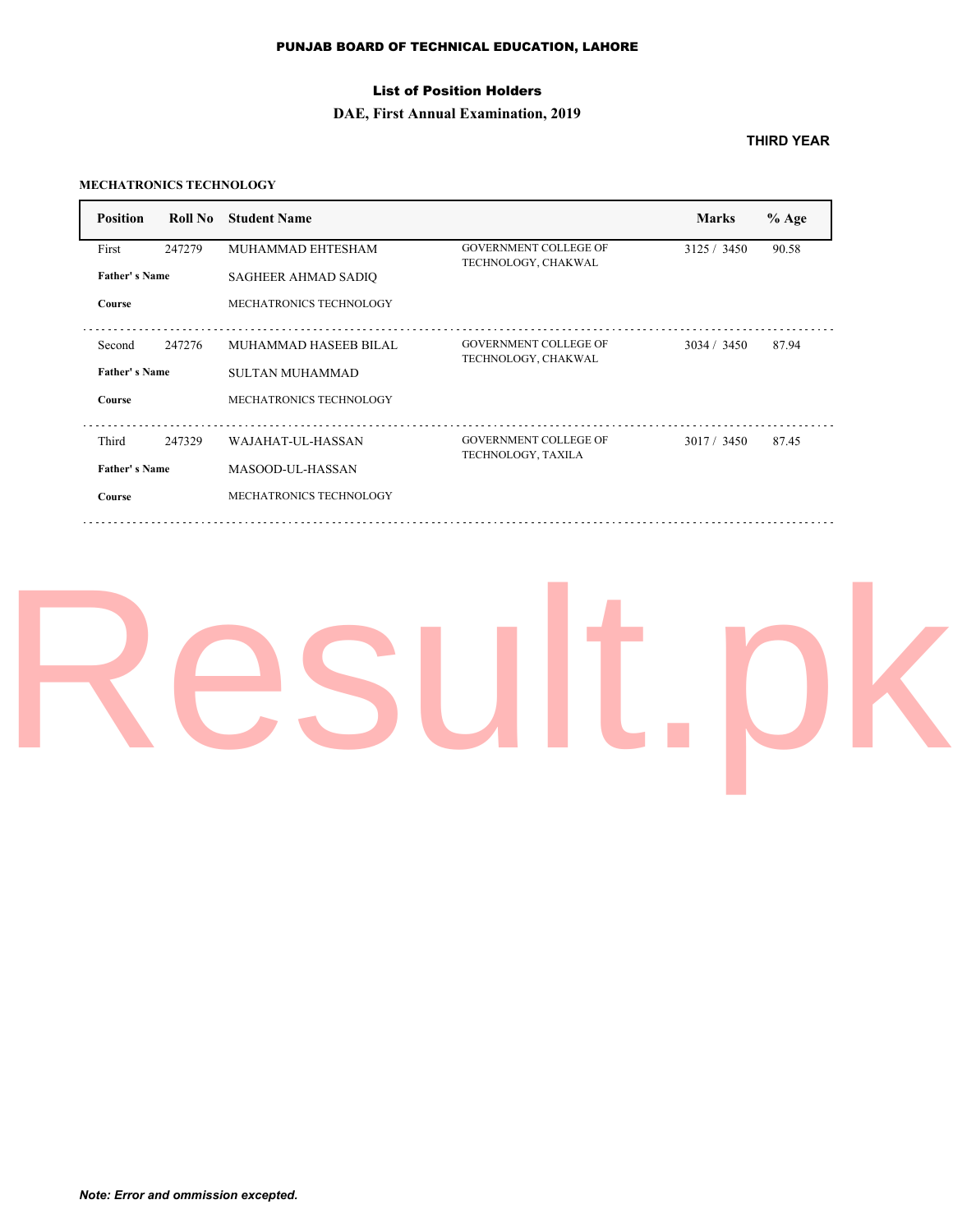### List of Position Holders

### **DAE, First Annual Examination, 2019**

### **THIRD YEAR**

### **PETRO-CHEMICAL TECHNOLOGY**

| <b>Position</b>      | Roll No | <b>Student Name</b>       |                                                        | <b>Marks</b> | $%$ Age |
|----------------------|---------|---------------------------|--------------------------------------------------------|--------------|---------|
| First                | 247381  | MUHAMMAD NADEEM           | <b>GOVERNMENT COLLEGE OF</b><br>TECHNOLOGY, DERA GHAZI | 2756 / 3550  | 77.63   |
| <b>Father's Name</b> |         | <b>SAEED AHMAD</b>        | <b>KHAN</b>                                            |              |         |
| Course               |         | PETRO-CHEMICAL TECHNOLOGY |                                                        |              |         |
| Second               | 247376  | <b>SAJID HUSSAIN</b>      | <b>GOVERNMENT COLLEGE OF</b><br>TECHNOLOGY, DERA GHAZI | 2745 / 3550  | 77.32   |
| <b>Father's Name</b> |         | MUHAMMAD RAMZAN           | <b>KHAN</b>                                            |              |         |
| Course               |         | PETRO-CHEMICAL TECHNOLOGY |                                                        |              |         |
|                      |         |                           |                                                        |              |         |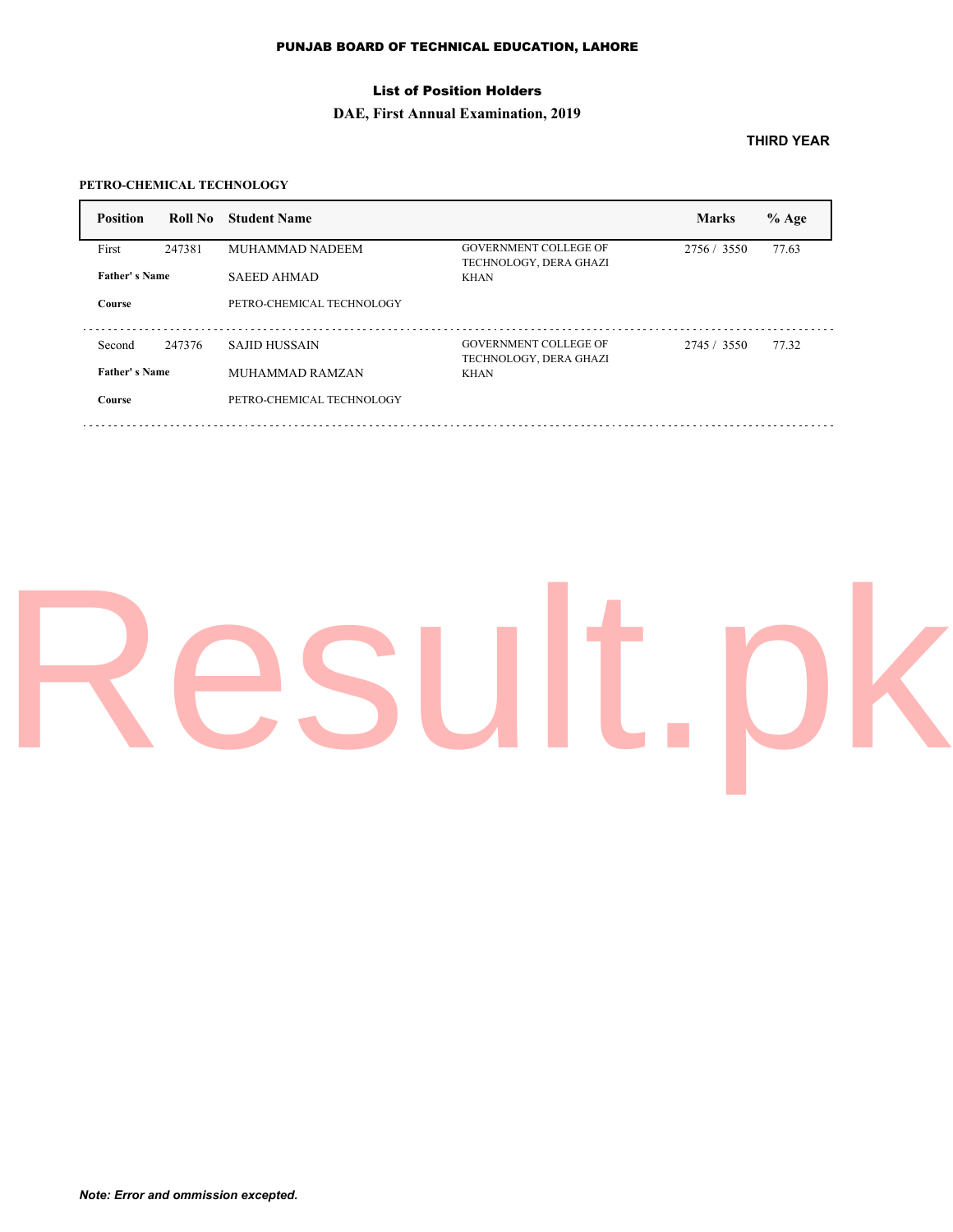### List of Position Holders

### **DAE, First Annual Examination, 2019**

### **THIRD YEAR**

### **PETROLEUM TECHNOLOGY**

| <b>Position</b>      | Roll No | <b>Student Name</b>             |                                                        | <b>Marks</b> | $%$ Age |
|----------------------|---------|---------------------------------|--------------------------------------------------------|--------------|---------|
| First                | 247468  | MUHAMMAD AREEB                  | <b>GOVERNMENT COLLEGE OF</b><br>TECHNOLOGY, DERA GHAZI | 3002 / 3500  | 85.77   |
| <b>Father's Name</b> |         | MUHAMMAD ISRAR-UL-HAO           | <b>KHAN</b>                                            |              |         |
| Course               |         | PETROLEUM TECHNOLOGY            |                                                        |              |         |
| Second               | 247417  | <b>SYED ROHAIL ABBAS KAZMI</b>  | <b>GOVERNMENT COLLEGE OF</b><br>TECHNOLOGY, CHAKWAL    | 2966 / 3500  | 84.74   |
| <b>Father's Name</b> |         | <b>SYED AJMAL HUSSAIN KAZMI</b> |                                                        |              |         |
| Course               |         | PETROLEUM TECHNOLOGY            |                                                        |              |         |
| Third                | 247407  | <b>SYED KHIAL SYED</b>          | <b>GOVERNMENT COLLEGE OF</b>                           | 2814/3500    | 80.40   |
| <b>Father's Name</b> |         | SYED MUHAMMAD IBRAHIM           | TECHNOLOGY, CHAKWAL                                    |              |         |
| <b>Course</b>        |         | PETROLEUM TECHNOLOGY            |                                                        |              |         |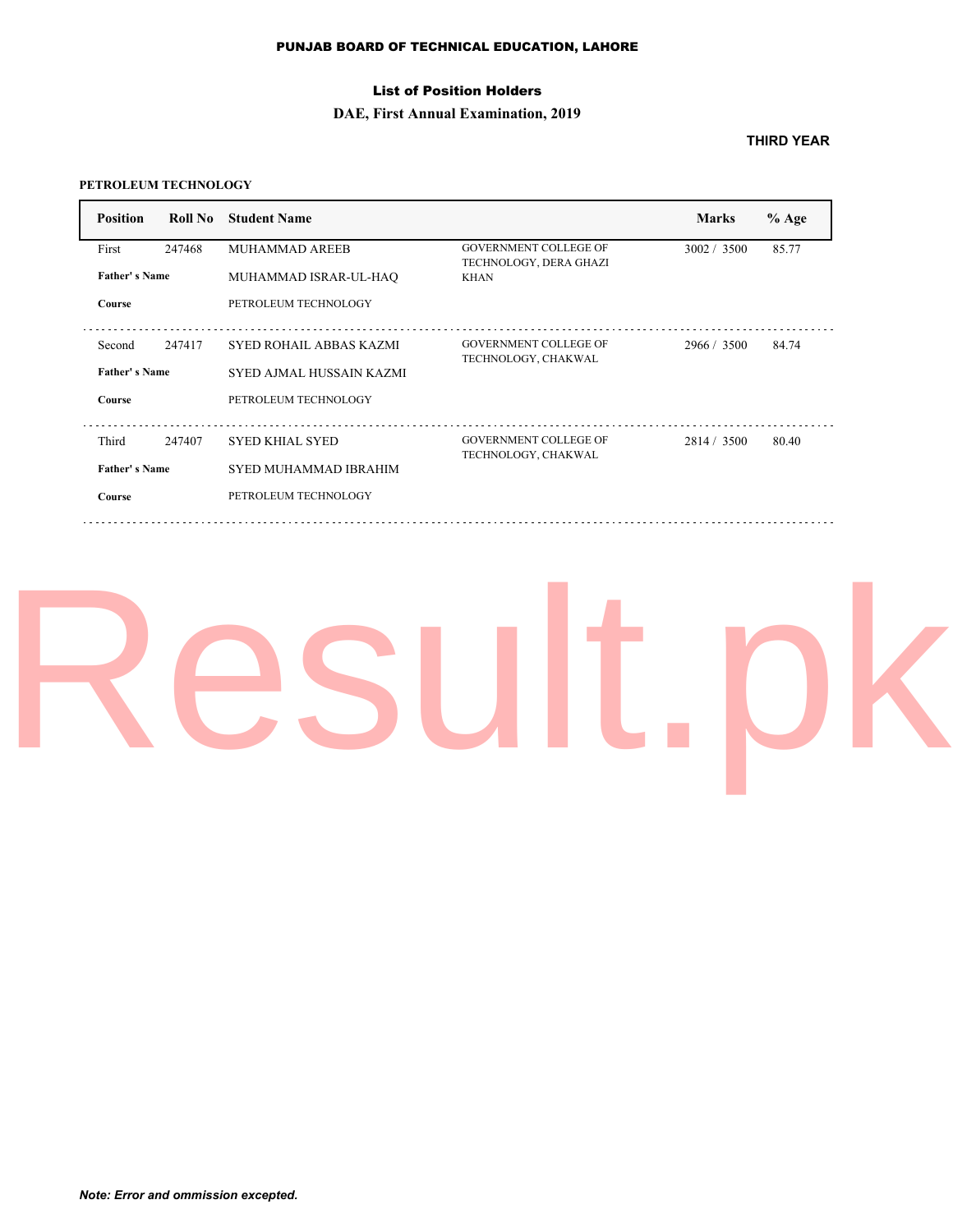### List of Position Holders

### **DAE, First Annual Examination, 2019**

### **THIRD YEAR**

### **PRINTING AND GRAPHIC ARTS TECHNOLOGY**

| <b>Position</b>      | Roll No | <b>Student Name</b>                            |                                                                | <b>Marks</b> | $%$ Age |
|----------------------|---------|------------------------------------------------|----------------------------------------------------------------|--------------|---------|
| First                | 247508  | <b>USMAN SALEEM</b>                            | <b>GOVERNMENT COLLEGE OF</b><br><b>TECHNOLOGY FOR PRINTING</b> | 2565 / 3500  | 73.29   |
| <b>Father's Name</b> |         | MUHAMMAD SALEEM                                | AND GRAPHIC ARTS, LAHORE                                       |              |         |
| Course               |         | PRINTING AND GRAPHIC ARTS<br><b>TECHNOLOGY</b> |                                                                |              |         |
| Second               | 247518  | TALHA HASSNAIN KHAN                            | <b>GOVERNMENT COLLEGE OF</b><br><b>TECHNOLOGY FOR PRINTING</b> | 2486 / 3500  | 71.03   |
| <b>Father's Name</b> |         | <b>IMRAN KHAN</b>                              | AND GRAPHIC ARTS, LAHORE                                       |              |         |
| Course               |         | PRINTING AND GRAPHIC ARTS<br><b>TECHNOLOGY</b> |                                                                |              |         |
| Third                | 247554  | MUHAMMAD ALI                                   | <b>GOVERNMENT COLLEGE OF</b><br><b>TECHNOLOGY FOR PRINTING</b> | 2198 / 3500  | 62.80   |
| <b>Father's Name</b> |         | <b>ABDUL RAZZAO</b>                            | AND GRAPHIC ARTS, LAHORE                                       |              |         |
| <b>Course</b>        |         | PRINTING AND GRAPHIC ARTS<br><b>TECHNOLOGY</b> |                                                                |              |         |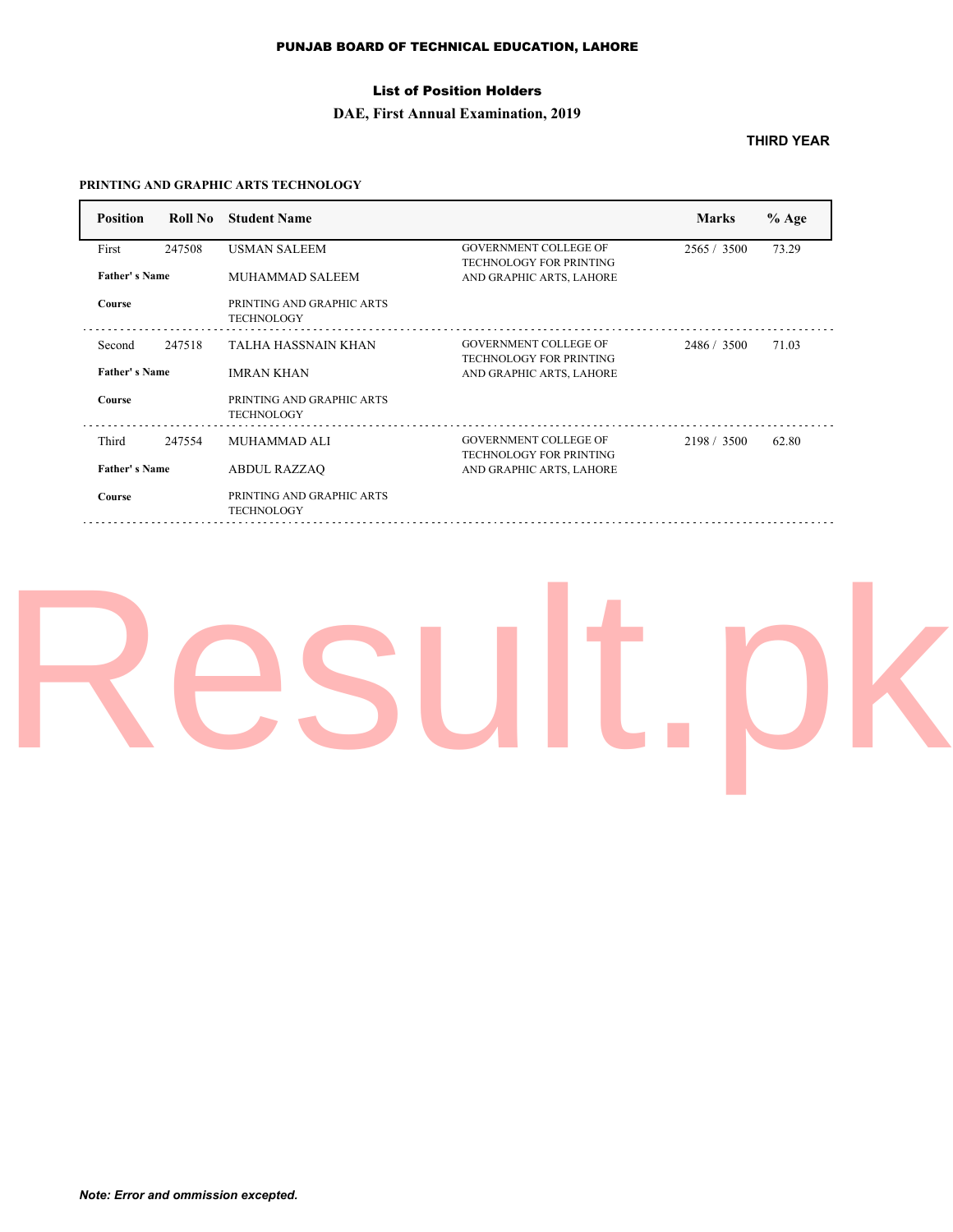### List of Position Holders

### **DAE, First Annual Examination, 2019**

### **THIRD YEAR**

### **TELECOMMUNICATION TECHNOLOGY**

| <b>Position</b>                | Roll No | <b>Student Name</b>                                                          |                                                            | <b>Marks</b> | $%$ Age |
|--------------------------------|---------|------------------------------------------------------------------------------|------------------------------------------------------------|--------------|---------|
| First                          | 247623  | <b>IRAM YOUSAF</b>                                                           | <b>GOVERNMENT COLLEGE OF</b><br>TECHNOLOGY, PINDI BHATTIAN | 3105 / 3500  | 88.71   |
| <b>Father's Name</b><br>Course |         | CHAUDHRY MUHAMMAD<br>YOUSAF<br><b>TELECOMMUNICATION</b><br><b>TECHNOLOGY</b> |                                                            |              |         |
| Second<br><b>Father's Name</b> | 247633  | <b>SADAF SULTAN</b><br><b>SULTAN MAHMOOD</b>                                 | <b>GOVERNMENT COLLEGE OF</b><br>TECHNOLOGY, PINDI BHATTIAN | 3082 / 3500  | 88.06   |
| Course                         |         | <b>TELECOMMUNICATION</b><br><b>TECHNOLOGY</b>                                |                                                            |              |         |
| Third                          | 247630  | <b>NADEEM HASSAN</b>                                                         | <b>GOVERNMENT COLLEGE OF</b><br>TECHNOLOGY, PINDI BHATTIAN | 2799 / 3500  | 79.97   |
| <b>Father's Name</b>           |         | MUHAMMAD SIDDIQUE                                                            |                                                            |              |         |
| <b>Course</b>                  |         | <b>TELECOMMUNICATION</b><br><b>TECHNOLOGY</b>                                |                                                            |              |         |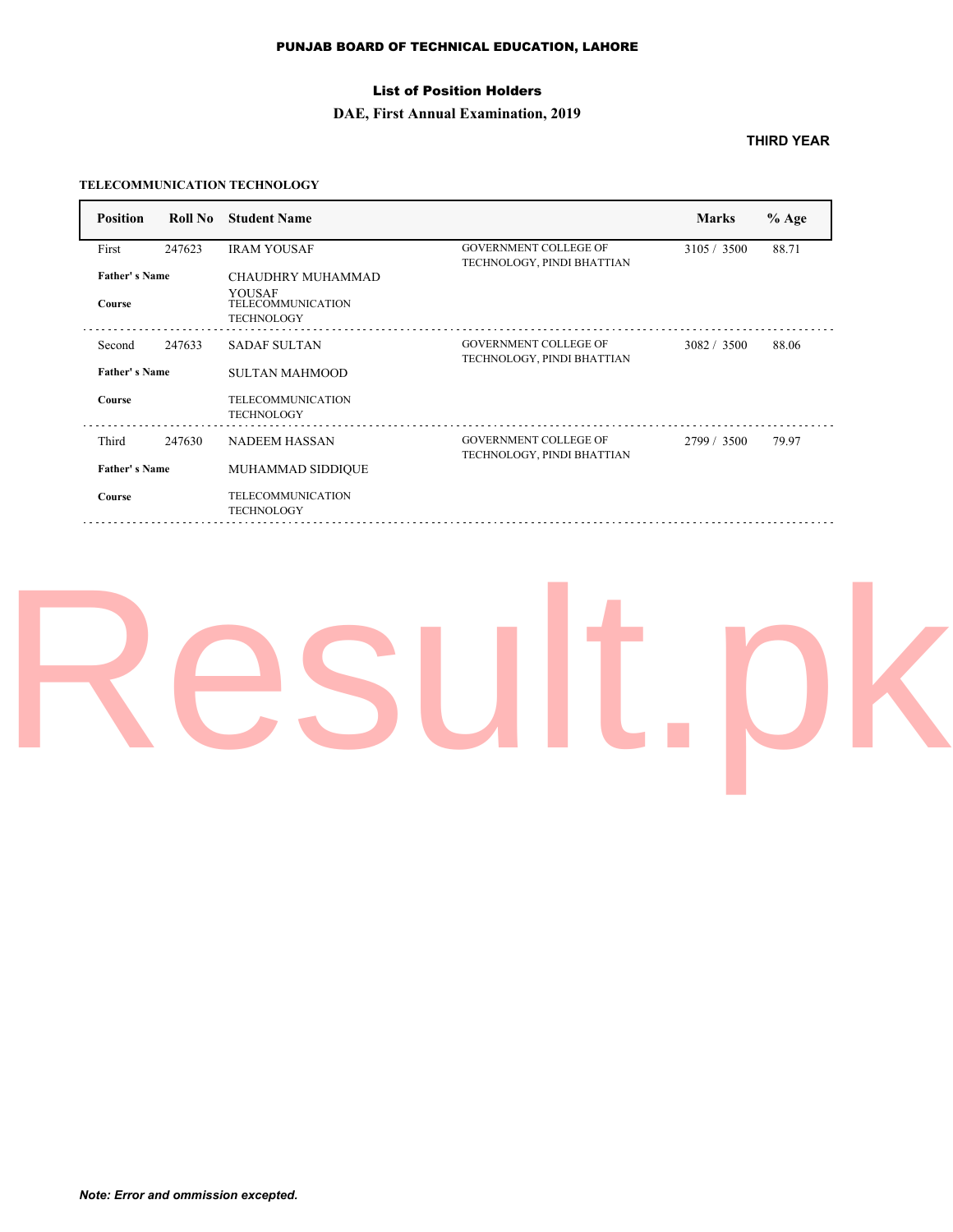### List of Position Holders

### **DAE, First Annual Examination, 2019**

### **THIRD YEAR**

### **TEXTILE DYEING AND PRINTING TECHNOLOGY**

| <b>Position</b>      | Roll No | <b>Student Name</b>                                     |                                                        | <b>Marks</b> | $%$ Age |
|----------------------|---------|---------------------------------------------------------|--------------------------------------------------------|--------------|---------|
| First                | 247735  | MUHAMMAD ZEESHAN SAFDAR                                 | <b>GOVERNMENT COLLEGE OF</b><br>TECHNOLOGY, FAISALABAD | 2869 / 3350  | 85.64   |
| <b>Father's Name</b> |         | <b>SAFDAR REHMAN</b>                                    |                                                        |              |         |
| Course               |         | <b>TEXTILE DYEING AND PRINTING</b><br><b>TECHNOLOGY</b> |                                                        |              |         |
| Second               | 247738  | <b>MZUBAIR WAHEED</b>                                   | <b>GOVERNMENT COLLEGE OF</b>                           | 2815 / 3350  | 84.03   |
| <b>Father's Name</b> |         | <b>ABDUL WAHEED</b>                                     | TECHNOLOGY, FAISALABAD                                 |              |         |
| Course               |         | <b>TEXTILE DYEING AND PRINTING</b><br><b>TECHNOLOGY</b> |                                                        |              |         |
| Third                | 247720  | <b>RIZWAN MEHMOOD</b>                                   | <b>GOVERNMENT COLLEGE OF</b>                           | 2634 / 3350  | 78.63   |
| <b>Father's Name</b> |         | <b>UMER HAYAT</b>                                       | TECHNOLOGY, FAISALABAD                                 |              |         |
| Course               |         | <b>TEXTILE DYEING AND PRINTING</b><br><b>TECHNOLOGY</b> |                                                        |              |         |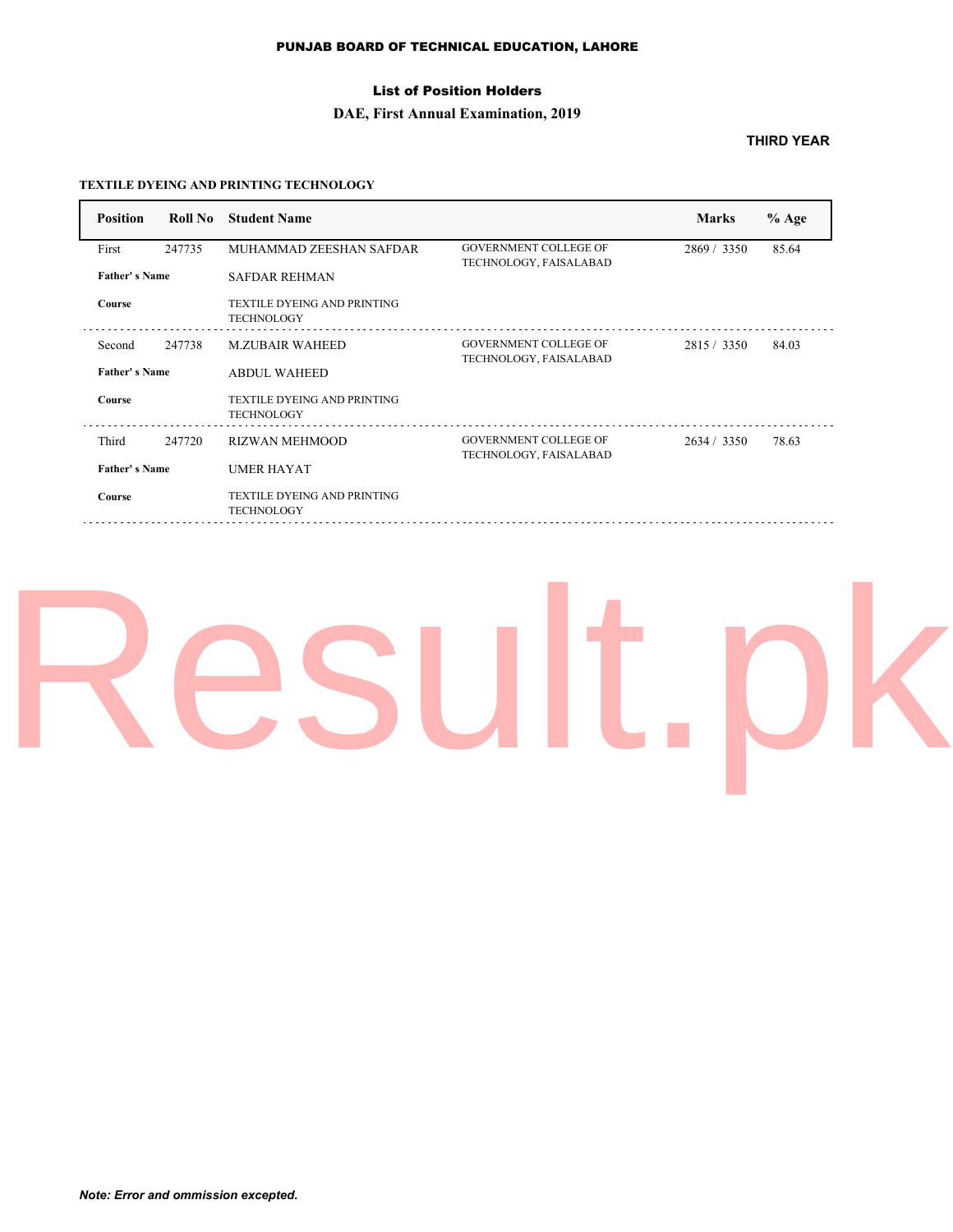### List of Position Holders

### **DAE, First Annual Examination, 2019**

### **THIRD YEAR**

### **TEXTILE WEAVING TECHNOLOGY**

| <b>Position</b>      | Roll No | <b>Student Name</b>               |                                                     | <b>Marks</b> | $%$ Age |
|----------------------|---------|-----------------------------------|-----------------------------------------------------|--------------|---------|
| First                | 247773  | MUHAMMAD YASIR                    | <b>GOVERNMENT COLLEGE OF</b><br>TECHNOLOGY, KAMALIA | 2637 / 3550  | 74.28   |
| <b>Father's Name</b> |         | <b>NAZER AHMAD</b>                |                                                     |              |         |
| Course               |         | <b>TEXTILE WEAVING TECHNOLOGY</b> |                                                     |              |         |
| Second               | 247775  | MUHAMMAD SAMRAZ ISMAEEL           | <b>GOVERNMENT COLLEGE OF</b><br>TECHNOLOGY, KAMALIA | 2559 / 3550  | 72.08   |
| <b>Father's Name</b> |         | MUHAMMAD ISMAEEL                  |                                                     |              |         |
| Course               |         | <b>TEXTILE WEAVING TECHNOLOGY</b> |                                                     |              |         |
| Third                | 247782  | MUHAMMAD TAYYAB                   | <b>GOVERNMENT COLLEGE OF</b>                        | 2465 / 3550  | 69.44   |
| <b>Father's Name</b> |         | MUHAMMAD MUSTAFA                  | TECHNOLOGY, KAMALIA                                 |              |         |
| Course               |         | <b>TEXTILE WEAVING TECHNOLOGY</b> |                                                     |              |         |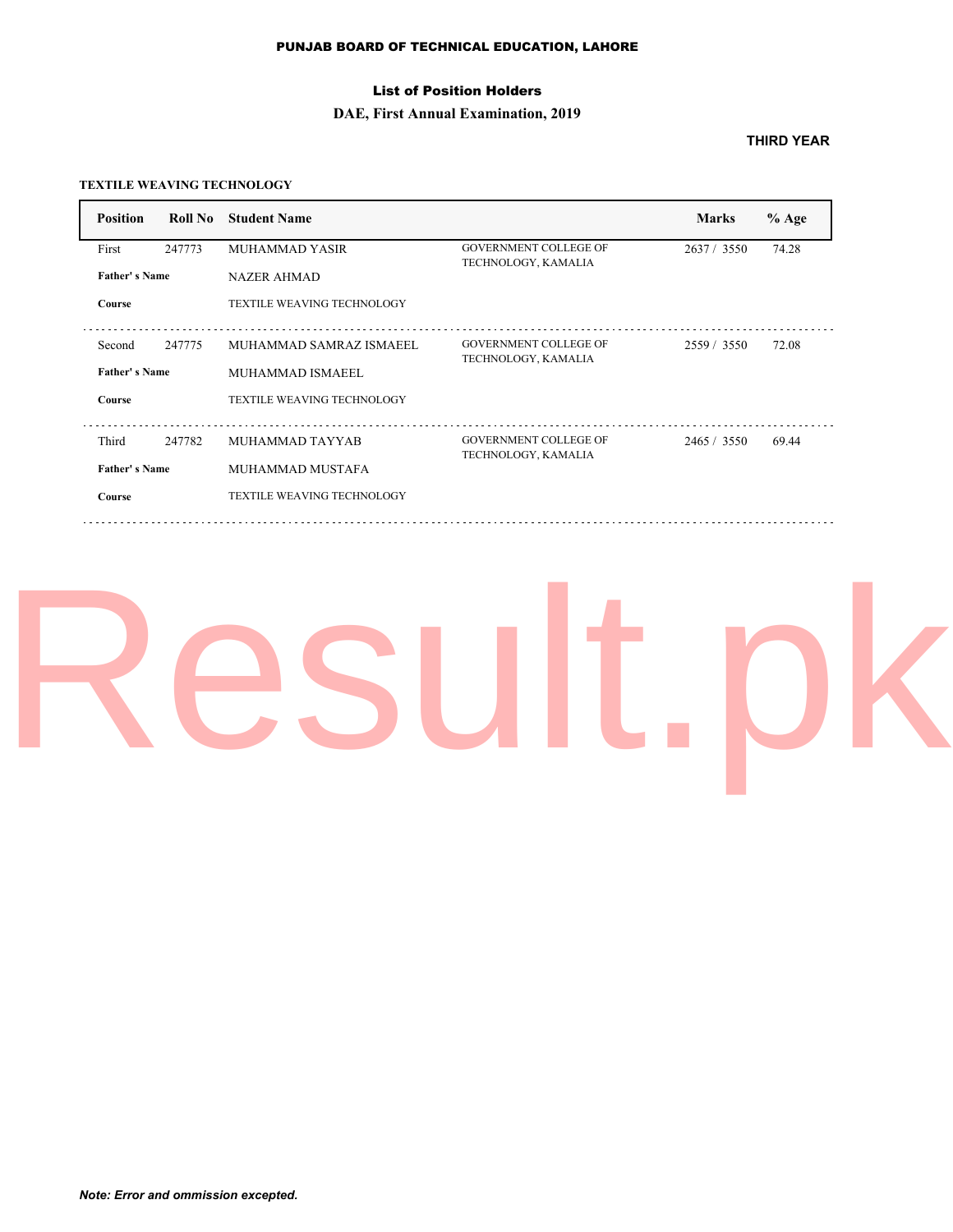### List of Position Holders (Overall)

### **DAE, First Annual Examination, 2019**

### **FOURTH YEAR**

| <b>Position</b>      | Roll No | <b>Student Name</b>                                                                 |                                                     | <b>Marks</b> | $%$ Age |
|----------------------|---------|-------------------------------------------------------------------------------------|-----------------------------------------------------|--------------|---------|
| First                | 247822  | MUHAMMAD UMAR KHAN                                                                  | PRECISION SYSTEMS TRAINING<br><b>CENTRE, LAHORE</b> | 3826 / 4400  | 86.95   |
| <b>Father's Name</b> |         | MUHAMMAD ISMAIL KHAN                                                                |                                                     |              |         |
| Course               |         | MECHANICAL TECHNOLOGY WITH<br>SPECIALIZATION IN DIES AND MOULD<br><b>TECHNOLOGY</b> |                                                     |              |         |
| Second               | 247826  | MUHAMMAD AHMAD SHAH                                                                 | PRECISION SYSTEMS TRAINING<br><b>CENTRE, LAHORE</b> | 3616 / 4400  | 82.18   |
| <b>Father's Name</b> |         | <b>ALI AKBAR SHAH</b>                                                               |                                                     |              |         |
| Course               |         | MECHANICAL TECHNOLOGY WITH<br>SPECIALIZATION IN DIES AND MOULD<br><b>TECHNOLOGY</b> |                                                     |              |         |
| Third                | 247839  | <b>SHAHZAIB KHAN</b>                                                                | PRECISION SYSTEMS TRAINING<br><b>CENTRE, LAHORE</b> | 3584 / 4400  | 81.45   |
| <b>Father's Name</b> |         | <b>GHULAM NABI</b>                                                                  |                                                     |              |         |
| Course               |         | MECHANICAL TECHNOLOGY WITH<br>SPECIALIZATION IN DIES AND MOULD<br><b>TECHNOLOGY</b> |                                                     |              |         |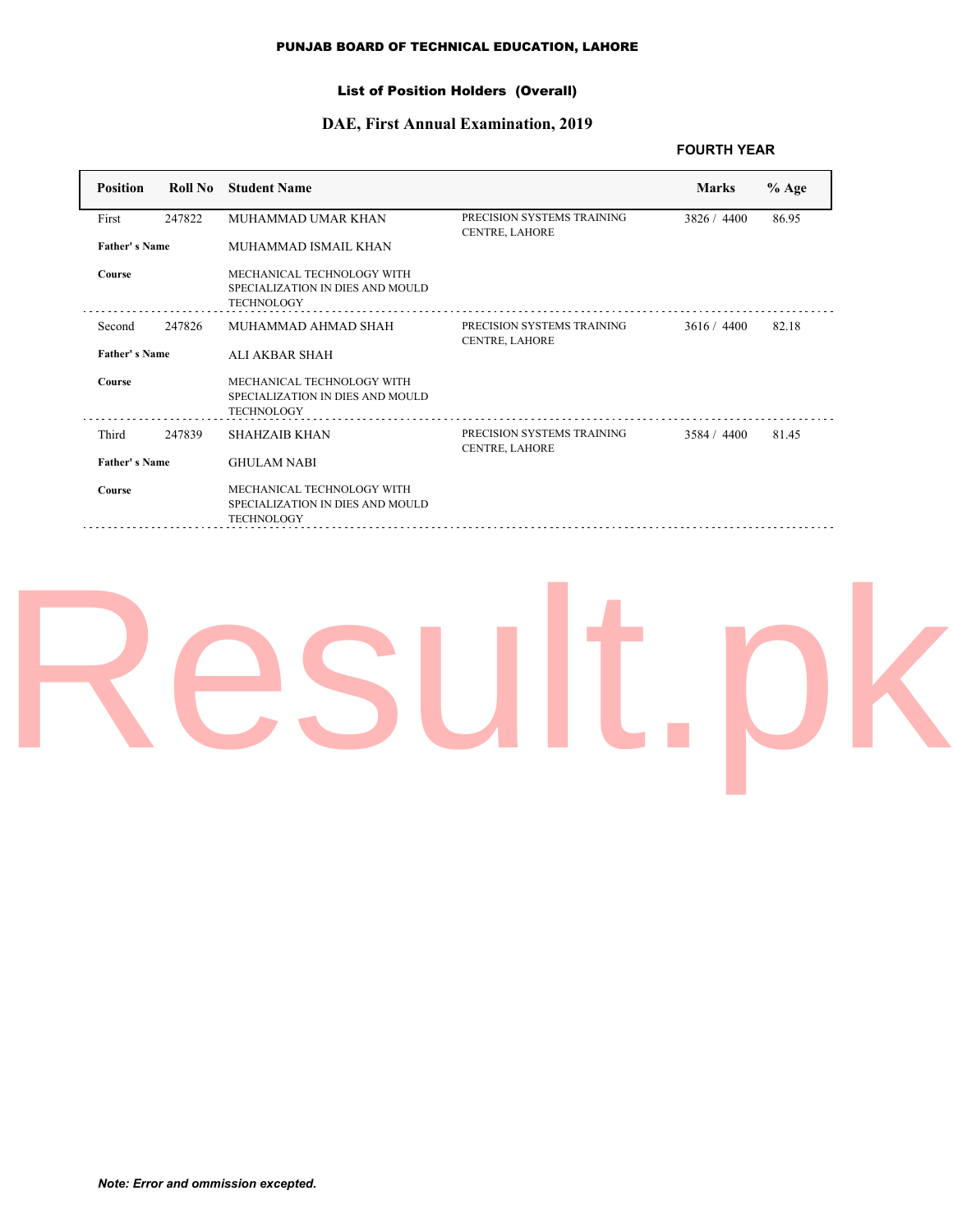### List of Position Holders (Overall)

### **DRESS DESIGNING & MAKING, First Annual Examination, 2019**

### **THIRD YEAR**

| <b>Position</b>      | Roll No | <b>Student Name</b>      |                                                       | <b>Marks</b> | $%$ Age |
|----------------------|---------|--------------------------|-------------------------------------------------------|--------------|---------|
| First                | 371317  | <b>SAIRA KHAN</b>        | <b>GOVERNMENT COLLEGE OF</b><br>TECHNOLOGY FOR WOMEN, | 2330 / 2600  | 89.62   |
| <b>Father's Name</b> |         | MUHAMMAD KALOO           | <b>BAHAWALPUR</b>                                     |              |         |
| Course               |         | DRESS DESIGNING & MAKING |                                                       |              |         |
| Second               | 371505  | <b>SUMAIRA FATIMA</b>    | <b>GOVERNMENT COLLEGE OF</b><br>TECHNOLOGY FOR WOMEN, | 2266 / 2600  | 87.15   |
| <b>Father's Name</b> |         | <b>MARSHAD</b>           | <b>JARANWALA</b>                                      |              |         |
| Course               |         | DRESS DESIGNING & MAKING |                                                       |              |         |
| Third                | 371599  | AMMARA ARSHAD            | <b>GOVERNMENT COLLEGE OF</b>                          | 2245 / 2600  | 86.35   |
| <b>Father's Name</b> |         | <b>ARSHAD HUSSAIN</b>    | TECHNOLOGY FOR WOMEN,<br><b>MULTAN</b>                |              |         |
| Course               |         | DRESS DESIGNING & MAKING |                                                       |              |         |
|                      |         |                          |                                                       |              |         |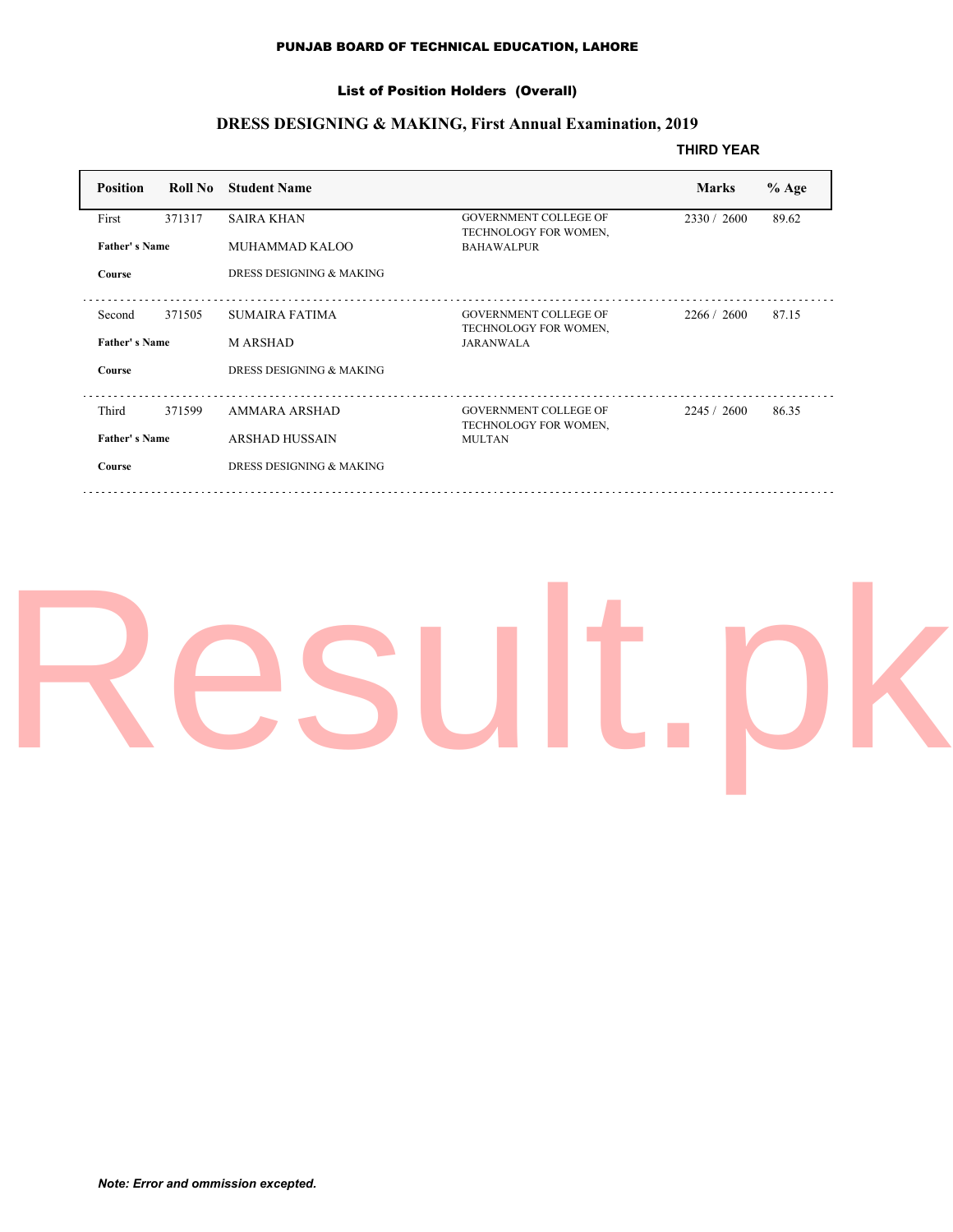### List of Position Holders (Overall)

### **DIPLOMA IN COMMERCE, First Annual Examination, 2019**

**PART-II**

| <b>Position</b>                | Roll No | <b>Student Name</b>    |                                                           | <b>Marks</b> | $%$ Age |
|--------------------------------|---------|------------------------|-----------------------------------------------------------|--------------|---------|
| First                          | 414605  | <b>MUHAMMAD KASHIF</b> | <b>GOVERNMENT INSTITUTE OF</b><br><b>COMMERCE, ALIPUR</b> | 1051 / 1200  | 87.58   |
| <b>Father's Name</b>           |         | <b>BASHIR AHMAD</b>    |                                                           |              |         |
| Course                         |         | DIPLOMA IN COMMERCE    |                                                           |              |         |
| Second                         | 414559  | ANSA SAJJAD            | <b>GOVERNMENT INSTITUTE OF</b>                            | 1042 / 1200  | 86.83   |
| <b>Father's Name</b>           |         | <b>SAJJAD HUSSAIN</b>  | <b>COMMERCE, RAJANPUR</b>                                 |              |         |
| Course                         |         | DIPLOMA IN COMMERCE    |                                                           |              |         |
| Third                          | 417573  | <b>SHOAIB AKHTAR</b>   | <b>GOVERNMENT COLLEGE OF</b>                              | 1032 / 1200  | 86.00   |
| <b>Father's Name</b><br>Course |         | MUHAMMAD ASLAM         | COMMERCE, VEHARI                                          |              |         |
|                                |         | DIPLOMA IN COMMERCE    |                                                           |              |         |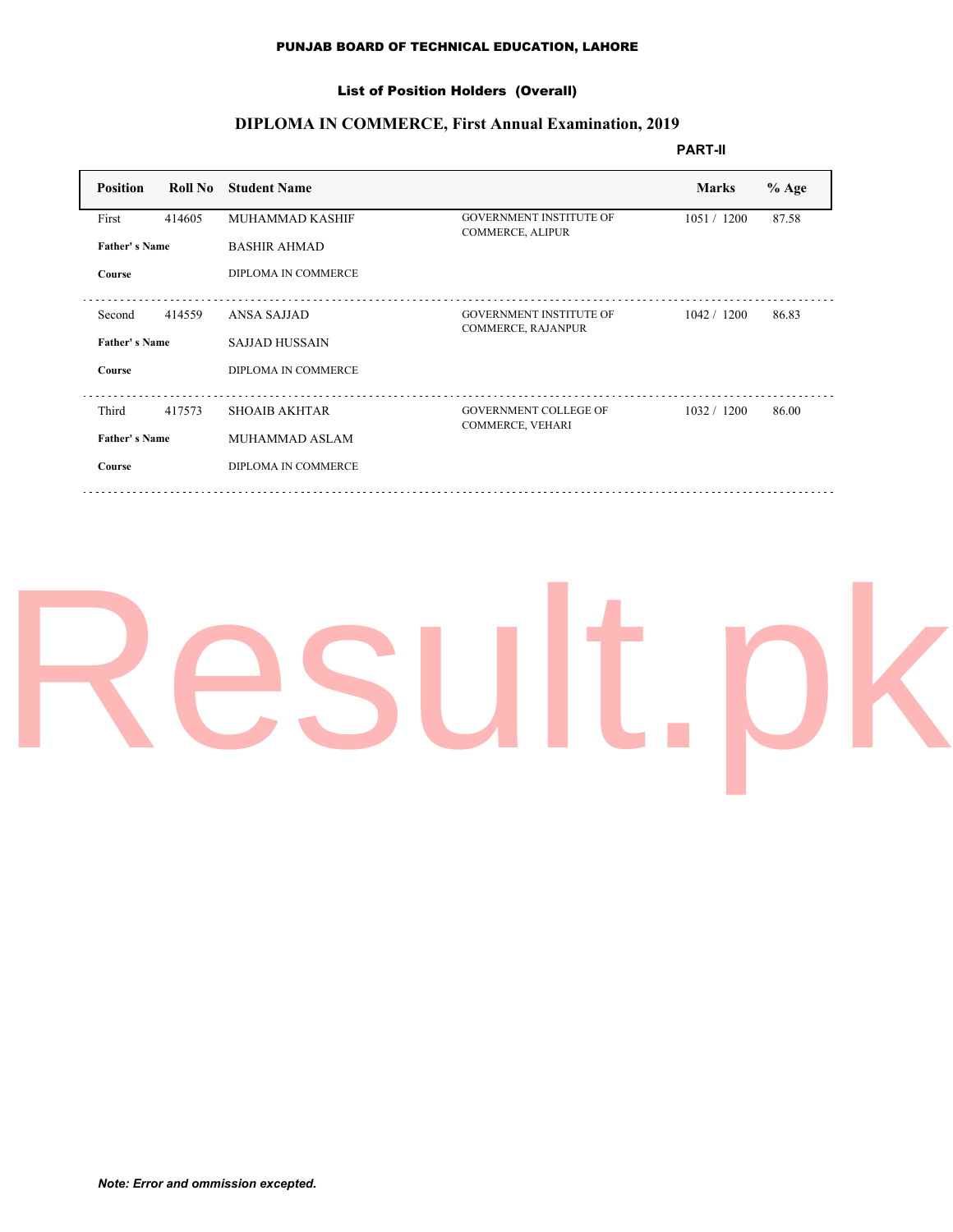### **REPORT OF POSITION HOLDERS**

September 11, 2019

### **COMMERCE, First Annual Examination 2019**

| SR#                     | <b>POSITION ROLL NO</b> |        | <b>CANDIDATE NAME/</b><br><b>FATHER'S NAME</b>                      | <b>INSTITUTE NAME</b>                                                        |  |
|-------------------------|-------------------------|--------|---------------------------------------------------------------------|------------------------------------------------------------------------------|--|
|                         |                         |        | <b>DIPLOMA IN BUSINESS ADMINISTRATION (17)</b>                      |                                                                              |  |
| $\mathbf{1}$            | First                   | 410853 | MUHAMMAD MUNAWAR<br><b>MUHAMMAD ASLAM</b>                           | AL-KHIDMAT COLLEGE OF COMMERCE & BUSINESS<br>MANAGEMENT, G.T.ROAD, KHANGARH  |  |
|                         |                         |        |                                                                     | 1 PART-I<br>556<br>2 PART-II<br>538                                          |  |
|                         |                         |        |                                                                     | <b>Total Marks:</b><br>Percentage: 78.14<br>1094 / 1400                      |  |
| $\overline{2}$          | Second                  | 410910 | <b>HASSAN TARIQ</b><br><b>TARIQ HUSSAIN</b>                         | GOVERNMENT COLLEGE OF COMMERCE, QASIM PUR COLONY<br>BAHAWALPUR ROAD,, MULTAN |  |
|                         |                         |        |                                                                     | 1 PART-I<br>523<br>548<br>2 PART-II                                          |  |
|                         |                         |        |                                                                     | Percentage: 76.50<br><b>Total Marks:</b><br>1071 / 1400                      |  |
| $\mathbf{3}$            | <b>Third</b>            | 410903 | <b>FAHAD SHAKEEL</b><br>MUHAMMAD SHAKEEL KHAN                       | GOVERNMENT COLLEGE OF COMMERCE, QASIM PUR COLONY<br>BAHAWALPUR ROAD,, MULTAN |  |
|                         |                         |        |                                                                     | 1 PART-I<br>498<br>2 PART-II<br>569                                          |  |
|                         |                         |        |                                                                     | <b>Total Marks:</b><br>Percentage: 76.21<br>1067 / 1400                      |  |
| $\mathbf{1}$            | First                   | 412448 | <b>DIPLOMA IN COMMERCE (ACCOUNTS-17)</b><br>MUHAMMAD YOUSAF QURESHI | GOVERNMENT COLLEGE OF COMMERCE, MINI BY PASS,                                |  |
|                         |                         |        | HAJI MUSHTAQ HUSSAIN                                                | RAILWAY ROAD, KOT ADDU<br>1 PART-I<br>507                                    |  |
|                         |                         |        |                                                                     | 2 PART-II<br>506                                                             |  |
|                         |                         |        |                                                                     | Percentage: 84.42<br><b>Total Marks:</b><br>1013 / 1200                      |  |
| $\overline{2}$          | Second                  | 414095 | MUNTAHA IQBAL<br><b>IQBAL AHMED</b>                                 | GOVERNMENT COLLEGE OF COMMERCE FOR WOMEN, PARIS<br>ROAD, SIALKOT             |  |
|                         |                         |        |                                                                     | 1 PART-I<br>493<br>2 PART-II<br>519                                          |  |
|                         |                         |        |                                                                     | <b>Total Marks:</b><br>Percentage: 84.33<br>1012/1200                        |  |
| 3                       | <b>Third</b>            | 414093 | HADIA MAQSOOD<br>MAQSOOD HUSSAIN                                    | GOVERNMENT COLLEGE OF COMMERCE FOR WOMEN, PARIS<br>ROAD, SIALKOT             |  |
|                         |                         |        |                                                                     | 1 PART-I<br>492<br>2 PART-II<br>509                                          |  |
|                         |                         |        |                                                                     | Percentage: 83.42<br><b>Total Marks:</b><br>1001 / 1200                      |  |
|                         |                         |        | <b>DIPLOMA IN COMMERCE (BANKING-17)</b>                             |                                                                              |  |
| $\mathbf{1}$            | First                   | 414559 | <b>ANSA SAJJAD</b><br><b>SAJJAD HUSSAIN</b>                         | GOVERNMENT INSTITUTE OF COMMERCE, AQILPUR ROAD,<br><b>RAJANPUR</b>           |  |
|                         |                         |        |                                                                     | 1 PART-I<br>523<br>2 PART-II<br>519                                          |  |
|                         |                         |        |                                                                     | Percentage: 86.83<br><b>Total Marks:</b><br>1042 / 1200                      |  |
| 2                       | <b>Second</b>           | 414560 | <b>KALSOOM IRSHAD</b><br>MUHAMMAD IRSHAD                            | GOVERNMENT INSTITUTE OF COMMERCE, AQILPUR ROAD,<br><b>RAJANPUR</b>           |  |
|                         |                         |        |                                                                     | 1 PART-I<br>524<br>2 PART-II<br>480                                          |  |
|                         |                         |        |                                                                     | <b>Total Marks:</b><br>Percentage: 83.67<br>1004 / 1200                      |  |
| $\overline{\mathbf{3}}$ | <b>Third</b>            | 414547 | <b>IQRA TABASSUM</b><br><b>ABBAS ALI</b>                            | GOVERNMENT INSTITUTE OF COMMERCE, JHANG ROAD,<br><b>MANKERA</b>              |  |
|                         |                         |        |                                                                     | 1 PART-I<br>511<br>2 PART-II<br>468                                          |  |
|                         |                         |        |                                                                     | Percentage: 81.58<br><b>Total Marks:</b><br>979 / 1200                       |  |
|                         |                         |        | DIPLOMA IN COMMERCE (OFFICE SECRETARIAL PRACTICE-17)                |                                                                              |  |
| $\mathbf{1}$            | First                   | 414605 | MUHAMMAD KASHIF<br><b>BASHIR AHMAD</b>                              | GOVERNMENT INSTITUTE OF COMMERCE, NEAR TELEPHONE<br>EXCHANGE, ALIPUR         |  |
|                         |                         |        |                                                                     | 1 PART-I<br>521<br>2 PART-II<br>530                                          |  |
|                         |                         |        |                                                                     | <b>Total Marks:</b><br>Percentage: 87.58<br>1051 / 1200                      |  |
| $\overline{2}$          | Second                  | 417573 | <b>SHOAIB AKHTAR</b><br>MUHAMMAD ASLAM                              | GOVERNMENT COLLEGE OF COMMERCE, NEAR RAILWAY<br>STATION MULTAN ROAD, VEHARI  |  |
|                         |                         |        |                                                                     | 503<br>1 PART-I<br>2 PART-II<br>529                                          |  |
|                         |                         |        |                                                                     | <b>Total Marks:</b><br>Percentage: 86.00<br>1032 / 1200                      |  |
| 3                       | <b>Third</b>            | 414608 | ZAHID KAREEM<br><b>ABDUL KAREEM</b>                                 | GOVERNMENT INSTITUTE OF COMMERCE, NEAR TELEPHONE<br>EXCHANGE, ALIPUR         |  |
|                         |                         |        |                                                                     | 1 PART-I<br>510<br>2 PART-II<br>513                                          |  |
|                         |                         |        |                                                                     | <b>Total Marks:</b><br>Percentage: 85.25<br>1023 / 1200                      |  |